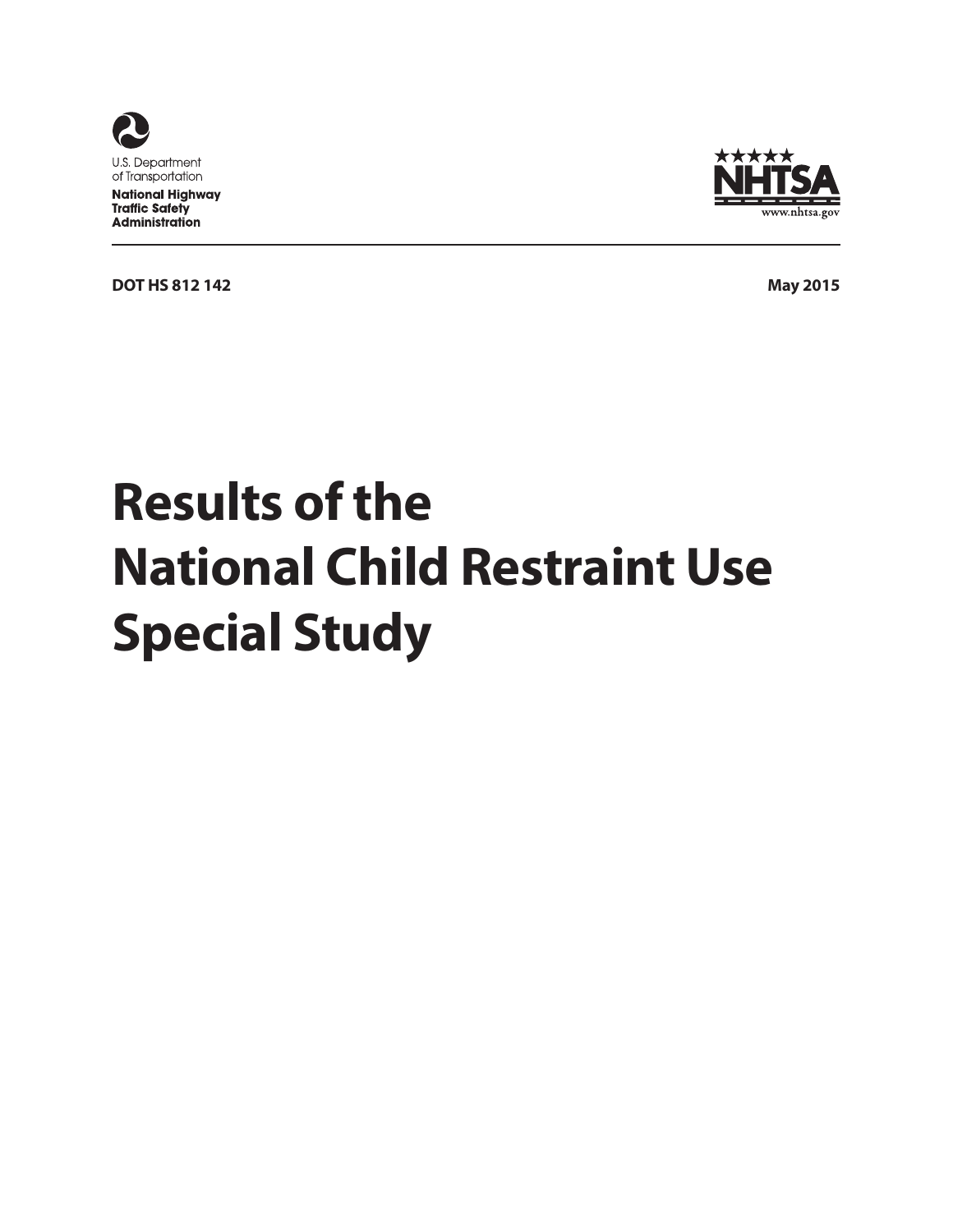This publication is distributed by the U.S. Department of Transportation, National Highway Traffic Safety Administration, in the interest of information exchange. The opinions, findings, and conclusions expressed in this publication are those of the authors and not necessarily those of the Department of Transportation or the National Highway Traffic Safety Administration. The United States Government assumes no liability for its contents or use thereof. If trade or manufacturers' names or products are mentioned, it is because they are considered essential to the object of the publication and should not be construed as an endorsement. The United States Government does not endorse products or manufacturers.

Suggested APA Format Reference:

Greenwell, N. K. (2015, May). *Results of the national child restraint use special study.* (Report No. DOT HS 812 142). Washington, DC: National Highway Traffic Safety Administration.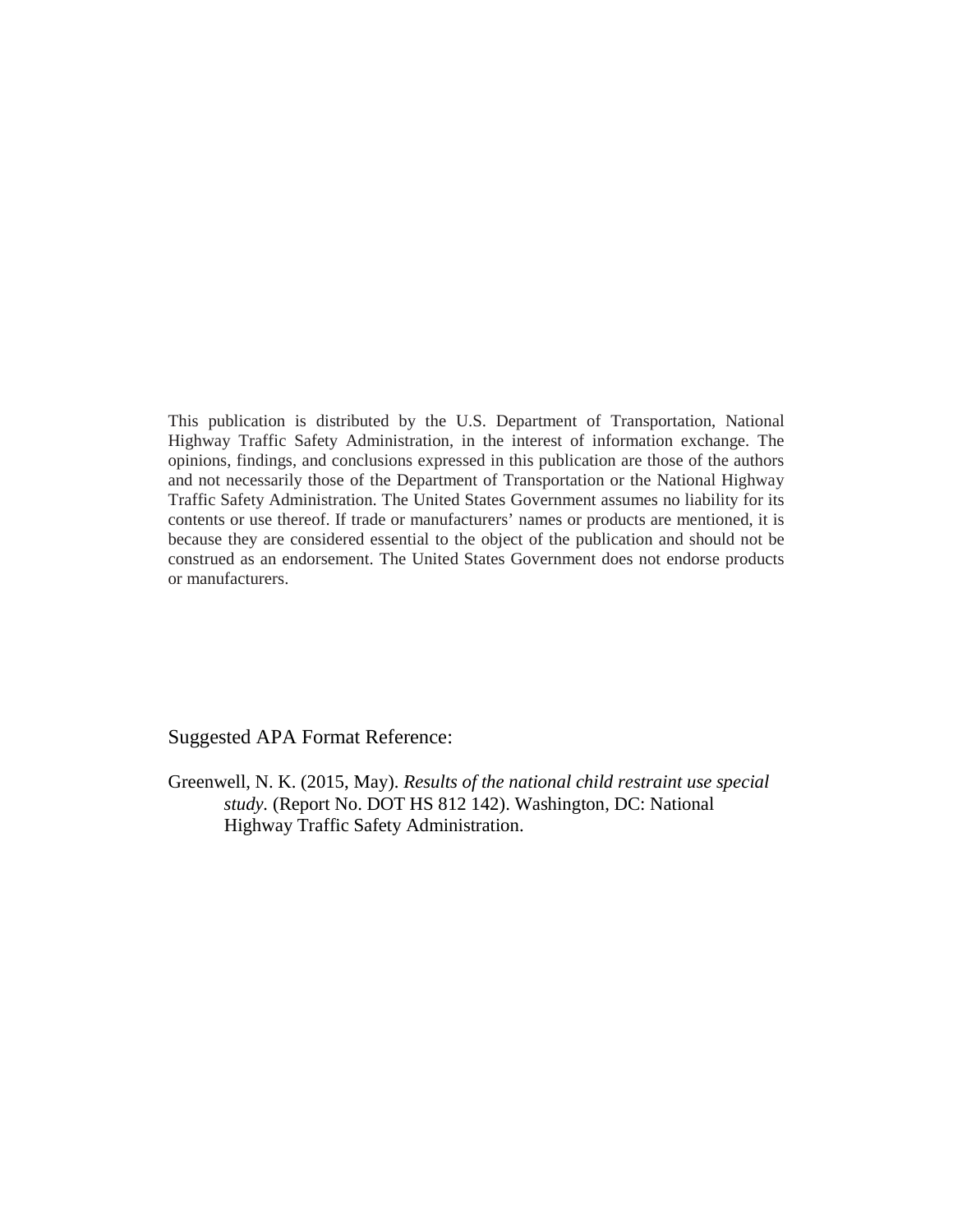#### **Technical Report Documentation Page**

| 1. Report No.                                             | 2. Government Accession No. | 3. Recipient's Catalog No.            |  |  |
|-----------------------------------------------------------|-----------------------------|---------------------------------------|--|--|
| <b>DOT HS 812 142</b>                                     |                             |                                       |  |  |
| 4. Title and Subtitle                                     |                             | 5. Report Date                        |  |  |
| Results of the National Child Restraint Use Special Study |                             | May 2015                              |  |  |
|                                                           |                             | 6. Performing Organization Code       |  |  |
| 7. Author(s)                                              |                             | 8. Performing Organization Report No. |  |  |
| Nathan K. Greenwell                                       |                             |                                       |  |  |
| 9. Performing Organization Name and Address               |                             | 10. Work Unit No. (TRAIS)             |  |  |
| <b>Office of Vehicle Safety</b>                           |                             |                                       |  |  |
| National Highway Traffic Safety Administration            |                             | 11. Contract or Grant No.             |  |  |
| Washington, DC 20590                                      |                             |                                       |  |  |
| 12. Sponsoring Agency Name and Address                    |                             | 13. Type of Report and Period Covered |  |  |
| National Highway Traffic Safety Administration            |                             | <b>NHTSA Technical Report</b>         |  |  |
| 1200 New Jersey Avenue SE.                                |                             | 14. Sponsoring Agency Code            |  |  |
| Washington, DC 20590                                      |                             |                                       |  |  |
| 15. Supplementary Notes                                   |                             |                                       |  |  |

Acknowledgement to Robert Sivinski and his work on the Sampling Methodology of the National Child Restraint Use Special Study.

16. Abstract

NHTSA conducted the National Child Restraint Use Special Study (NCRUSS) in 2011, observing the use of car seats and booster seats for child passengers (birth to 8 years old) in 4,167 vehicles. The study also interviewed drivers on their attitudes and beliefs about car seats and booster seats as well as their confidence with installing them. The NCRUSS is a nationally representative survey.

Results showed that 94 percent of children were restrained in car seats or booster seats, 4 percent were restrained in seat belts, and 2 percent were unrestrained. By car seat or booster seat type, 50 percent of children were restrained in forward-facing car seats, 31 percent were restrained in booster seats, 9 percent were restrained in rear-facing infant car seats, and 4 percent were restrained in rear-facing convertible car seats.

"Misuse" of car seats and booster seats is defined as a characteristic of installing the car seat/booster seat to the vehicle, or of restraining the child in a car seat/booster seat that may reduce the protection of the car seat/booster seat in the event of a crash. Not every divergence from a perfect installation was considered "misuse" for this study. Results showed that estimated overall car seat and booster seat misuse was 46 percent. By car seat or booster seat type, estimated misuse rates were 61 percent for forward-facing car seats, 49 percent for rear-facing infant car seats, 44 percent for rear-facing convertible car seats, 24 percent for backless booster seats, and 16 percent for highback booster seats.

The NCRUSS also provides data on lower anchor connectors and tether strap installations (LATCH installations). Results showed that rear-facing car seats (both infant and convertible car seats) equipped with lower anchor connectors in seating positions equipped with lower anchors were more likely installed with lower anchor connectors (87%) than seat belts (22%). Similarly, forward-facing car seats equipped with lower anchor connectors and tether strap in seating positions equipped with lower anchors and tether anchor were more likely installed with lower anchors connectors and tether strap (48%) than the seat belt (27%).

| 17. Key Words                                                          |                                      | 18. Distribution Statement                            |                  |           |
|------------------------------------------------------------------------|--------------------------------------|-------------------------------------------------------|------------------|-----------|
| Car seat, car seat misuse, car seat use, child passenger safety (CPS), |                                      | Document is available to the public from the National |                  |           |
| data collection, field observations, booster seats, lower anchors,     |                                      | Technical Information Service www.ntis.gov.           |                  |           |
| Lower Anchors and Tethers for Children (LATCH), tether anchor          |                                      |                                                       |                  |           |
| 19. Security Classif. (Of this report)                                 | 20. Security Classif. (Of this page) |                                                       | 21. No. of Pages | 22. Price |
| Unclassified                                                           | Unclassified                         |                                                       | 66               |           |

**Form DOT F 1700.7** (8-72) **Reproduction of completed page authorized Reproduction of completed page authorized**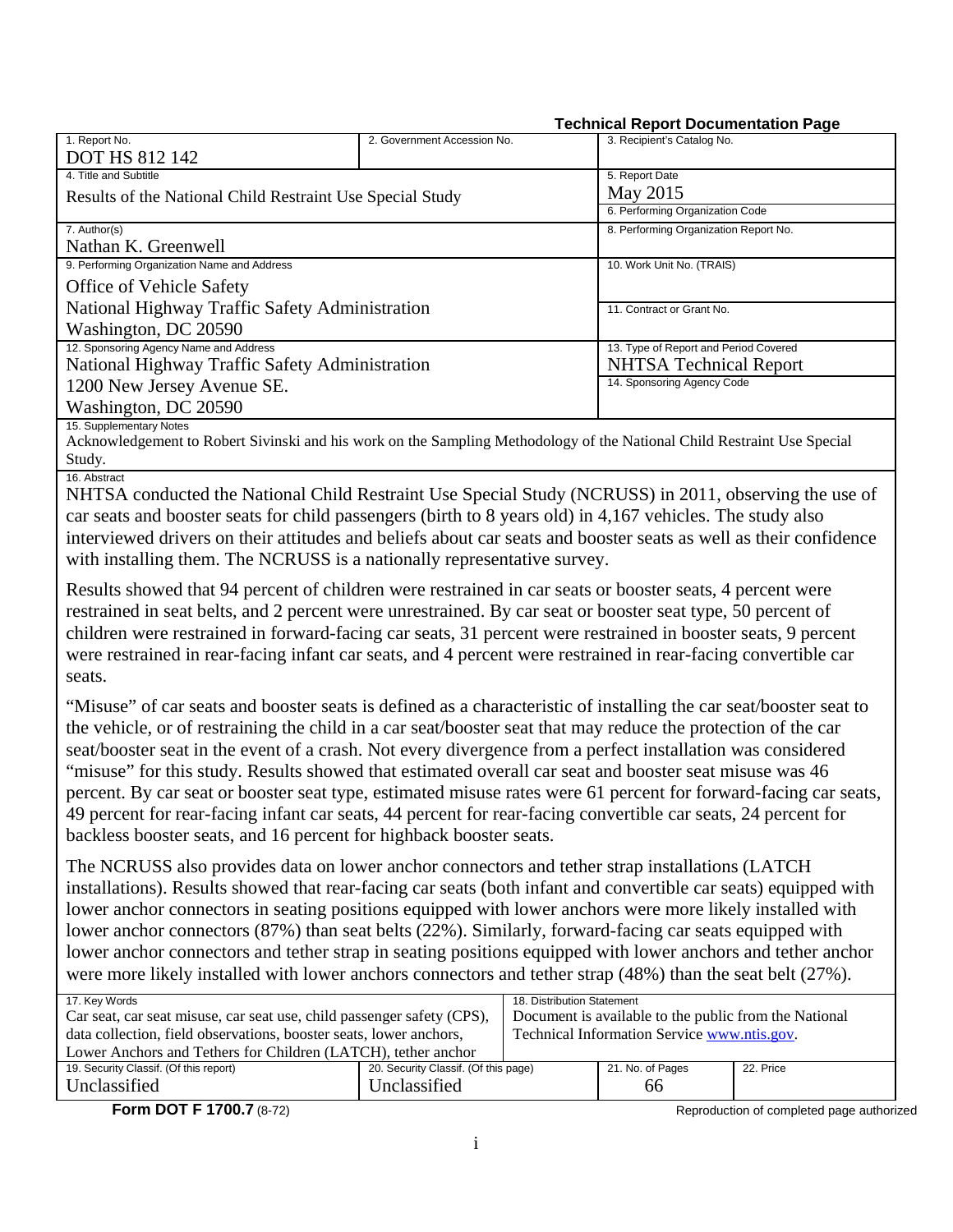# **Table of Contents**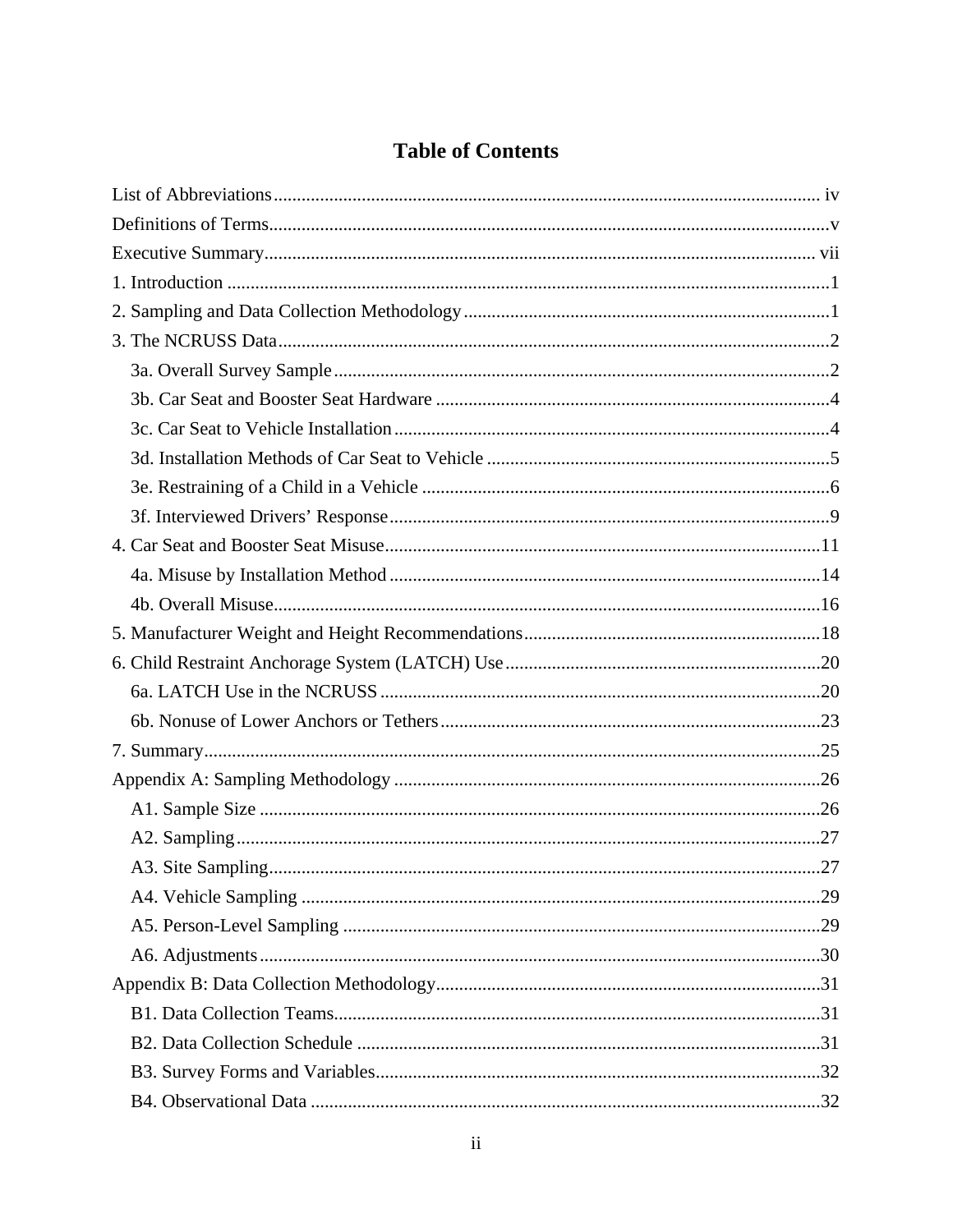| C4. Installation by Lower Anchor Connectors-Only or Seat Belt-Only44                    |  |
|-----------------------------------------------------------------------------------------|--|
| C5. Installation by Lower Anchor Connectors and Tether Strap or Seat Belt and Tether 47 |  |
|                                                                                         |  |
|                                                                                         |  |
|                                                                                         |  |
|                                                                                         |  |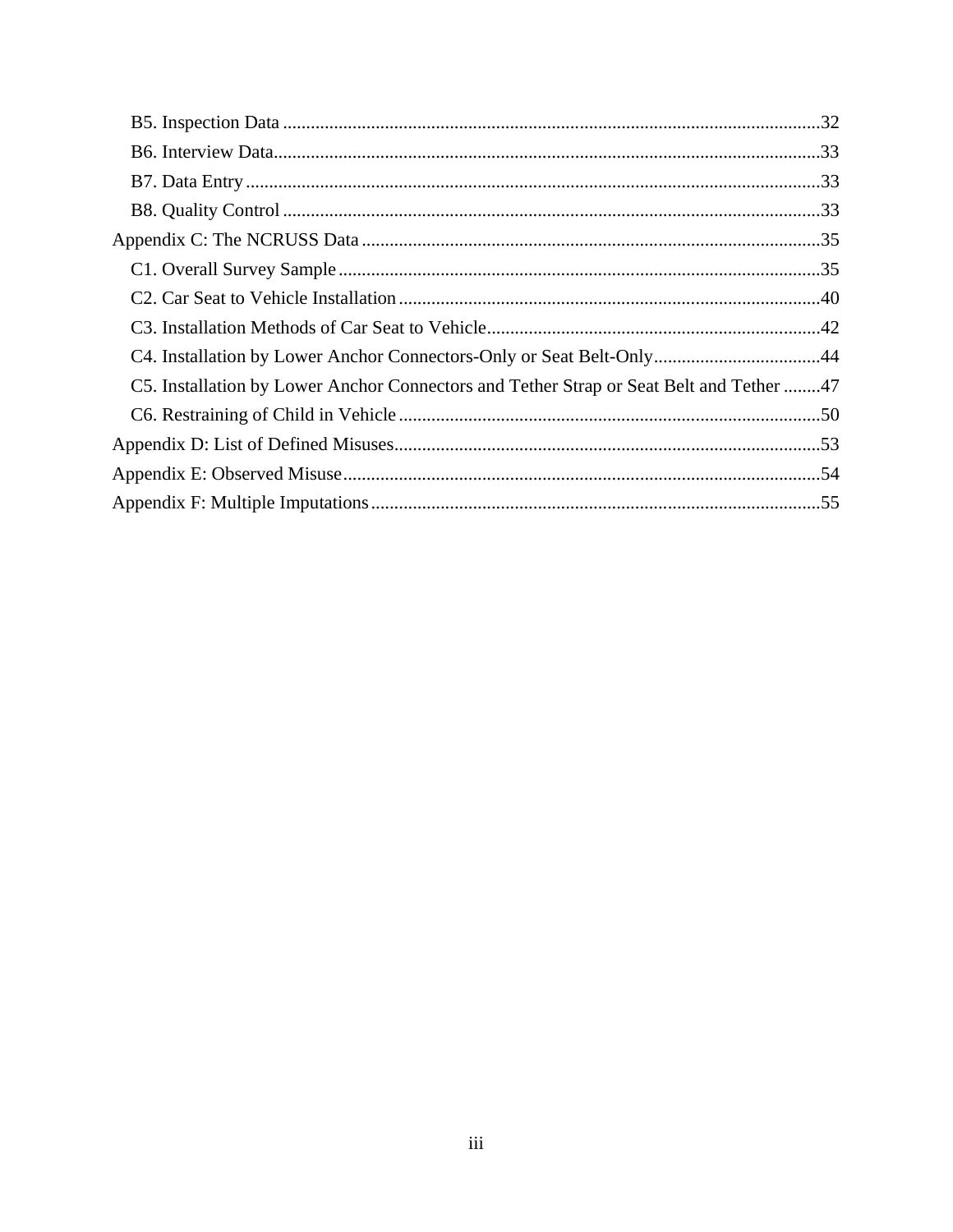# <span id="page-5-0"></span>**List of Abbreviations**

| <b>ALR</b>    | automatic locking retractor                                                            |
|---------------|----------------------------------------------------------------------------------------|
| <b>CPS</b>    | <b>Child Passenger Safety</b>                                                          |
| <b>CPST</b>   | child passenger safety technician                                                      |
| <b>ELR</b>    | emergency locking retractor                                                            |
| <b>FMVSS</b>  | Federal Motor Vehicle Safety Standard                                                  |
| <b>LATCH</b>  | Lower Anchors and Tethers for Children                                                 |
| <b>LTV</b>    | light trucks and vans (includes pickup trucks, SUVs, minivans, and full-sized<br>vans) |
| <b>NASS</b>   | <b>National Automotive Sampling System</b>                                             |
| <b>NCRUSS</b> | National Child Restraint Use Special Study                                             |
| <b>NHTSA</b>  | National Highway Traffic Safety Administration                                         |
| <b>NOPUS</b>  | <b>National Occupant Protection Use Surveys</b>                                        |
| <b>NSUBS</b>  | National Survey of the Use of Booster Seats                                            |
| <b>PSU</b>    | primary sampling unit                                                                  |
| <b>SUV</b>    | sport utility vehicle                                                                  |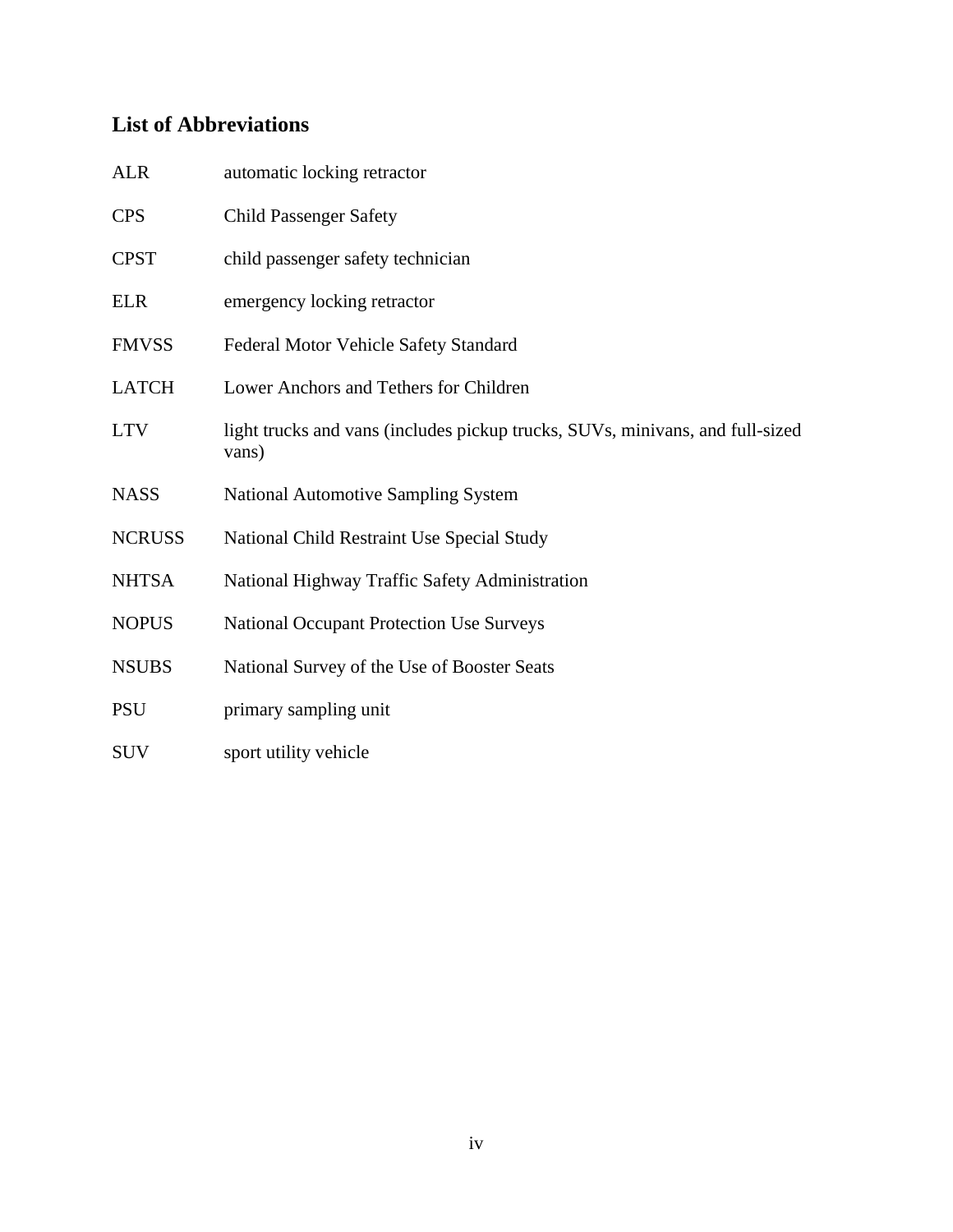# <span id="page-6-0"></span>**Definitions of Terms**

| automatic locking<br>retractor | A safety belt retractor that locks and maintains a fixed seat belt (lap<br>belt) length during use.                                                                                                                                                                                                                                            |
|--------------------------------|------------------------------------------------------------------------------------------------------------------------------------------------------------------------------------------------------------------------------------------------------------------------------------------------------------------------------------------------|
| booster seat                   | Device intended to be used as a transition to lap and shoulder belts by<br>older children who have outgrown car seats. The device meets Federal<br>safety standards and increases child safety in a crash.                                                                                                                                     |
| car seat                       | Common term for a specially designed device that secures a child in a<br>motor vehicle, meets Federal safety standards, and increases child<br>safety in a crash. Includes rear-facing infant car seats, rear-facing<br>convertibles, and forward-facing car seats (includes forward-facing<br>convertibles and combination type).             |
| convertible seat               | A car seat that converts from rear-facing for babies and smaller<br>children to forward-facing for older and larger children.                                                                                                                                                                                                                  |
| emergency locking<br>retractor | Allows the belt to move freely, locks only when the vehicle or<br>occupant slows quickly/abruptly or stops suddenly. An ELR may be<br>switchable, converting from an emergency locking retractor to<br>automatic locking retractor.                                                                                                            |
| locking clip                   | A flat, H-shaped metal clip intended to fasten together seat belt<br>webbing (lap and shoulder portion) at a sliding latch plate, to prevent<br>the webbing from sliding through.                                                                                                                                                              |
| lockoff                        | A clamp attached to the car seat that is affixed to the vehicle seat belt<br>to $(1)$ prevent movement of the belt relative to the latch plate, $(2)$<br>maintain an applied tension on the belt from the floor anchorage<br>through the latch plate to the lockoff, and (3) prevent movement of the<br>car seat relative to the belt webbing. |
| lower anchors                  | Horizontal bars in the vehicle seat bight where lower anchor<br>connectors are anchored to the vehicle structure.                                                                                                                                                                                                                              |
| lower anchors<br>connectors    | Hardware on flexible strap or rigid structure that connect the child's<br>car seat to the lower anchors in the vehicle.                                                                                                                                                                                                                        |
| latch plate                    | The part of the buckle mechanism that slides into the buckle receptor;<br>usually it is the part that affects the length of the seat belt.                                                                                                                                                                                                     |
| locking latch plate            | A latch plate that holds the lap belt snug after it has been adjusted.<br>Type of latch plate that contains a metal bar on the underside of the<br>hardware that locks the seat belt in position.                                                                                                                                              |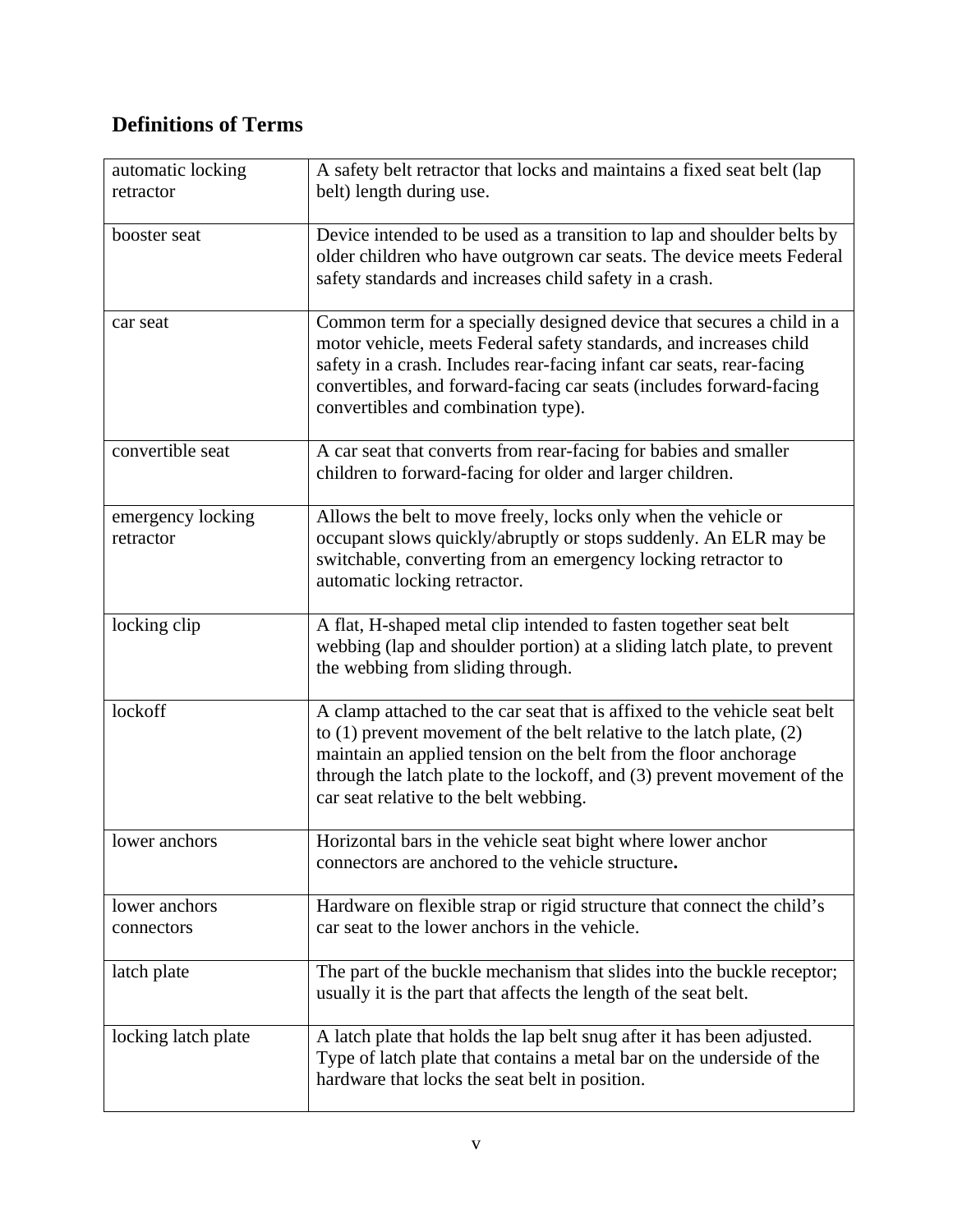| rear-facing infant car<br>seat | A car seat designed for use only by a young child in a rear-facing<br>position.                                                                                                                                                 |
|--------------------------------|---------------------------------------------------------------------------------------------------------------------------------------------------------------------------------------------------------------------------------|
| seat bight                     | The intersection between the bottom of the seat back cushion and the<br>back of the seat cushion.                                                                                                                               |
| tether anchor                  | Attachment point in the vehicle for a car seat tether strap.                                                                                                                                                                    |
| tether strap                   | An additional belt that anchors the car seat top to the vehicle; reduces<br>the amount the car seat tips forward on impact. A tether is typically<br>available on most child car seats manufactured after September 1,<br>1999. |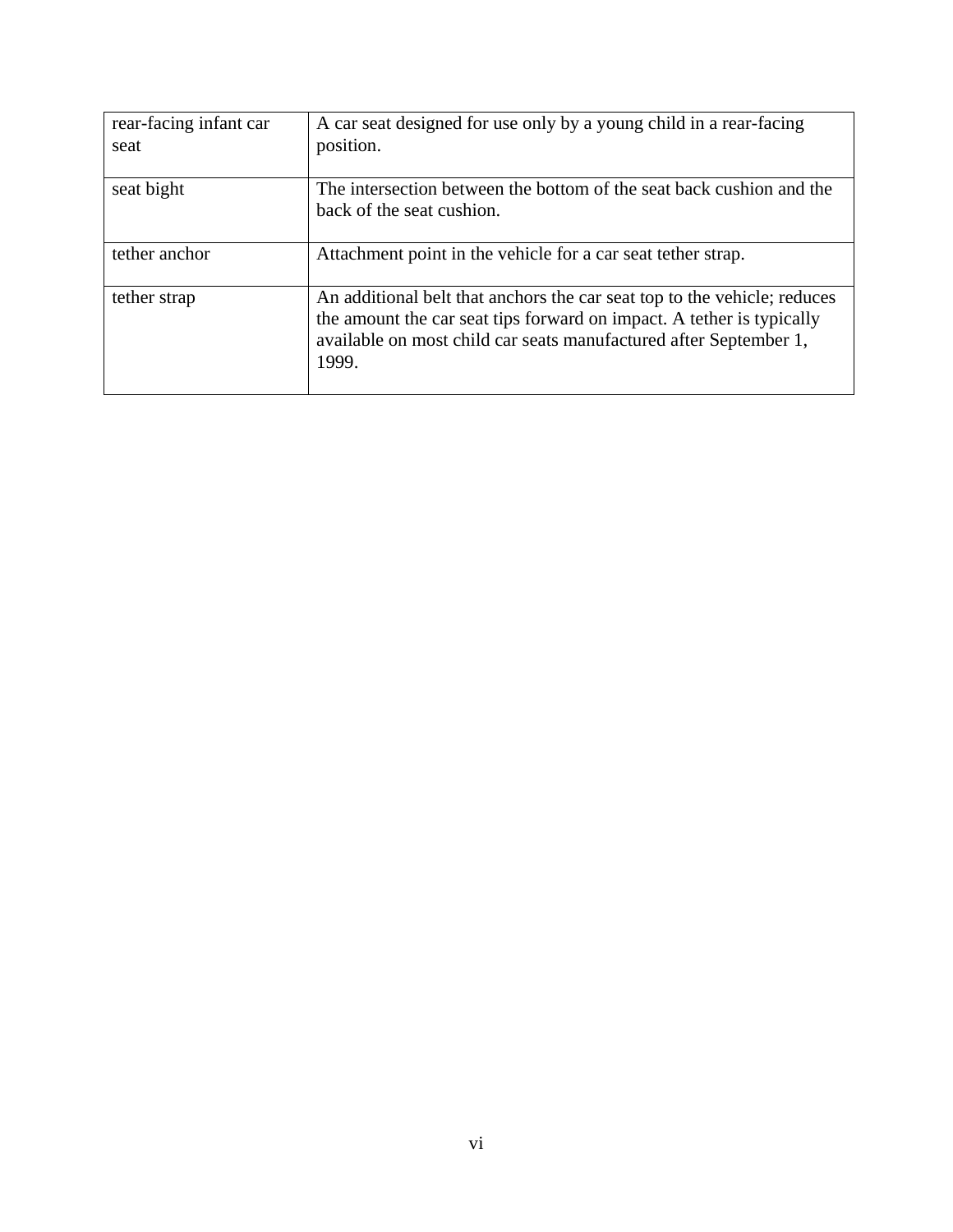# <span id="page-8-0"></span>**Executive Summary**

The National Highway Traffic Safety Administration conducted the National Child Restraint Use Special Study in 2011, observing the use of car seats and booster seats for child passengers from birth to 8 years old in 4,167 vehicles. NHTSA also interviewed drivers on their attitudes and beliefs about car seats and booster seats and their confidence with installing them. The NCRUSS is a nationally representative survey that was conducted at the sites where NHTSA also collects data from its National Automotive Sampling System (NASS).

In the weighted data of child passengers (birth to age 8) in 4,167 vehicles, 50 percent of children used forward-facing car seats, 31 percent of children used booster seats, and 13 percent of children used rear-facing car seats. A total of 6 percent of children did not use car seats or booster seats. The majority of children were observed sitting in the second row of the vehicles, with 37 percent of them sitting at the second row left seat, 12 percent in the center seat of the second row, and 47 percent at the right seat of the second row.

NCRUSS also studied misuse rates of car seats and booster seats. NHTSA assembled a group of internal subject matter experts to determine how "misuse" should be defined for purposes of this study. Not every divergence from a perfect installation was considered misuse; instead misuse was identified as characteristics of installing the car seat/booster seat to the vehicle, or of restraining the child in a car seat/booster seat, that may reduce the safety of the car seat/booster seat for the child occupant.

Analysis of overall misuse estimated that one or more misuses existed in 46 percent of all car seats and booster seats. By seat type, calculated percentages were: forward-facing car seats (61%), rear-facing infant car seats (49%), rear-facing convertible car seats (44%), backless beltpositioning boosters (24%), and highback belt-positioning boosters (16%).

NCRUSS also studied use of the child restraint anchorage system required by Federal Motor Vehicle Safety Standard No. 225. Data showed that, in seating positions equipped with lower anchors and tether anchor, more forward-facing car seats equipped with lower anchor connectors and tether strap were installed with lower anchors connectors and tether strap (48%) than seat belts (27%). Total lower anchor connectors use by rear-facing car seats in seating positions equipped with lower anchors amounted to 87 percent. For the rear-facing car seats that were not installed with lower anchors connectors, 83 percent were placed in seating positions equipped with lower anchors and tether anchor.

NHTSA recommends using a tether strap with a forward-facing car seat regardless of whether the car seat is installed with seat belt or lower anchor connectors. It is not necessary to install a rear-facing car seat with a tether strap, although some car seat manufacturers do recommend them. In NCRUSS, total tether strap use by forward-facing car seats in seating positions equipped with lower anchors amounted to 61 percent. However, for forward-facing car seats that did not install with tether straps, 97 percent were placed in seating positions equipped with lower anchors and tether anchors.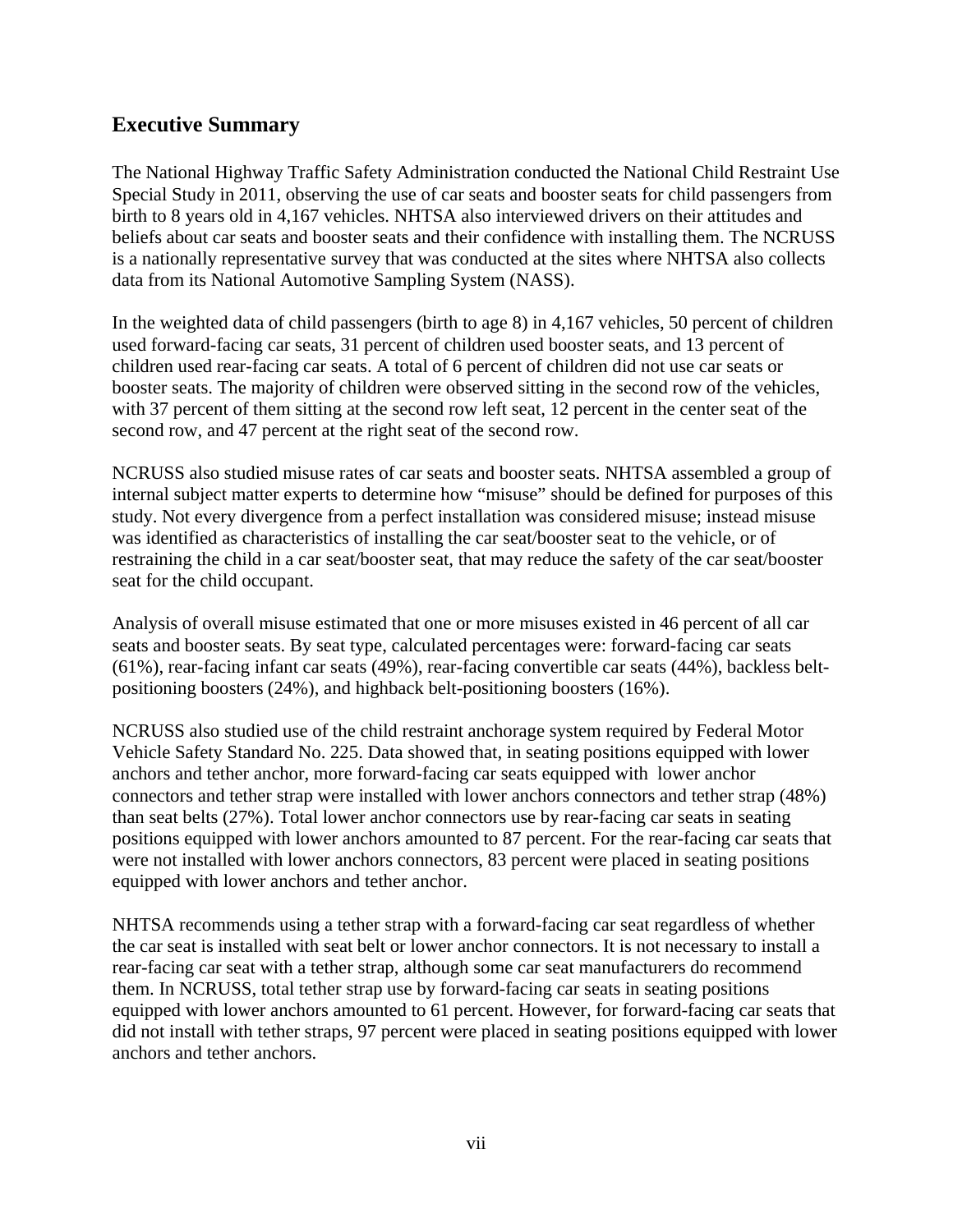# <span id="page-9-0"></span>**1. Introduction**

Research on the protection by car seats and booster seats as actually used in crashes has found them to reduce the risk of fatal injury by 71 percent for infants (younger than 1 year old) and by 54 percent for toddlers (1 to 4 years old) in passenger cars. For infants and toddlers in light trucks and vans, the corresponding reductions are 58 percent and 59 percent, respectively.<sup>[1](#page-9-2)</sup>

Past studies on car seats and booster seats have observed high rates of seats being installed incorrectly and/or children being restrained in car seats and booster seats incorrectly. However, these studies used a type of convenience sample at the primary sampling unit level. Although valuable information can be learned from such surveys, such surveys cannot be relied upon to be truly nationally representative. Those that could be reasonably nationally representative (such as the data collected at child passenger safety seat check events) may have a strong selection bias in that the respondents are essentially volunteers for the survey rather than randomly selected subjects.

The NCRUSS was designed to be a large-scale nationally-representative survey that contains both an inspection of the child passenger's restraint system (or lack thereof) by a certified child passenger safety technician and a detailed interview of the driver conducted by a highly trained investigation specialist. The information in NCRUSS covers behavioral factors, demographic information, and quantitative measurements. These factors will be explored in more detail throughout the report.

# <span id="page-9-1"></span>**2. Sampling and Data Collection Methodology**

The NCRUSS was a nationally representative survey, with data collected at 24 PSUs across the country. The PSUs were established previously by a separate ongoing survey, the National Automotive Sampling System. The PSUs are defined geographically and can be thought of as cities, counties, or groups of adjacent counties. The PSUs include urban, rural, and suburban environments and are located in 17 States.

The survey design was complex and required several stages of sampling within PSUs. Further sampling took place at the site, vehicle, and child-passenger case level. The complex design resulted in sampling weights, which adjust the results to be nationally representative; the weights are used in all tables and analyses of this report. The sample design and weight development are described in detail in Appendix A. Details of the data collection procedures are provided in Appendix B.

<span id="page-9-2"></span> $\overline{a}$ <sup>1</sup> Hertz, E. (1996, December). *Revised estimates of child restraint effectiveness*. Washington, DC: National Highway Traffic Safety Administration.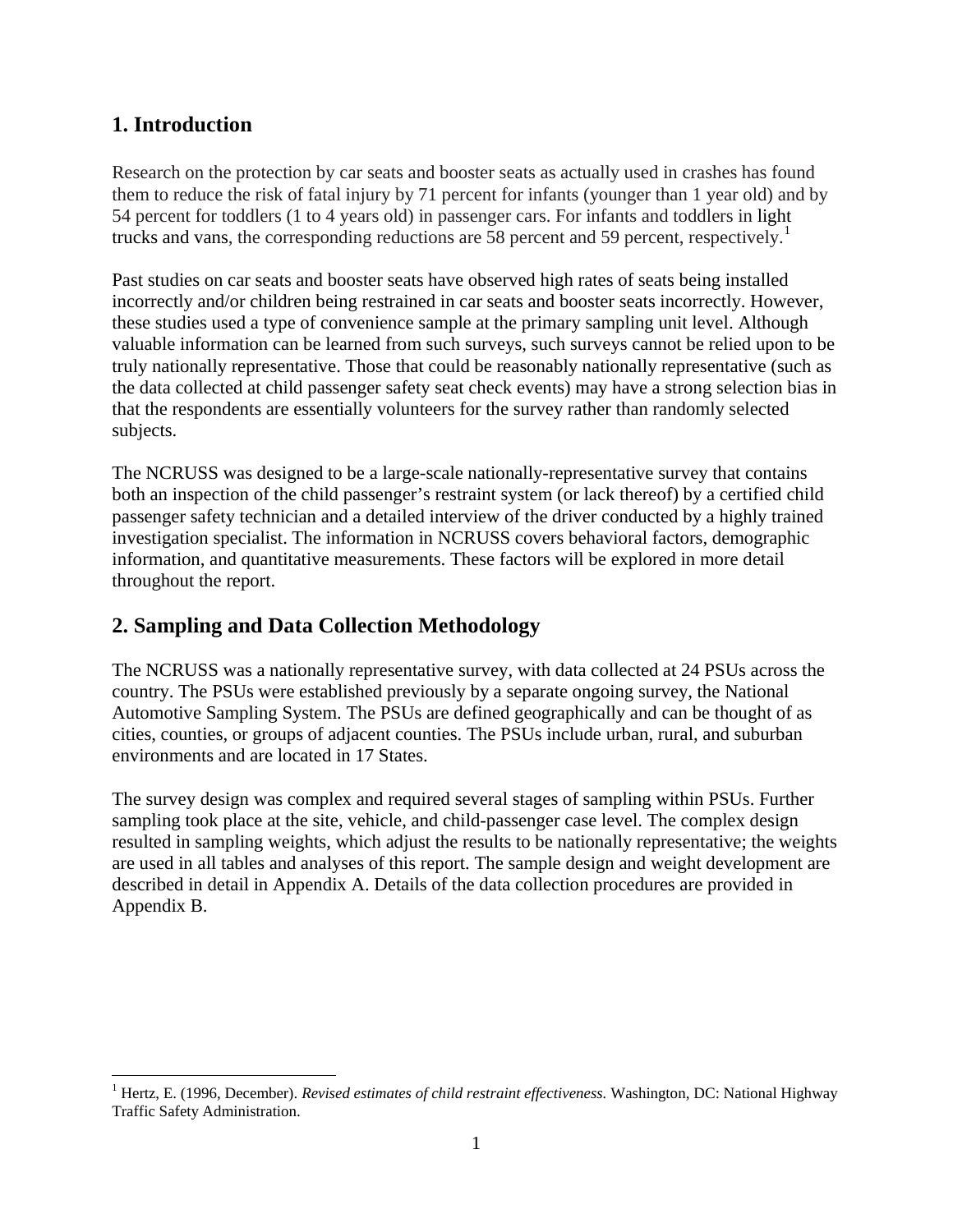# <span id="page-10-0"></span>**3. The NCRUSS Data**

The NCRUSS contains a large amount of information on the behavioral factors of caregivers and on children seated in car seats and booster seats. Data collection involved physical measurements providing objective information on issues such as the amount of slack of the harness straps to the lateral movement of an installed car seat at its belt path.<sup>[2](#page-10-2)</sup>

In this section and Appendix C, the weighted percentages of the NCRUSS illustrate the characteristics of the survey sample as a whole. These results provide characteristics on how the car seat/booster seat was installed into the vehicle, and on how the child was restrained into the car seat/booster seat. The results also give specifics regarding the different installation methods of car seat/booster seat to vehicle seat.

Due to rounding, summations of percentages may not equal 100 percent. The values provided in the report refer to the weighted percentages. After Table 1, all weighted percentages are calculated over the subgroup sample size, n, provided under the column headers. Finally, it is important to note that as the subgroup sample size decreases, the corresponding weighted percentages may become less reliable. The overall NCRUSS sample size was chosen for the full sample reliability as described in Appendix A; tables showing results by different subgroup sizes are presented for descriptive purposes only, and are not tested for statistically significant differences or other inferences.

## <span id="page-10-1"></span>3a. Overall Survey Sample

The NCRUSS inspected the use of restraint systems for 4,167 child passengers. Only one child was inspected when multiple children were present in the vehicle. Table 1 provides the seat type use, seating position, age, weight, and height of the inspected child passengers. Throughout the report, rear-facing infant car seats and rear-facing convertibles were grouped together under rearfacing car seats; where relevant the data will be presented independently. For further information on the overall survey sample, see Appendix C, which outlines tables of age, weight, and height that are broken down by restraint types.

Out of the 4,167 children inspected, 106 children (weighted percentage of 2) were observed to be unrestrained in vehicles, and 242 children (weighted percentage of 4) used only seat belts. The 106 were identified as children using nothing in the vehicles to be restrained and not sitting in car seats or booster seats. (Besides being unrestrained, 12 of these 106 already-at-risk children were located on the floor, on the laps of other occupants, or another unspecified location within the vehicles. Out of the seat belt users, 2 percent did not buckle the seat belts, technically meaning that the child is truly unrestrained.) The majority of children (96%) were observed sitting in the second row of the vehicles, with 37 percent of them sitting at the second row left seats, 12 percent in the center seats of the second row, and 47 percent at the right seats of the second row.

<span id="page-10-2"></span><sup>&</sup>lt;sup>2</sup> The belt path is the path that the seat belt or lower anchor connectors passes around or through the car seat. Some seats have multiple belt paths. The lateral movement at the belt path measurement is not relevant and not recorded for booster seats.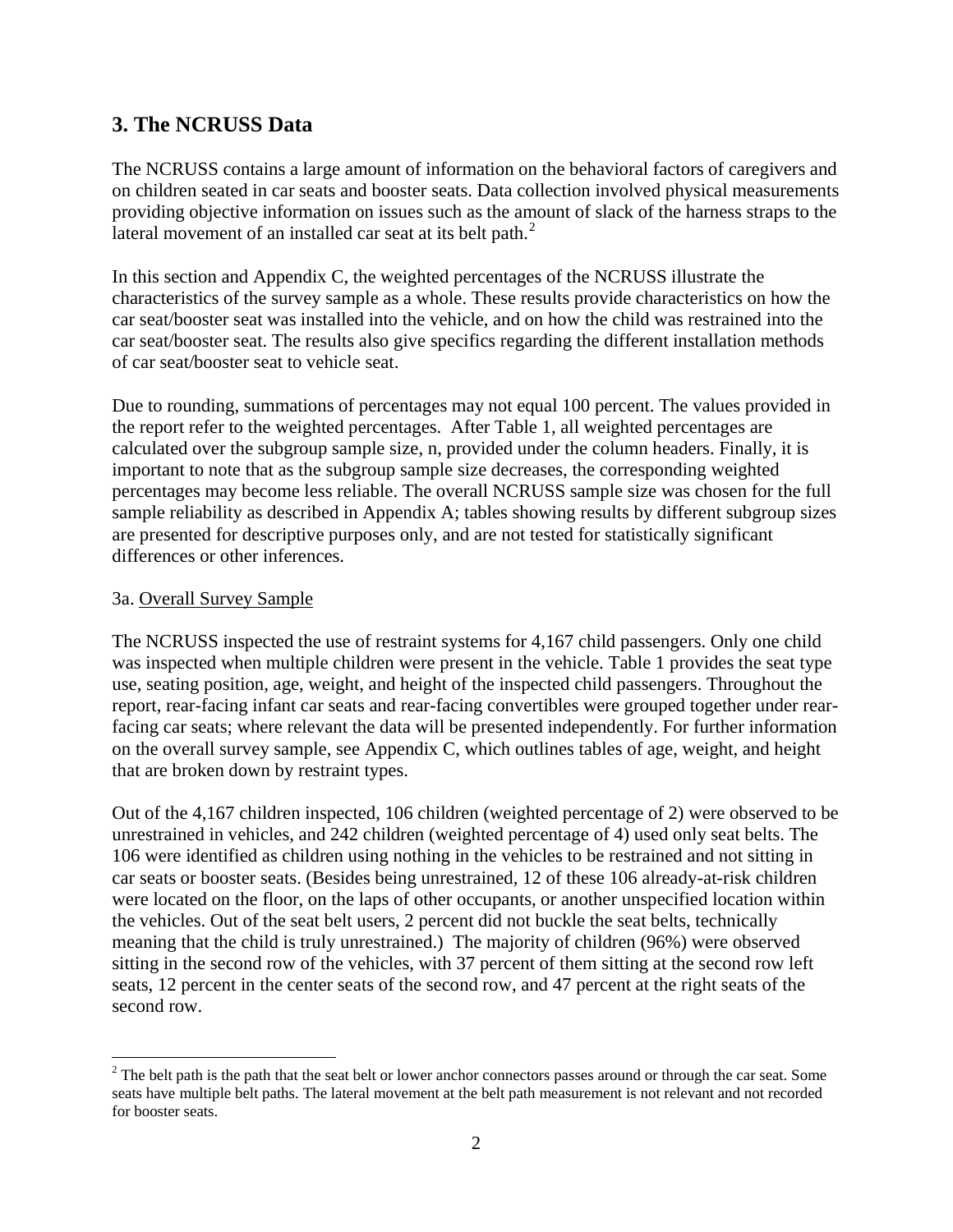| <b>Table 1: Overall Survey Sample Characteristics</b> |       |                            |  |  |
|-------------------------------------------------------|-------|----------------------------|--|--|
|                                                       | Count | <b>Weighted Percentage</b> |  |  |
| <b>Seat Type</b>                                      |       |                            |  |  |
| Rear-Facing infant car seat                           | 299   | 9%                         |  |  |
| Rear-facing convertible/all-in-one                    | 143   | 4%                         |  |  |
| Forward-Facing car seat                               | 1,992 | 50%                        |  |  |
| Booster seat                                          | 1,380 | 31%                        |  |  |
| Other/unknown device                                  | 5     | ${<}1\%$                   |  |  |
| Seat belt only                                        | 242   | 4%                         |  |  |
| Unrestrained                                          | 106   | 2%                         |  |  |
| <b>Seating Position</b>                               |       |                            |  |  |
| Front row center                                      | 6     | ${<}1\%$                   |  |  |
| Front row right                                       | 94    | 2%                         |  |  |
| Second row left                                       | 1,483 | 37%                        |  |  |
| Second row center                                     | 611   | 12%                        |  |  |
| Second row right                                      | 1,874 | 47%                        |  |  |
| Third row left                                        | 40    | 1%                         |  |  |
| Third row center                                      | 6     | ${<}1\%$                   |  |  |
| Third row right                                       | 52    | 1%                         |  |  |
| Fourth row left                                       | 1     | ${<}1\%$                   |  |  |
| <b>Age Range of Child</b>                             |       |                            |  |  |
| Under 1 year                                          | 309   | 10%                        |  |  |
| 1-3 years                                             | 1,866 | 45%                        |  |  |
| 4-7 years                                             | 1,825 | 42%                        |  |  |
| 8 years                                               | 138   | 3%                         |  |  |
| Refused/unknown/missing/other                         | 29    | $<$ 1%                     |  |  |
| <b>Weight Category of Child</b>                       |       |                            |  |  |
| Less than 20 lbs                                      | 237   | 6%                         |  |  |
| $20 - 29$ lbs                                         | 938   | 25%                        |  |  |
| $30 - 39$ lbs                                         | 1,373 | 32%                        |  |  |
| $40 - 60$ lbs                                         | 1,349 | 31%                        |  |  |
| Greater than 60 lbs                                   | 157   | 3%                         |  |  |
| Refused/unknown/missing                               | 113   | 3%                         |  |  |
| <b>Height Category of Child</b>                       |       |                            |  |  |
| Less than 20 inches                                   | 25    | 1%                         |  |  |
| $20 - 29$ inches                                      | 605   | 16%                        |  |  |
| $30 - 36$ inches                                      | 1,384 | 33%                        |  |  |
| $37 - 49$ inches                                      | 1,570 | 36%                        |  |  |
| $50 - 56$ inches                                      | 174   | 5%                         |  |  |
| Greater than 56 inches                                | 13    | ${<}1\%$                   |  |  |
| Refused/unknown/missing                               | 396   | 10%                        |  |  |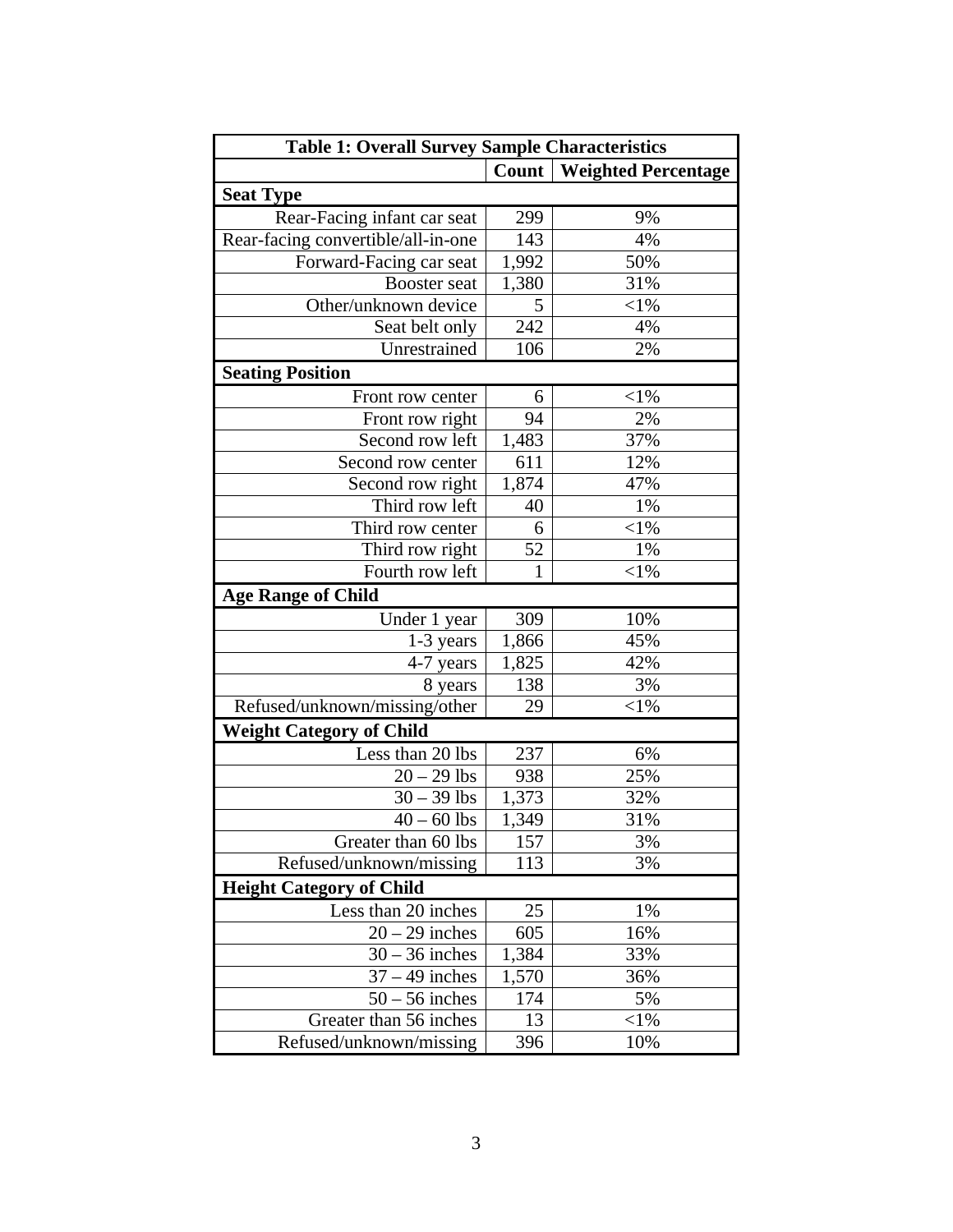#### <span id="page-12-0"></span>3b. Car Seat and Booster Seat Hardware

From the data collected, 98 percent of all rear-facing and forward-facing car seats are equipped with 5-point harnesses. Ninety-three percent of all car seats are also equipped with retainer/chest clips. With regard to the lower anchor connectors of rear-facing and forward-facing car seats, 76 percent of them were equipped with flexible straps, 2 percent were equipped with rigid connectors, and 8 percent were equipped with no lower anchor connectors (1% of car seats with no lower anchor connectors were from rear-facing infant car seats installed with no base). The car seats equipped with lower anchor connectors consisted of 56 percent hook-on connectors, 26 percent push-on connectors, and the remaining unknown or missing. In addition, 46 percent of the lower anchor connectors used latch plate adjustment, while 29 percent used button-release adjustment. Finally, with regard to the tether straps of rear-facing and forward-facing car seats, 42 percent of them were equipped with latch plate tether adjustment, 8 percent were equipped with button-release tether adjustment, and 20 percent were equipped with no tether straps.

Of 1,380 booster seats inspected, only 4 percent were equipped with lower anchor connectors. Thirteen percent of booster seats were situated in a seating position with adjustable d-rings on the shoulder belts, while 10 percent of children restrained by seat belts only had adjustable drings on the shoulder belts.

## <span id="page-12-1"></span>3c. Car Seat to Vehicle Installation

This section focuses on observations of how rear-facing and forward-facing car seats are installed in vehicles. "Not applicable" is used in the following tables to denote not applicable criteria for specific variable such as seat position not having shoulder belt or to signify when zero observations were observed for the criteria.

Table 2 shows that most rear-facing (96%) and forward-facing (99%) car seats were installed in correct directions. Only 11 percent and 9 percent of rear-facing and forward-facing car seats, respectively, were observed to be longer than the vehicle seats showing an overhang. Sixty percent of rear-facing convertibles did not move laterally at the belt path, while 40 percent and 42 percent for rear-facing infant car seats and forward facing car seats, respectively, did not move laterally.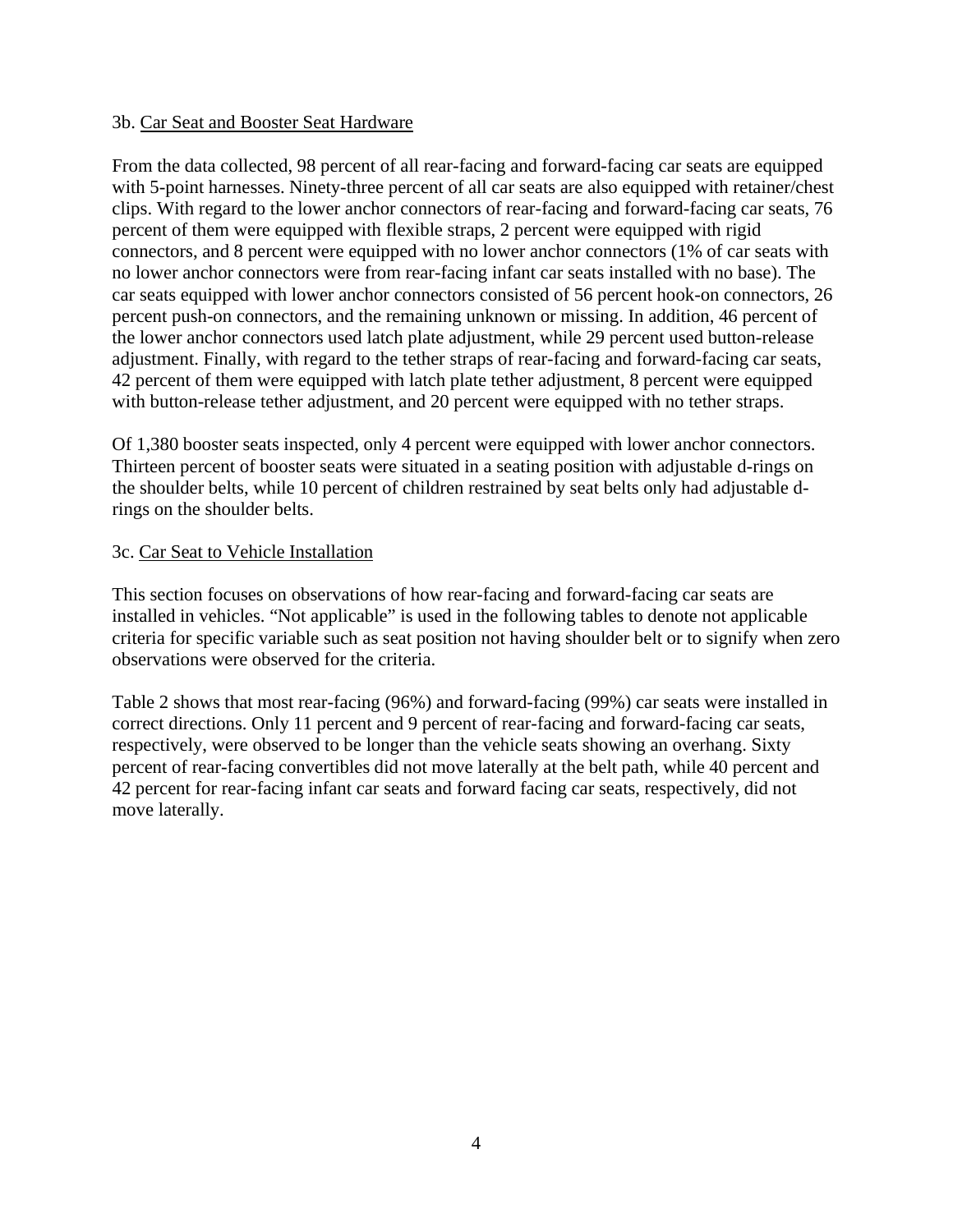| Table 2: Car Seat to Vehicle Installation by Seat Type |                                        |                                           |                                      |
|--------------------------------------------------------|----------------------------------------|-------------------------------------------|--------------------------------------|
|                                                        | <b>Rear-Facing</b><br>Infant $(n=299)$ | <b>Rear-Facing</b><br>Convertible (n=143) | <b>Forward-Facing</b><br>$(n=1,992)$ |
| <b>Installation Direction</b>                          |                                        |                                           |                                      |
| Direction is rear-facing                               | 95%                                    | 99%                                       | ${<}1\%$                             |
| Direction is forward-facing                            | 5%                                     | n/a                                       | 99%                                  |
| Direction is supine (facing up)                        | n/a                                    | n/a                                       | $<$ 1%                               |
| Direction is other                                     | n/a                                    | n/a                                       | $<$ 1%                               |
| Missing/unknown direction                              | n/a                                    | 1%                                        | $<$ 1%                               |
| <b>Car Seat Overhang</b>                               |                                        |                                           |                                      |
| Car seat does hang over the                            | 15%                                    | 1%                                        | 9%                                   |
| vehicle seat                                           |                                        |                                           |                                      |
| Car seat does not hang over the                        | 83%                                    | 97%                                       | 87%                                  |
| vehicle seat                                           |                                        |                                           |                                      |
| Missing/unknown if car seat                            | 2%                                     | 2%                                        | 3%                                   |
| hangs over vehicle seat                                |                                        |                                           |                                      |
| Lateral Movement <sup>3</sup>                          |                                        |                                           |                                      |
| Does not move laterally                                | 40%                                    | 60%                                       | 42%                                  |
| Moves 1 inch laterally                                 | 22%                                    | 18%                                       | 15%                                  |
| Moves 2 inches laterally                               | 19%                                    | 13%                                       | 17%                                  |
| Moves 3 inches laterally                               | 10%                                    | 5%                                        | 15%                                  |
| Missing/unknown for lateral                            | 8%                                     | 4%                                        | 12%                                  |
| movement                                               |                                        |                                           |                                      |

## <span id="page-13-0"></span>3d. Installation Methods of Car Seat to Vehicle

A car seat is designed to be installed in a vehicle by connecting to the lower anchors of the vehicle's child restraint anchorage system (using the car seat's lower anchor connectors) or by a seat belt. There is no distinct "best" installation method of car seat to vehicle, but NHTSA does recommend that forward-facing car seats use the tether straps when installed by either the lower anchor connectors or the seat belts.<sup>[4](#page-13-2)</sup> Table 3 provides the observed installation methods used to install the car seat to the vehicle.

Data show that overall installation using the lower anchor connectors in rear-facing car seats is 65 percent and 76 percent for rear-facing infant car seats and rear-facing convertible car seats, respectively. Overall installation using the lower anchor connectors is 52 percent in forwardfacing car seats. Only 42 percent of forward-facing car seats were installed using the tether strap. Out of total tether strap use, 80 percent of forward-facing car seats were installed with lower anchors connectors and tether strap while 28 percent of forward-facing car seats were installed with seat belts and tether strap.

<span id="page-13-1"></span> $\overline{a}$ <sup>3</sup> The lateral movement of the installed car seat was measured by holding the car seat at the belt path, pushing and pulling the car seat side to side with a moderate force. If the car seat was very loose, the car seat was not moved more than 3 inches. The lateral movement was sometimes checked with the child in the car seat.

<span id="page-13-2"></span><sup>4</sup> www.safercar.gov/parents/How-To-Install-Car-Seat-Tips.htm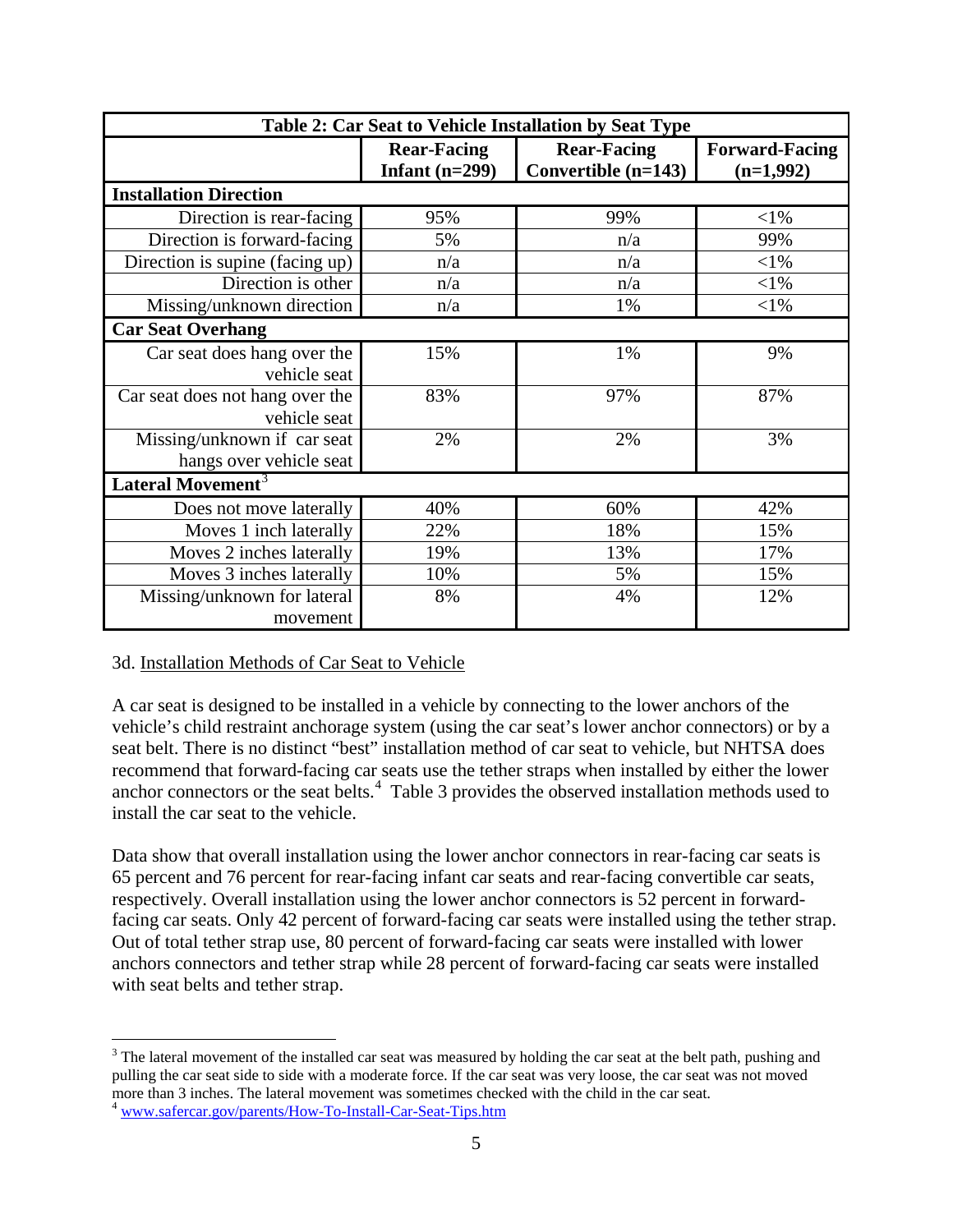| Table 3: Installation Method of Car Seat to Vehicle by Seat Type |                                        |                                             |                                      |
|------------------------------------------------------------------|----------------------------------------|---------------------------------------------|--------------------------------------|
| <b>Installation Method</b>                                       | <b>Rear-Facing</b><br>Infant $(n=299)$ | <b>Rear-Facing</b><br>Convertible $(n=143)$ | <b>Forward-Facing</b><br>$(n=1,992)$ |
| Lower anchor connectors only                                     | 57%                                    | 60%                                         | 16%                                  |
| Seat belt only                                                   | 34%                                    | 22%                                         | 36%                                  |
| Tether strap only                                                | n/a                                    | n/a                                         | ${<}1\%$                             |
| Lower anchor connectors and<br>seat belt                         | 8%                                     | 9%                                          | 2%                                   |
| Lower anchors connectors<br>and tether strap                     | n/a                                    | 7%                                          | 30%                                  |
| Seat belt and tether strap                                       | n/a                                    | 1%                                          | 8%                                   |
| Lower anchors connectors and<br>tether strap and seat belt       | n/a                                    | n/a                                         | 4%                                   |
| Unknown                                                          | 1%                                     | 1%                                          | 3%                                   |
| <b>Total lower anchor</b><br>connectors use                      | 65%                                    | 76%                                         | 52%                                  |
| <b>Total seat belt use</b>                                       | 43%                                    | 31%                                         | 50%                                  |
| <b>Total tether strap use</b>                                    | n/a                                    | 8%                                          | 42%                                  |

Tables C-10 to C-19 in Appendix C go into further detail with regard to specific installation methods of car seat to vehicles. Data is provided on how the car seat lower anchor connectors, seat belt, and tether straps are used in the installation of the car seat to the vehicle.

## <span id="page-14-0"></span>3e. Restraining of a Child in a Vehicle

In this section, tables will provide statistics on how children were restrained into the vehicle, i.e., whether the child was using a car seat, booster seat, or just a seat belt. Since using a booster seat requires the seat belt to be used to restrain the child, Table 4 looks at children using booster seats and children using only seat belts.

Table 4 indicates that the majority of children restrained in booster seats had the lap/shoulder belts snug with no slack (72% with shoulder belt and 70% with lap belt were not loose). Children restrained only using the vehicle seat belts had 47 percent with shoulder belts and 48 percent with lap belts not loose. Regarding correct belt fit, data indicates that children restrained in booster seats had 58 percent of shoulder belts centered on the children's shoulders and 79 percent of lap belts across the hips or thighs of the children. For children restrained only using the seat belts, 15 percent of shoulder belts were centered on the children's shoulders and 36 percent of lap belts were across the hips or thighs of the children. In terms of incorrect belt fit, 12 percent of children had the shoulder belts at neck or face level, 4 percent had the shoulder belts placed behind their arms or backs, and 9 percent of lap belts were over the abdomens when using booster seats. When using seat belts alone, 34 percent of children had the shoulder belts at neck or face level, 17 percent had the shoulder belts placed behind their arms or backs, and 37 percent placed the lap belts over the abdomens.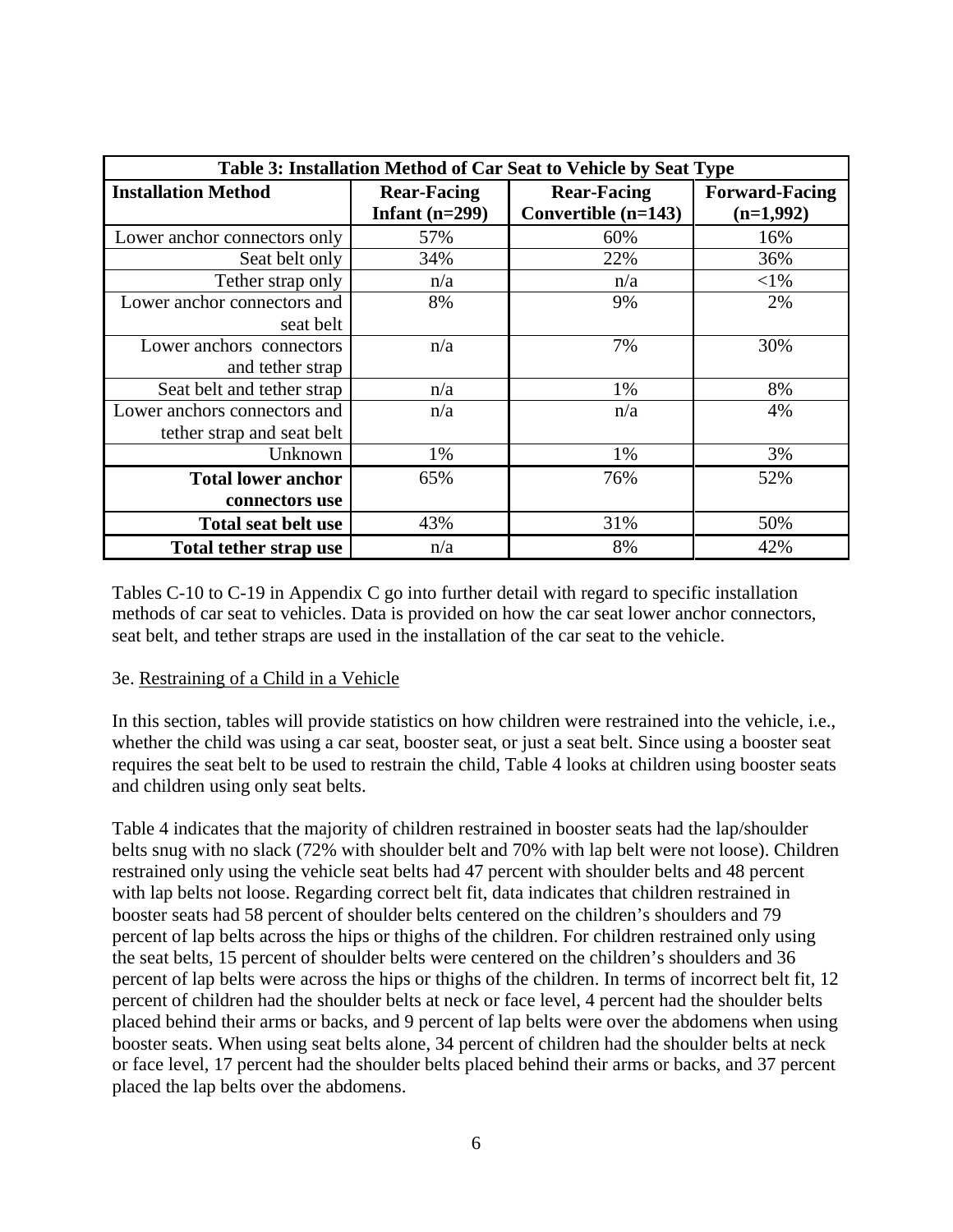Table C-20 in Appendix C examines shoulder belt fit of children using highback and backless booster seats. Data shows that 63 and 52 percent of children using highback and backless boosters, respectively, had the shoulder belts positioned centered on the shoulders.

| Table 4: Restraining of Child in Booster or Vehicle Seat by Seat Type |                                    |                                    |  |
|-----------------------------------------------------------------------|------------------------------------|------------------------------------|--|
|                                                                       | <b>Booster Seat</b><br>$(n=1,380)$ | <b>Seat Belt Only</b><br>$(n=242)$ |  |
| <b>Seat Belt Buckling</b>                                             |                                    |                                    |  |
| Seat belt is buckled                                                  | 93%                                | 88%                                |  |
| Seat belt is not buckled                                              | 2%                                 | 2%                                 |  |
| Missing/unknown for buckling of seat belt                             | 5%                                 | 10%                                |  |
| <b>Shoulder Belt Loose/Slack</b>                                      |                                    |                                    |  |
| Shoulder belt is not loose                                            | 72%                                | 47%                                |  |
| Shoulder belt is loose                                                | 16%                                | 19%                                |  |
| Not applicable/No shoulder belt                                       | 3%                                 | 8%                                 |  |
| Missing/unknown for shoulder belt                                     | 10%                                | 25%                                |  |
| <b>Lap Belt Loose/Slack</b>                                           |                                    |                                    |  |
| Lap belt is not loose                                                 | 70%                                | 48%                                |  |
| Lap belt is loose                                                     | 17%                                | 22%                                |  |
| Not applicable/lap belt not used                                      | 1%                                 | n/a                                |  |
| Missing/unknown for lap belt                                          | 12%                                | 30%                                |  |
| <b>Shoulder Belt Position</b>                                         |                                    |                                    |  |
| Shoulder belt over body - centered on shoulder                        | 58%                                | 15%                                |  |
| Shoulder belt over body – touching shoulder                           | 11%                                | 6%                                 |  |
| Shoulder belt over body - below<br>shoulder/around arm                | 5%                                 | 1%                                 |  |
| Shoulder belt over body – above shoulder at<br>neck/face              | 12%                                | 34%                                |  |
| Shoulder belt behind arm or back                                      | 4%                                 | 17%                                |  |
| Not applicable/no shoulder belt                                       | 2%                                 | 5%                                 |  |
| Missing/Unknown shoulder belt position                                | 9%                                 | 23%                                |  |
| <b>Lap Belt Position</b>                                              |                                    |                                    |  |
| Lap belt across hips/thighs                                           | 79%                                | 36%                                |  |
| Lap belt across abdomen/ribcage                                       | 9%                                 | 37%                                |  |
| Not applicable/lap belt not used                                      | 1%                                 | n/a                                |  |
| Missing/unknown lap belt position                                     | 10%                                | 27%                                |  |

Table 5 examines the restraining of children in rear-facing and forward-facing car seats. The majority of children restrained in rear-facing and forward-facing car seats were using buckled harnesses. About half of them used the retainer/chest clips at chest/armpit level. In 39 percent of rear-facing car seats, the harnesses had no slack, 28 percent had about 1 inch of slack,<sup>[5](#page-15-0)</sup> and 18 percent had between 1 and 2 inches of slack. In 34 percent of forward-facing car seats, the

<span id="page-15-0"></span><sup>&</sup>lt;sup>5</sup>The harness slack measurement is the amount of slack in harness straps when pinched at the shoulder when the child is installed.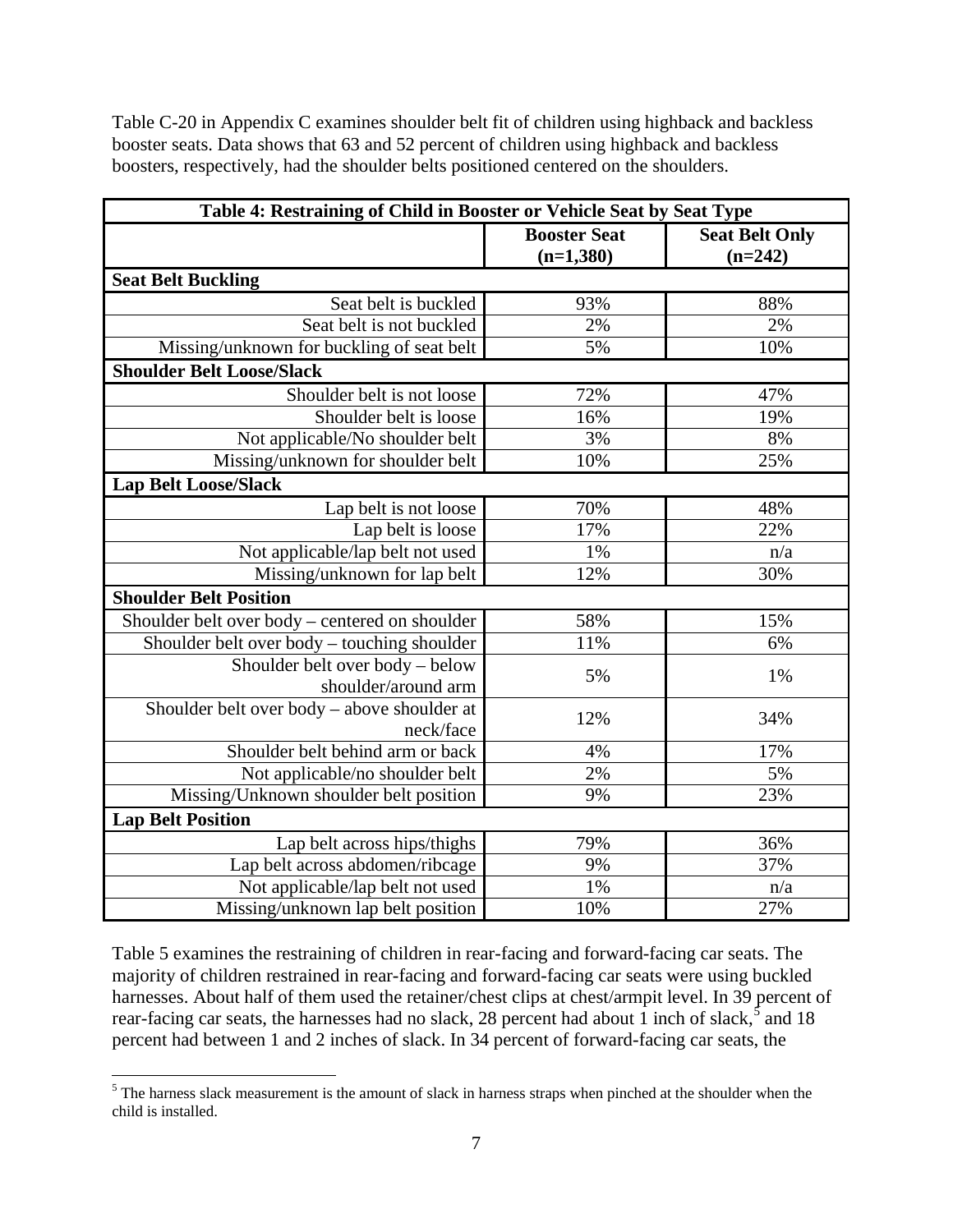harnesses had no slack, 22 percent had about 1 inch of slack, and 17 percent had between 1 and 2 inches of slack. In most rear-facing car seats, the children's heads were below the tops of the car seats (90%). About 3 percent of rear-facing car seats had the children's heads at or above the tops of the car seats.

| Table 5: Restraining of Child in Car Seat by Seat Type |                    |                       |  |
|--------------------------------------------------------|--------------------|-----------------------|--|
|                                                        | <b>Rear-Facing</b> | <b>Forward-Facing</b> |  |
|                                                        | $(n=442)$          | $(n=1,992)$           |  |
| <b>Harness Use</b>                                     |                    |                       |  |
| Harness in use                                         | 96%                | 94%                   |  |
| Harness not in use                                     | 2%                 | 2%                    |  |
| Missing/unknown harness use                            | 2%                 | 5%                    |  |
| <b>Retainer Clip Use/Position</b>                      |                    |                       |  |
| Retainer/chest clip used at chest/armpit               | 52%                | 50%                   |  |
| Retainer/chest clip used at abdomen                    | 37%                | 33%                   |  |
| Retainer/chest clip used at neck level                 | $<$ 1%             | $<$ 1%                |  |
| Retainer/chest clip not used                           | n/a                | 1%                    |  |
| Missing/unknown use of retainer/chest clip             | 7%                 | 10%                   |  |
| Harness not used/Missing/unknown harness use           | 4%                 | 6%                    |  |
| <b>Harness Slack/Tightness</b>                         |                    |                       |  |
| No slack in harness straps                             | 39%                | 34%                   |  |
| Less than or equal to 0.50 inch                        | 11%                | 4%                    |  |
| $0.51 - 1.00$ inch                                     | 17%                | 18%                   |  |
| $1.01 - 2.00$ inches                                   | 18%                | 17%                   |  |
| $2.01 - 3.00$ inches                                   | 2%                 | 4%                    |  |
| $3.01 - 4.00$ inches                                   | 2%                 | 3%                    |  |
| Greater than 4.00 inches                               | ${<}1\%$           | 2%                    |  |
| Missing/unknown snugness of harness straps             | 6%                 | 11%                   |  |
| Harness not used/Missing/unknown harness use           | 4%                 | 6%                    |  |
| <b>Harness Twisting</b>                                |                    |                       |  |
| Harness strap is twisted                               | 11%                | 30%                   |  |
| Harness strap is not twisted                           | 78%                | 62%                   |  |
| Missing/unknown if harness strap is twisted            | 11%                | 8%                    |  |
| <b>Child Height Landmark for Rear-Facing</b>           |                    |                       |  |
| Child's head at the top of the car seat                | 3%                 | n/a                   |  |
| Child's head above the top of the car seat             | $<$ 1%             | n/a                   |  |
| Child's head below the top of the car seat             | 91%                | n/a                   |  |
| Missing/unknown where's child's head in relation       | 5%                 | n/a                   |  |
| to top of car seat                                     |                    |                       |  |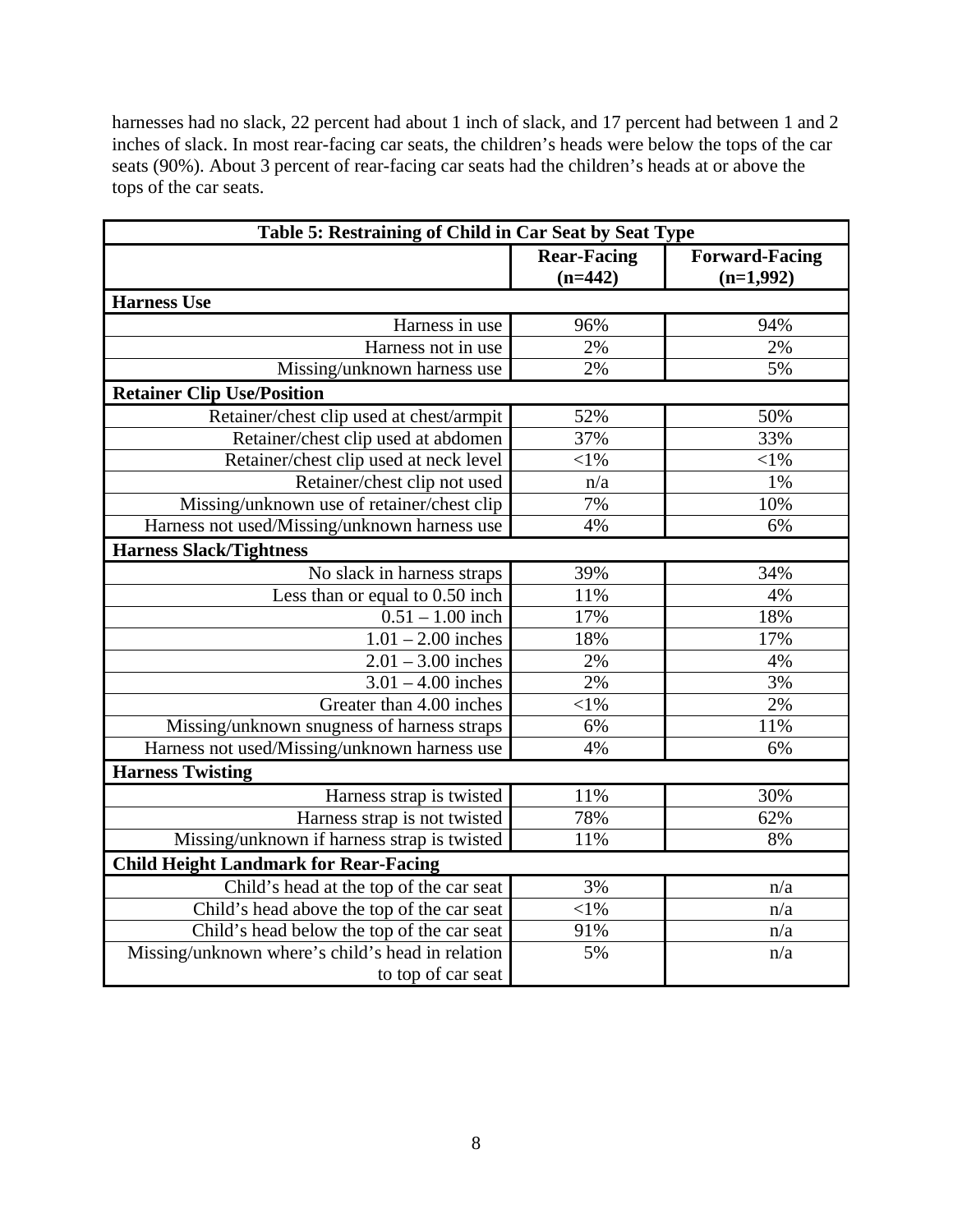## <span id="page-17-0"></span>3f. Interviewed Drivers' Response

Even if the driver was not the person who installed the car seat/booster seat in the vehicle or restrained the child in the car seat/booster seat, the driver was considered in this study to be the responsible party and was asked where the driver got information about car seats/booster seats, how confident the driver was that the seat was installed correctly, and other questions about child passenger safety. Drivers were asked to rate their confidence on a scale from 1 to 5, with 1 being "not at all confident" and 5 being "very confident." Drivers provided their confidence on the correct type of car seats/booster seats used (Table 6) and correct installation of car seat/booster seat (Table 7).

| Table 6: Drivers' Confidence on Correct Type of Car Seat/Booster Seat Used (n=3,814) |                            |  |
|--------------------------------------------------------------------------------------|----------------------------|--|
|                                                                                      | <b>Weighted Percentage</b> |  |
| Not confident $(1)$                                                                  | 1%                         |  |
| Slightly confident (2)                                                               | 1%                         |  |
| Somewhat confident (3)                                                               | 7%                         |  |
| Confident (4)                                                                        | 27%                        |  |
| Very confident $(5)$                                                                 | 56%                        |  |
| Missing/Refused/Unknown                                                              | 8%                         |  |

|                                 | Table 7: Drivers' Confidence on Correct Installation of Car Seat/Booster |                                                       |                                   |                                              |                                                           |
|---------------------------------|--------------------------------------------------------------------------|-------------------------------------------------------|-----------------------------------|----------------------------------------------|-----------------------------------------------------------|
|                                 | Rear-<br>Facing<br><b>Infant</b><br>$(n=299)$                            | <b>Rear-Facing</b><br><b>Convertible</b><br>$(n=143)$ | Forward-<br>Facing<br>$(n=1,992)$ | <b>Booster</b><br><b>Seat</b><br>$(n=1,380)$ | <b>All Car</b><br><b>Seat/Booster</b><br>Seat $(n=3,814)$ |
| <b>Not</b><br>confident $(1)$   | 1%                                                                       | ${<}1\%$                                              | 2%                                | 1%                                           | 1%                                                        |
| Slightly<br>confident $(2)$     | 2%                                                                       | 3%                                                    | 2%                                | 1%                                           | 2%                                                        |
| Somewhat<br>confident $(3)$     | 13%                                                                      | 16%                                                   | 12%                               | 9%                                           | 11%                                                       |
| Confident (4)                   | 34%                                                                      | 42%                                                   | 35%                               | 26%                                          | 32%                                                       |
| Very<br>confident $(5)$         | 43%                                                                      | 32%                                                   | 37%                               | 49%                                          | 41%                                                       |
| Missing/<br>Refused/<br>Unknown | 7%                                                                       | 7%                                                    | 12%                               | 14%                                          | 12%                                                       |

From the responses collected for both confidence questions, the majority of drivers responded that they were confident or very confident that they chose the correct car seat/booster seat and installed the car seat/booster seat correctly.

There are many possible sources of information about proper car seat/booster seat installation. All drivers were asked if they had read the instructions from any or all of the four following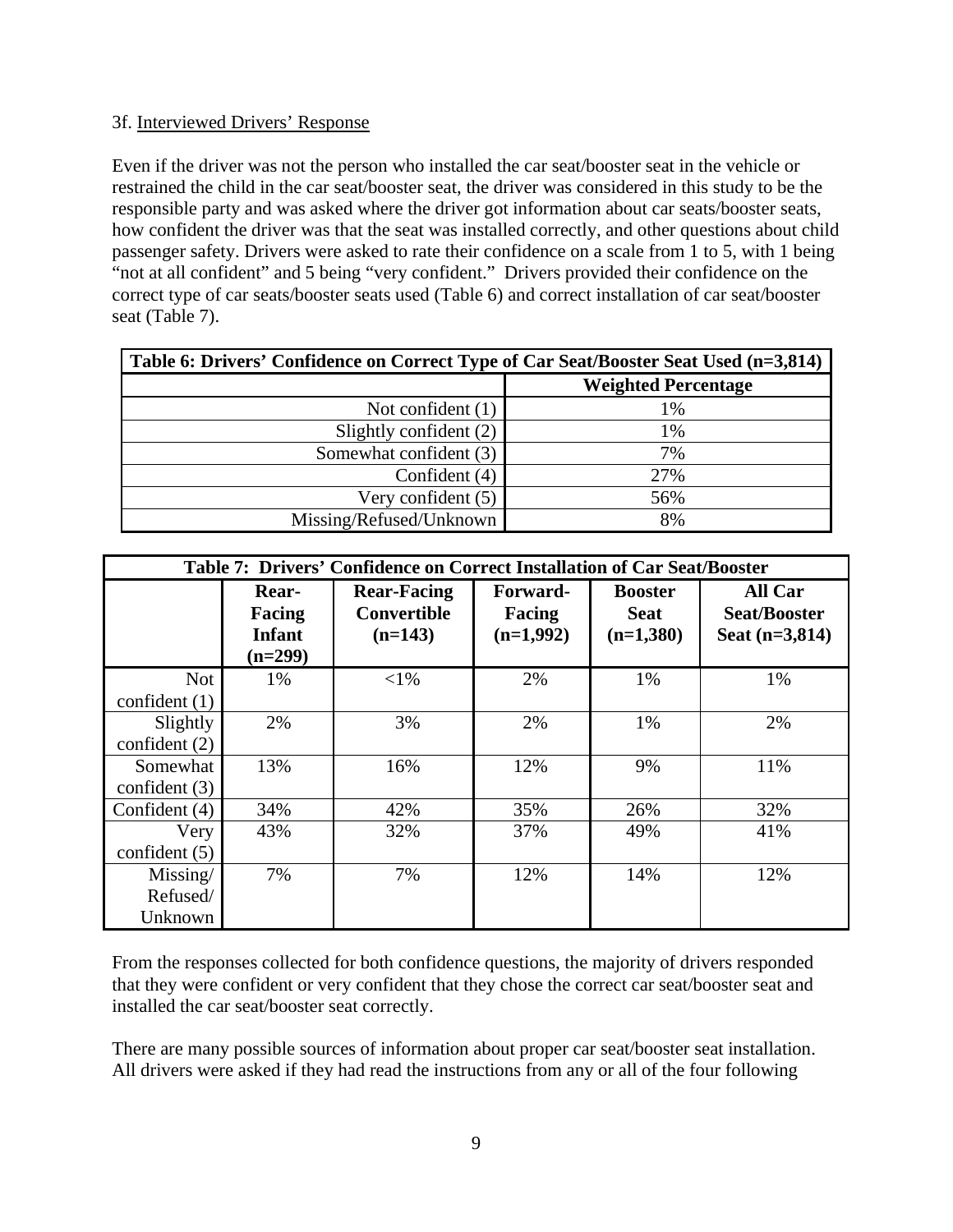sources: the car seat box, car seat label, car seat's manual, or the vehicle's owner manual. The results are shown in Table 8.

| Table 8: Drivers' Knowledge (n=3,814) |                          |                     |                             |                            |  |
|---------------------------------------|--------------------------|---------------------|-----------------------------|----------------------------|--|
| <b>Has Read Instructions</b>          | Car Seat's<br><b>Box</b> | Car Seat's<br>Label | Car Seat's<br><b>Manual</b> | Vehicle's<br><b>Manual</b> |  |
| Yes                                   | 23%                      | 29%                 | 61%                         | 13%                        |  |
| No                                    | 71%                      | 65%                 | 33%                         | 81%                        |  |
| Missing/Refused/                      | 6%                       | 6%                  | 6%                          | 6%                         |  |
| Unknown                               |                          |                     |                             |                            |  |

In response to this question (Table 8), drivers could select multiple sources. It was determined that 15 percent of the drivers claimed that they did not read any instruction on how to properly install the car seat/booster seat.

Drivers were also asked if they had the seats checked or inspected at seat checks or by certified CPSTs.

| Table 9: Car Seat/Booster Seat Been Inspected                          |                                               |                                                       |                                                             |                                                |                                                |
|------------------------------------------------------------------------|-----------------------------------------------|-------------------------------------------------------|-------------------------------------------------------------|------------------------------------------------|------------------------------------------------|
| Car<br><b>Seat/Booster</b><br><b>Seat Has Been</b><br><b>Inspected</b> | Rear-<br>Facing<br><b>Infant</b><br>$(n=299)$ | <b>Rear-Facing</b><br><b>Convertible</b><br>$(n=143)$ | Forward-<br><b>Facing Car</b><br><b>Seat</b><br>$(n=1,992)$ | <b>Highback</b><br><b>Booster</b><br>$(n=708)$ | <b>Backless</b><br><b>Booster</b><br>$(n=682)$ |
| Yes                                                                    | 19%                                           | 15%                                                   | 16%                                                         | 5%                                             | 3%                                             |
| No                                                                     | 80%                                           | 82%                                                   | 80%                                                         | 91%                                            | 90%                                            |
| Missing/                                                               | 2%                                            | 3%                                                    | 4%                                                          | 4%                                             | 7%                                             |
| Refused/                                                               |                                               |                                                       |                                                             |                                                |                                                |
| Unknown                                                                |                                               |                                                       |                                                             |                                                |                                                |

Table 9 indicates that for each type of car seat/booster seat, the majority of drivers responded that the seats were never been inspected at seat checks or by certified CPSTs.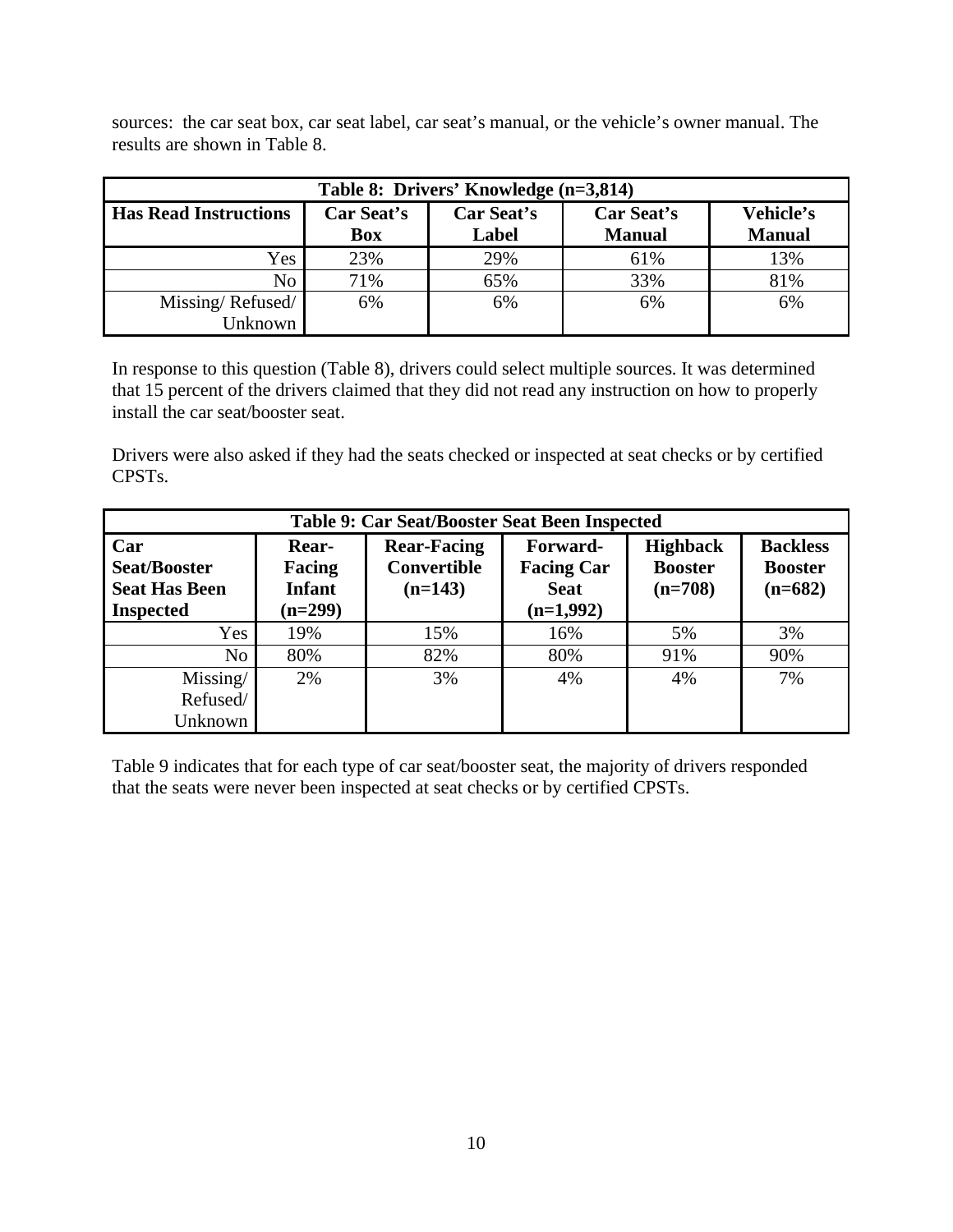# <span id="page-19-0"></span>**4. Car Seat and Booster Seat Misuse**

 $\overline{a}$ 

NCRUSS studied misuse rates of car seats and booster seats. To determine how "misuse" should be defined for purposes of the study, NHTSA assembled a group of internal subject matter experts. The experts decided that not every divergence from a perfect installation should be considered "misuse" for this study. Instead, misuse was assigned based on characteristics of installing the car seat/booster seat to the vehicle, or of restraining the child in a car seat/booster seat, that may reduce the protection of the car seat/booster seat in the event of a crash.<sup>[6](#page-19-1)</sup> Such derived characteristics of real-world use will be identified as "misuse" in this report.<sup>[7](#page-19-2)</sup> The defined misuses were not collected data points, but derived from the observed data points presented in Section 3 and Appendix C. Appendix D provides the list of defined misuses for car seats and booster seats.

Using the above criteria, the NCRUSS focuses on car seat and booster seat installation and use, given that a car seat or booster seat was present. A circumstance that does not fit into the categories of seat installation or child positioning in a seat is the situation of a child being completely unrestrained, or using only a seat belt. These children are not considered in the calculation of misuse, due to the nonuse of car seats or booster seats.

In the previous section, the data is presented as a whole, including responses not collected or known. However, in this section, the corresponding percentages of the defined misuses are calculated with respect to those who provided responses. Table 10 provides the list of defined booster seat misuses and the corresponding percentages of booster seats exhibiting the misuse. Two percent and 4 percent of highback and backless booster seats, respectively, were observed to have the seat belts unbuckled, which essentially left the children unrestrained. A booster seat does not restrain the child; it positions the child so that the seat belt may restrain the child correctly.

<span id="page-19-1"></span><sup>&</sup>lt;sup>6</sup> Some of the characteristics of car seat installation and restraining the child in the car seat that were considered as misuse in previous surveys were not considered as misuse by the group. The group considered and weighed various sources of information, including field data, simulations, and sled test data to determine the characteristics that are likely associated with a higher risk of injury and fatality to children restrained in car seats.

<span id="page-19-2"></span> $<sup>7</sup>$  This NCRUSS report uses this defined list in analyzing misuses in relation to the installation of the car seat/booster</sup> seat to the vehicle or the restraining of a child in a car seat/booster seat. NHTSA notes that, if technical data or other information become available that indicates that different use characteristics should be considered, interested people may use the NCRUSS data presented in this report to analyze use characteristics of car seats/booster seats as they prefer.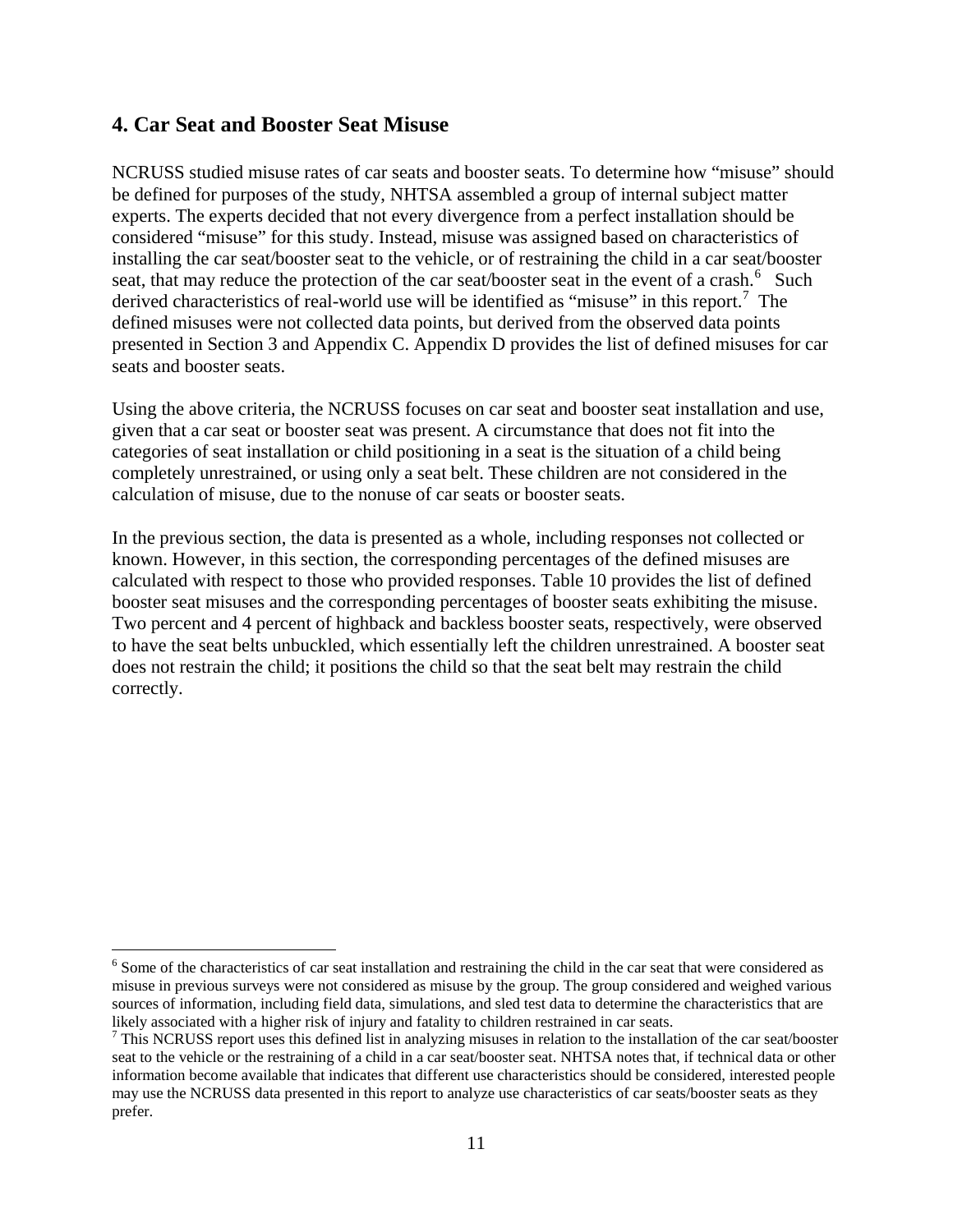| <b>Table 10: Booster Seats Misuse by Seat Type</b> |                                      |                                      |  |
|----------------------------------------------------|--------------------------------------|--------------------------------------|--|
|                                                    | <b>Highback Booster</b><br>$(n=708)$ | <b>Backless Booster</b><br>$(n=672)$ |  |
| <b>Restraining of Child in Booster Seat</b>        |                                      |                                      |  |
| Child seated in front row, with an active air      | ${<}1\%$                             | $2\%$ (n=671)                        |  |
| bag                                                |                                      |                                      |  |
| Location of booster seat not on vehicle seat       | ${<}1\%$                             | 0%                                   |  |
| Booster seat is cracked/broken shell               | $<$ 1% (n=692)                       | $\langle$ 1% (n=655)                 |  |
| Booster seat has broken/frayed harness             | 1% $(n=692)$                         | $0\%$ (n=655)                        |  |
| Booster seat uses aftermarket product, belt        | $0\%$ (n=692)                        | $0\%$ (n=656)                        |  |
| tightener                                          |                                      |                                      |  |
| Seat belt is not buckled                           | $2\%$ (n=671)                        | 4\% $(n=629)$                        |  |
| Child's head above vehicle seat back               | $2\%$ (n=683)                        | $3\%$ (n=642)                        |  |
| Shoulder belt behind arm or back                   | 4\% $(n=645)$                        | $6\%$ (n=584)                        |  |
| Lap belt across abdomen/ribcage                    | $9\%$ (n=629)                        | $12\%$ (n=576)                       |  |
| Lap belt not used                                  | 1% $(n=629)$                         | $2\%$ (n=576)                        |  |

Table 11 provides the misuses for rear-facing and forward-facing car seats with respect to installing the car seat to the vehicle and then restraining the child to the car seat. For the installation of the car seat to the vehicle, 17 percent of forward-facing car seats, 11 percent in rear-facing infant car seats, and 5 percent in rear-facing convertibles moved 3 inches or more laterally at the belt path. Sixteen percent of children less than one year of age were in rear-facing infant car seat with a recline angle up to 30 degrees. Similarly, thirteen percent of children less than one year of age were in rear-facing convertible car seats with a recline angle up to 30 degrees.

A child may be placed in a car seat, but still be unrestrained. Data revealed that 3 percent, 1 percent, and 2 percent of children in rear-facing infant car seats, rear-facing convertible, and forward-facing car seat, respectively, did not use the harness and were therefore unrestrained. Harness with more than 2 inches of slack was observed in 6 percent in rear-facing infant car seats, 2 percent of rear-facing convertible car seats, and 11 percent of forward-facing car seats.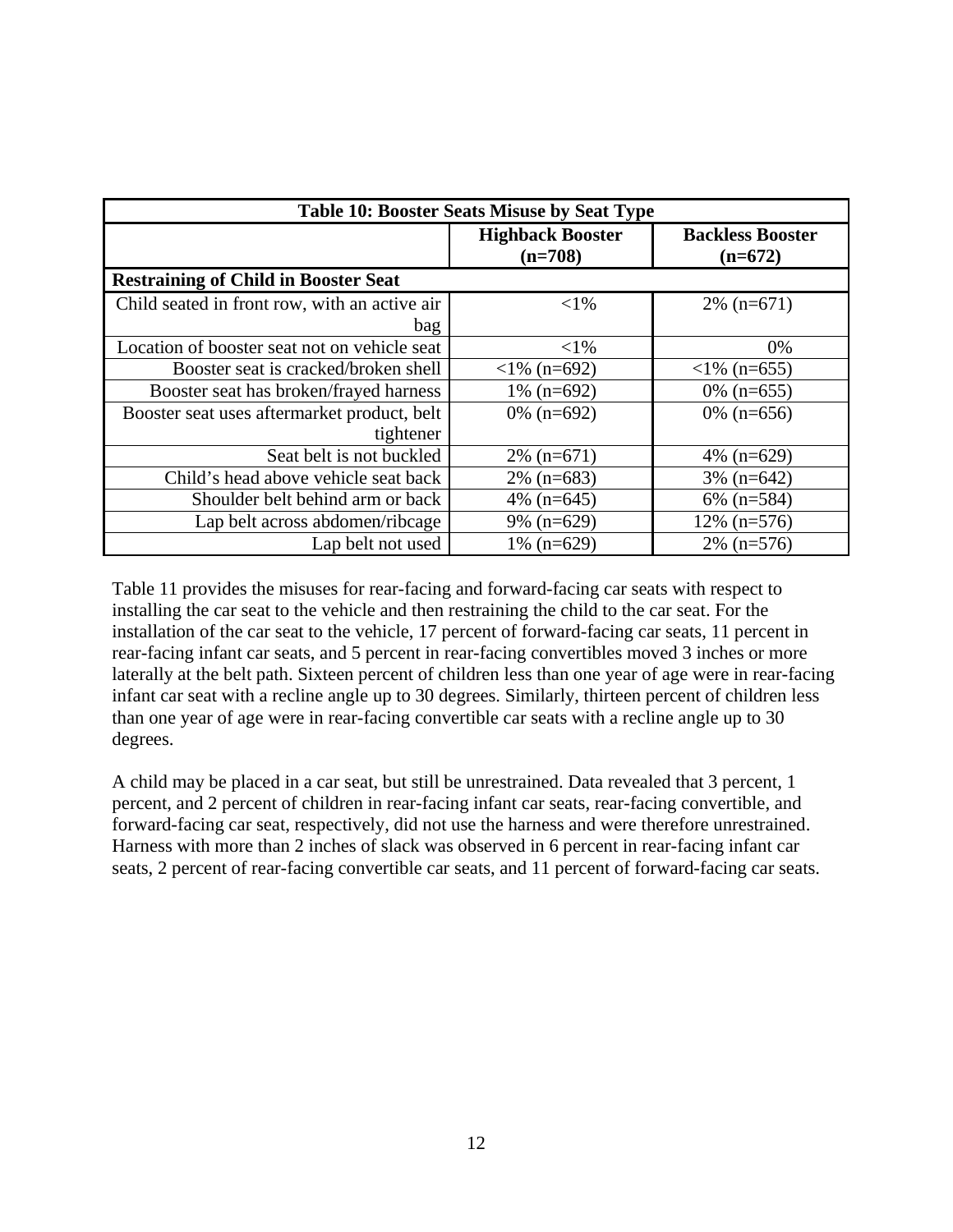| <b>Table 11: Car Seats Misuse by Seat Type</b>                          |                                        |                                                |                                      |  |
|-------------------------------------------------------------------------|----------------------------------------|------------------------------------------------|--------------------------------------|--|
|                                                                         | <b>Rear-Facing</b><br>Infant $(n=299)$ | <b>Rear-Facing</b><br>Convertible<br>$(n=143)$ | <b>Forward-Facing</b><br>$(n=1,992)$ |  |
| <b>Car Seat to Vehicle Installation</b>                                 |                                        |                                                |                                      |  |
| Direction is rear-facing                                                | n/a                                    | n/a                                            | $\langle 1\% \text{ (n=1,987)}$      |  |
| Direction is forward-facing                                             | 5%                                     | 0% $(n=142)$                                   | n/a                                  |  |
| Direction is supine (facing up)                                         | n/a                                    | n/a                                            | $<$ 1% (n=1,987)                     |  |
| Direction is other                                                      | n/a                                    | n/a                                            | $<$ 1% (n=1,987)                     |  |
| Moves 3 inches laterally                                                | $11\%$ (n=269)                         | 5% (n=136)                                     | $17\%$ (n=1,707)                     |  |
| Other method of attachment of car seat to<br>vehicle                    | $<$ 1% (n=292)                         | $1\%$ (n=140)                                  | $<$ 1% (n=1,956)                     |  |
| Car seat not attached to vehicle                                        | 1% $(n=292)$                           | 0% $(n=140)$                                   | $3\%$ (n=1,956)                      |  |
| Car seat not against vehicle back                                       | n/a                                    | n/a                                            | 3% $(n=1,940)$                       |  |
| Child less than 1 years old and car seat is upright                     | 3% (n=258)                             | $0\%$ (n=138)                                  | n/a                                  |  |
| Child less than 1 years old and car seat angle is<br>up to 30 degrees   | $16\%$ (n=258)                         | $12\%$ (n=139)                                 | n/a                                  |  |
| Recline of more than 45 degrees                                         | $3\%$ (n=258)                          | $1\%$ (n=130)                                  | n/a                                  |  |
| <b>Restraining a Child in Car Seat</b>                                  |                                        |                                                |                                      |  |
| Child seated in front row, with an active air bag                       | $<$ 1%                                 | 0%                                             | $<$ 1% (n=1,990)                     |  |
| Car seat is cracked/broken shell                                        | $0\%$ (n=286)                          | 0% $(n=134)$                                   | $<$ 1% (n=1,920)                     |  |
| Car seat has broken/frayed harness                                      | 3% (n=286)                             | 0% $(n=134)$                                   | 1% $(n=1,920)$                       |  |
| Car seat uses aftermarket product, belt tightener                       | 0% $(n=290)$                           | 1% $(n=132)$                                   | $<$ 1% (n=1,908)                     |  |
| Location of car seat not on vehicle seat                                | 0%                                     | 0%                                             | $0\%$ (n=1990)                       |  |
| Harness not in use                                                      | 3% (n=292)                             | 1% $(n=137)$                                   | $2\%$ (n=1,915)                      |  |
| Given harness in use, harness strap not buckled                         | 1% $(n=287)$                           | 0% $(n=134)$                                   | 1% $(n=1,838)$                       |  |
| Given harness in use, one or more harness straps<br>behind arm/back/leg | 1% $(n=284)$                           | $1\%$ (n=134)                                  | 5% $(n=1,786)$                       |  |
| Given harness in use, harness slack is greater<br>than 2 inches         | $6\%$ (n=269)                          | $2\%$ (n=128)                                  | $11\% (n=1,701)$                     |  |
| Given direction is rear-facing, both harness slot                       | $<$ 1% (n=267)                         | $1\%$ (n=133)                                  | n/a                                  |  |
| position above the child's shoulder by more than<br>2 inches            |                                        |                                                |                                      |  |
| Given direction is forward-facing, both harness                         | n/a                                    | n/a                                            | $3\%$ (n=1,701)                      |  |
| slot position below the child's shoulder by more                        |                                        |                                                |                                      |  |
| than 2 inches<br>Child's head is above the top of car seat              | $<$ 1% (n=280)                         | 0% $(n=132)$                                   | n/a                                  |  |

Table 12 and 13 provide misuses specifically related to installing the car seat by attaching to the lower anchor connectors or with the seat belt, respectively. The subsamples of these tables represent situations where a car seat was installed using either the lower anchor connectors or seat belt. The last defined misuse of both Table 12 and 13 is only applicable to rear-facing convertible seats and forward-facing car seats. In addition, the defined misuse is dependent upon whether the car seat is facing the right direction. Finally, incorrect routing consist of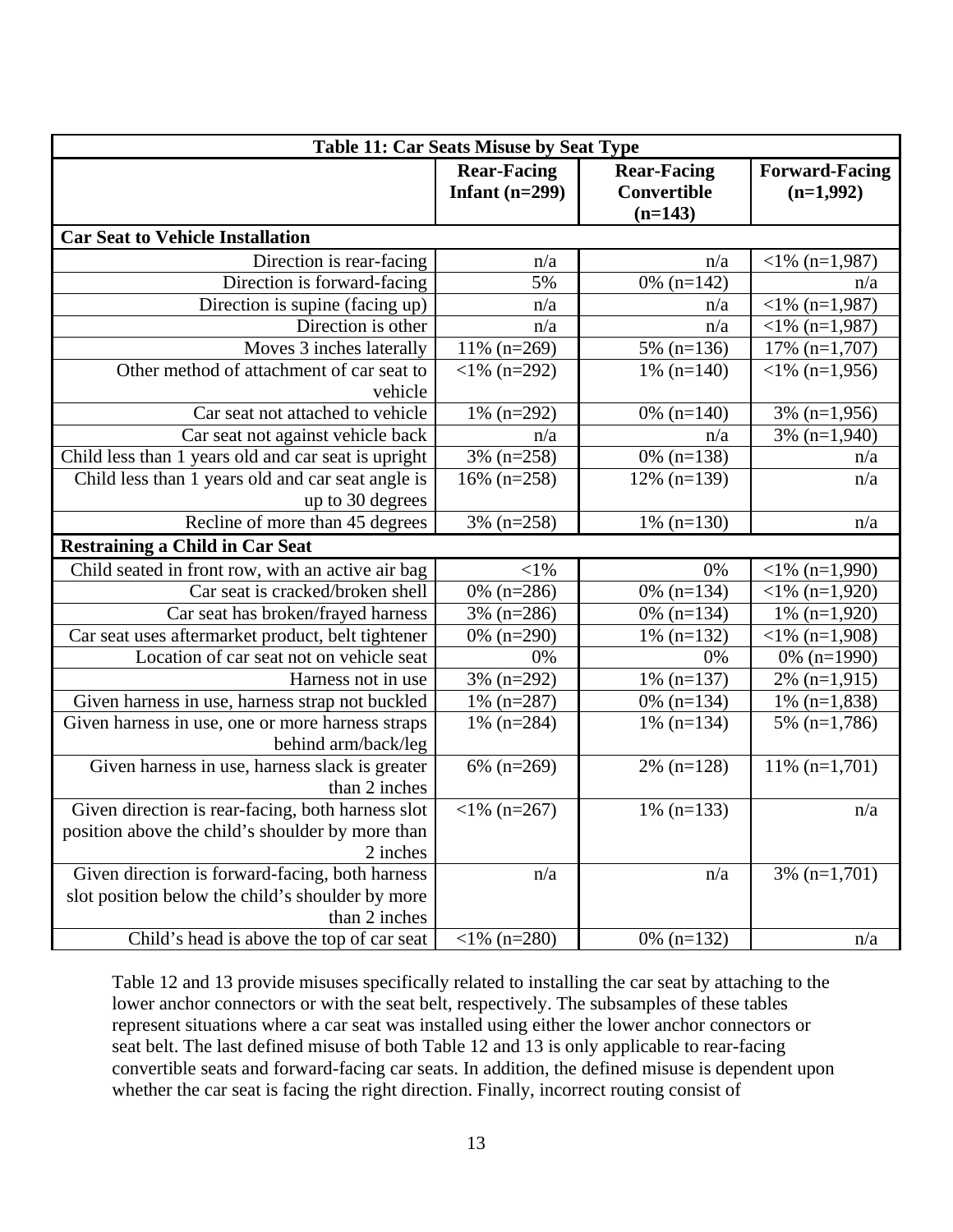unconventional routing and routing through slots/channels that are opposite of the correct direction of the car seat.

| Table 12: Misuse of Car Seats Installed to Lower Anchors by Seat Type                           |                                        |                                            |                                 |
|-------------------------------------------------------------------------------------------------|----------------------------------------|--------------------------------------------|---------------------------------|
|                                                                                                 | <b>Rear-Facing</b><br>Infant $(n=160)$ | <b>Rear-Facing</b><br>Convertible $(n=96)$ | Forward-<br>Facing<br>$(n=934)$ |
| Both lower anchor connectors<br>attached to something other than<br>anchor                      | 1% $(n=156)$                           | $\langle 1\% (n=93)$                       | $1\%$ (n=914)                   |
| One of the connectors not attached to<br>anything or attached to something<br>other than anchor | $\langle$ 1% (n=156)                   | $0\%$ (n=93)                               | $1\%$ (n=914)                   |
| Multiple car seats or boosters attached<br>to lower anchors used by inspected car<br>seat       | 4\% $(n=149)$                          | $\langle 1\% (n=91) \rangle$               | 4\% $(n=897)$                   |
| Incorrect lower anchor strap routing                                                            | n/a                                    | $33\%$ (n=95)                              | $26\%$ (n=924)                  |

| Table 13: Misuse of Car Seats Installed with Seat Belt by Seat Type |                                           |                                                      |                                   |
|---------------------------------------------------------------------|-------------------------------------------|------------------------------------------------------|-----------------------------------|
|                                                                     | <b>Rear-Facing</b><br>Infant<br>$(n=157)$ | <b>Rear-Facing</b><br><b>Convertible</b><br>$(n=52)$ | Forward-<br>Facing<br>$(n=1,109)$ |
| Seat belt is not buckled                                            | 5% $(n=153)$                              | 3%                                                   | $5\%$ (n=1,082)                   |
| Vehicle model years prior to 1996 and                               | $0\%$                                     | $0\%$ (n=51)                                         | ${<}1\%$                          |
| locking clip used on lap/shoulder, greater                          |                                           |                                                      | $(n=1,102)$                       |
| than 1 inch/used only on lap/ used only on                          |                                           |                                                      |                                   |
| shoulder                                                            |                                           |                                                      |                                   |
| ELR mode and latch plate is not                                     | $50\%$ (n=139)                            | $26\%$ (n=48)                                        | 50%                               |
| switchable-locked or locking                                        |                                           |                                                      | $(n=1,025)$                       |
| Car seat lockoff is available and not in use                        | $3\%$ (n=142)                             | $0\%$ (n=47)                                         | $1\%$ (n=1,051)                   |
| and seat belt is in ELR mode and latch                              |                                           |                                                      |                                   |
| plate is not switchable-locked or locking                           |                                           |                                                      |                                   |
| Incorrect seat belt routing                                         | n/a                                       | 27%                                                  | 33%                               |
|                                                                     |                                           |                                                      | $(n=1,089)$                       |

<span id="page-22-0"></span>4a. Misuse by Installation Method

In this section, the following tables provide misuses for specific types of installation methods including lower anchor connectors only, seat belt only, lower anchor connectors and tether strap, and seat belt and tether strap. The data provided in Tables 14 to 16 are not their own individual defined misuse, but a subsample of the defined misuses from Tables 11 to 13. Table 14 and 15 present misuses by lower anchor connectors only and seat belt-only installations for both rearfacing and forward-facing car seats. Table 14 and 15 show 11 percent of forward-facing car seats and 2 percent of rear-facing car seats installed only with lower anchor connectors with lateral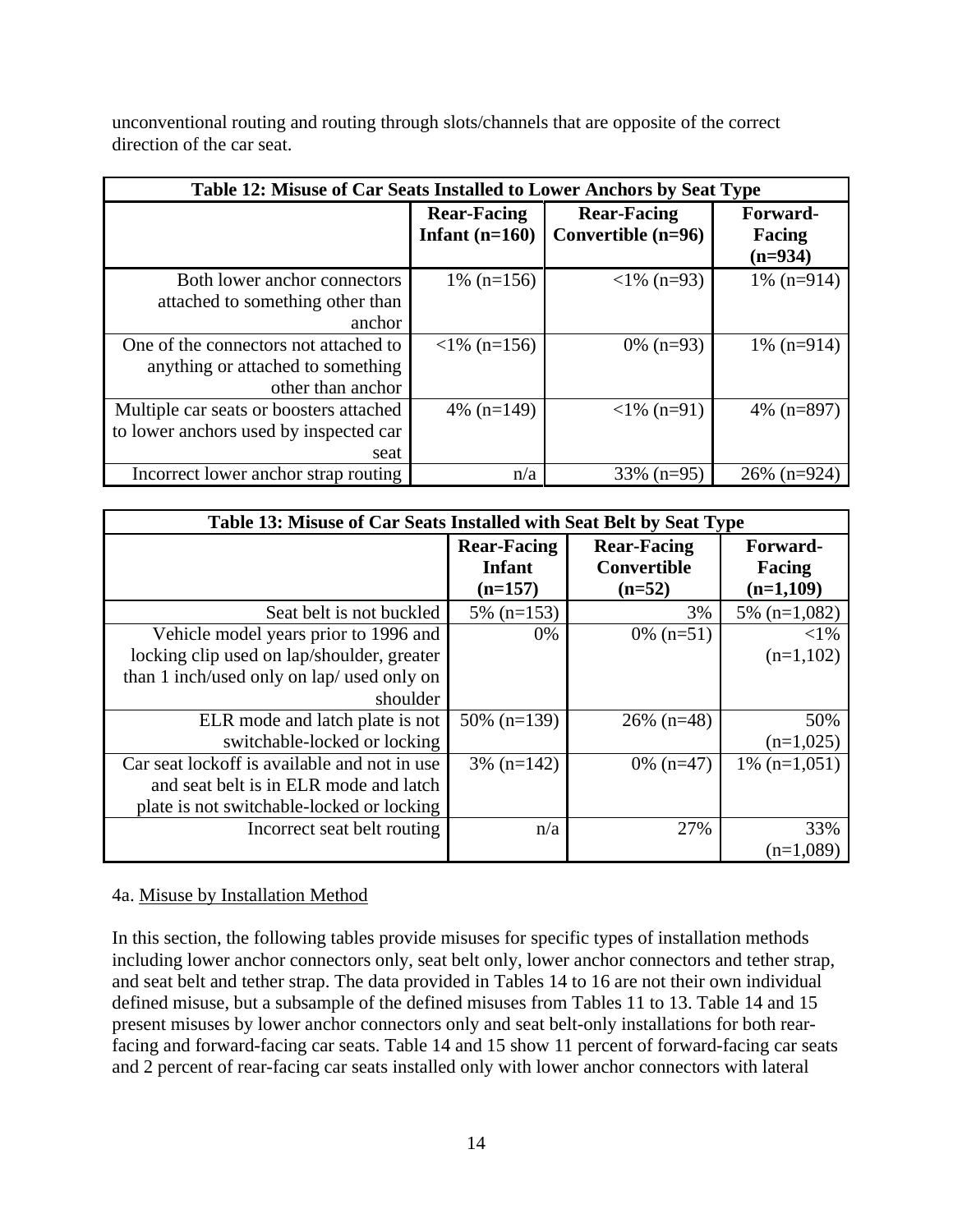movement of 3 inches. For seat belt-only installations, 27 percent of forward-facing car seats and 22 percent of rear-facing car seats move 3 inches laterally.

| Table 14: Installation Misuse of Forward-Facing Car Seat by Installation Method |                                                  |                                    |  |
|---------------------------------------------------------------------------------|--------------------------------------------------|------------------------------------|--|
|                                                                                 | <b>Lower Anchor Connectors Only</b><br>$(n=262)$ | <b>Seat Belt Only</b><br>$(n=765)$ |  |
| Moves 3 inches laterally                                                        | $11\%$ (n=239)                                   | $27\%$ (n=654)                     |  |
| Uses rear-facing slots/channels for                                             | $32\%$ (n=259)                                   | $32\%$ (n=750)                     |  |
| routing                                                                         |                                                  |                                    |  |
| Uses other unconventional routing                                               | 1% $(n=259)$                                     | $3\%$ (n=750)                      |  |

| Table 15: Installation Misuse of Rear-Facing Car Seat by Installation Method |                                                  |                                    |  |
|------------------------------------------------------------------------------|--------------------------------------------------|------------------------------------|--|
|                                                                              | <b>Lower Anchor Connectors</b><br>Only $(n=211)$ | <b>Seat Belt Only</b><br>$(n=171)$ |  |
| Moves 3 inches laterally                                                     | $2\%$ (n=201)                                    | $22\%$ (n=160)                     |  |
| Given rear-facing convertible, uses forward-                                 | $29\%$ (n=78)                                    | $38\%$ (n=42)                      |  |
| facing slots/channels for routing                                            |                                                  |                                    |  |
| Given rear-facing convertible, uses other                                    | $0\%$ (n=78)                                     | 1% $(n=42)$                        |  |
| unconventional routing                                                       |                                                  |                                    |  |

Table 16 examines the installation methods of forward-facing car seats by lower anchor connectors and tether strap or by seat belt and tether strap. Eight percent of forward-facing car seats installed by lower anchor connectors and tether strap and 21 percent of forward-facing car seats installed by seat belt and tether strap had lateral movement of more than 3 inches.

| Table 16: Installation Misuse of Forward-Facing Car Seat by Installation Method |                                                            |                                                |  |
|---------------------------------------------------------------------------------|------------------------------------------------------------|------------------------------------------------|--|
|                                                                                 | <b>Lower Anchor Connectors and</b><br>Tether Strap (n=529) | <b>Seat Belt and Tether</b><br>Strap $(n=201)$ |  |
| Moves 3 inches laterally                                                        | $8\%$ (n=492)                                              | $21\%$ (n=182)                                 |  |
| Uses rear-facing                                                                | $21\%$ (n=526)                                             | $26\%$ (n=198)                                 |  |
| slots/channels for routing                                                      |                                                            |                                                |  |
| Uses other unconventional                                                       | 1% $(n=526)$                                               | $1\%$ (n=198)                                  |  |
| routing                                                                         |                                                            |                                                |  |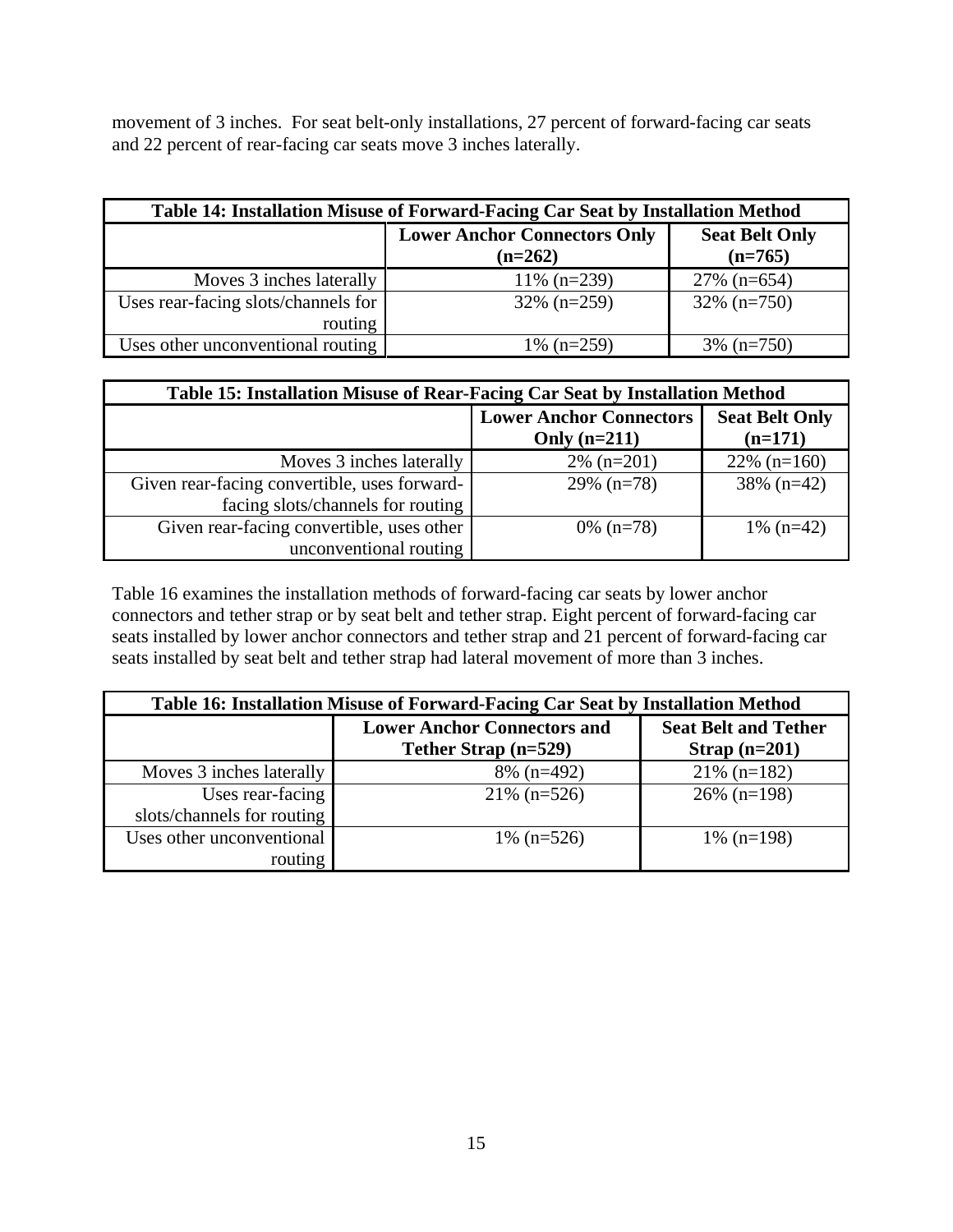## <span id="page-24-0"></span>4b. Overall Misuse

An individual car seat or booster seat can have multiple misuses; misuses are not mutually exclusive. For this report "overall misuse" is considered as having at least one defined misuse present in the car seat or booster seat – the seat may have one or multiple misuses, where one misuse has the same contribution as multiple misuses. The defined misuses listed in Tables 10 to 13 are the components of overall misuse. These misuses can be considered applicable to all car seats and booster seats; they are not manufacturer-specific.

In a survey, there are usually missing/unknown values for some observations. In NCRUSS, with respect to car seat/booster seat misuse, incomplete information in some variables can lead to uncertainty as to whether or not the seat should be classified as an overall misuse or no misuse. Table 17 provides the percentages for unknown misuse status, no misuse, and misuse from the information collected. In Appendix E, more information and tables are provided specific to car seats and booster seats observed with a misuse in NCRUSS.

| Table 17: Overall Misuse Percentages of Car Seats and Booster Seats Including Unknowns |                           |                                                     |     |     |
|----------------------------------------------------------------------------------------|---------------------------|-----------------------------------------------------|-----|-----|
|                                                                                        | <b>Number of Observed</b> | <b>No Misuse</b><br><b>Misuse</b><br><b>Unknown</b> |     |     |
| <b>Total</b>                                                                           | 3,814                     | 14%                                                 | 44% | 42% |
| Rear-facing infant car seat                                                            | 299                       | 19%                                                 | 37% | 44% |
| Rear-facing convertible                                                                | 143                       | 13%                                                 | 44% | 43% |
| Forward-facing car seat                                                                | 1,992                     | 14%                                                 | 29% | 57% |
| Highback booster                                                                       | 708                       | 10%                                                 | 74% | 15% |
| Backless booster                                                                       | 672                       | 14%                                                 | 65% | 21% |

In the NCRUSS data, 14 percent of car seats and booster seats did not have enough information available to classify overall misuse. For the single misuses of the preceding section, it was possible to drop the unknowns and calculate the single misuse rate from the known data for that specific misuse, with the assumption that the unknown observations would have the same distribution as the known misuse rate; but with overall misuse, potentially multiple unknowns in single misuse information could complicate the assumption, and accepting all unknowns as "no misuse" could incorrectly treat potential misuse as no misuse. To provide a better estimate of the overall misuse, multiple imputations were conducted in order to estimate overall misuse rates of car seats or booster seats including cases with missing data.

For simplification and to match the approach of single misuse (which essentially assumed the missing misuse was proportional to the known misuse), the imputation approach taken was simple random imputation, which imputes missing values at random but proportionally to the observed weighted distribution for a specific variable.<sup>[8](#page-24-1)</sup> Once all missing values have been imputed, the data set is analyzed for overall misuse in the same fashion as before.

Using principles of multiple imputations, the simple random imputation was conducted five separate times to capture the variability due to imputation. A single set of results can be obtained

<span id="page-24-1"></span> $\overline{a}$ 8 Gelman, A., & Hill, J. (2006). *Data analysis using regression and multilevel/hierarchical models*. New York: Cambridge University Press.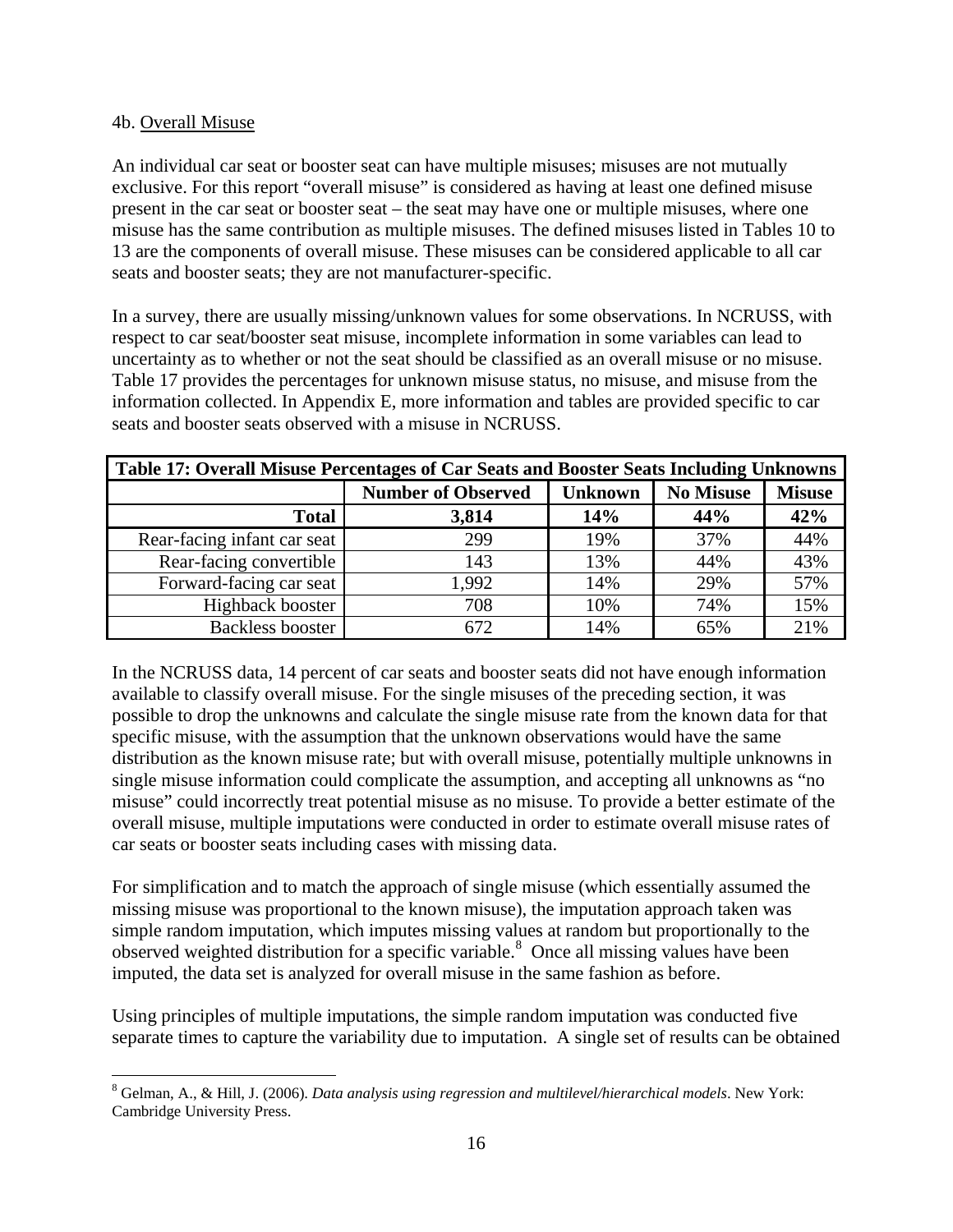from combining results from a data analysis performed *m* times, once for each of *m*=5 imputed data sets.<sup>[9](#page-25-0)</sup> Table 18 provides the overall misuse obtained from combining results from the 5 imputed data sets.

| Table 18: Imputed Overall Misuse Percentages of Car Seats and<br><b>Booster Seats</b> |     |  |  |
|---------------------------------------------------------------------------------------|-----|--|--|
| <b>Misuse</b>                                                                         |     |  |  |
| <b>Total</b>                                                                          | 46% |  |  |
| Rear-facing infant car seat                                                           | 49% |  |  |
| Rear-facing convertible                                                               | 44% |  |  |
| Forward-facing car seat                                                               | 61% |  |  |
| Highback booster                                                                      | 16% |  |  |
| <b>Backless booster</b>                                                               | 24% |  |  |

When performing an analysis of multiply imputed data, the variation in results across the imputed data sets reflects statistical uncertainty due to missing data. From the multiple simple random imputations, the overall misuse of 46 percent has a 95 percent confidence interval ranging from 39 percent to 52 percent. The following diagnostic measures indicate how strongly the estimated overall misuse is influenced by missing data: The relative increase in variance due to nonresponse is was found to be 3.20 percent, and the estimated rate of missing information was 3.15 percent. These parameters indicate that only a small percentage of missing data contributed to the inferential uncertainty about the overall misuse. Details of these calculations are shown in Appendix F.

<span id="page-25-0"></span> $\overline{a}$ 9 Rubin, D. B. (1987). *Multiple imputation for nonresponse in surveys*. New York: J. Wiley & Sons.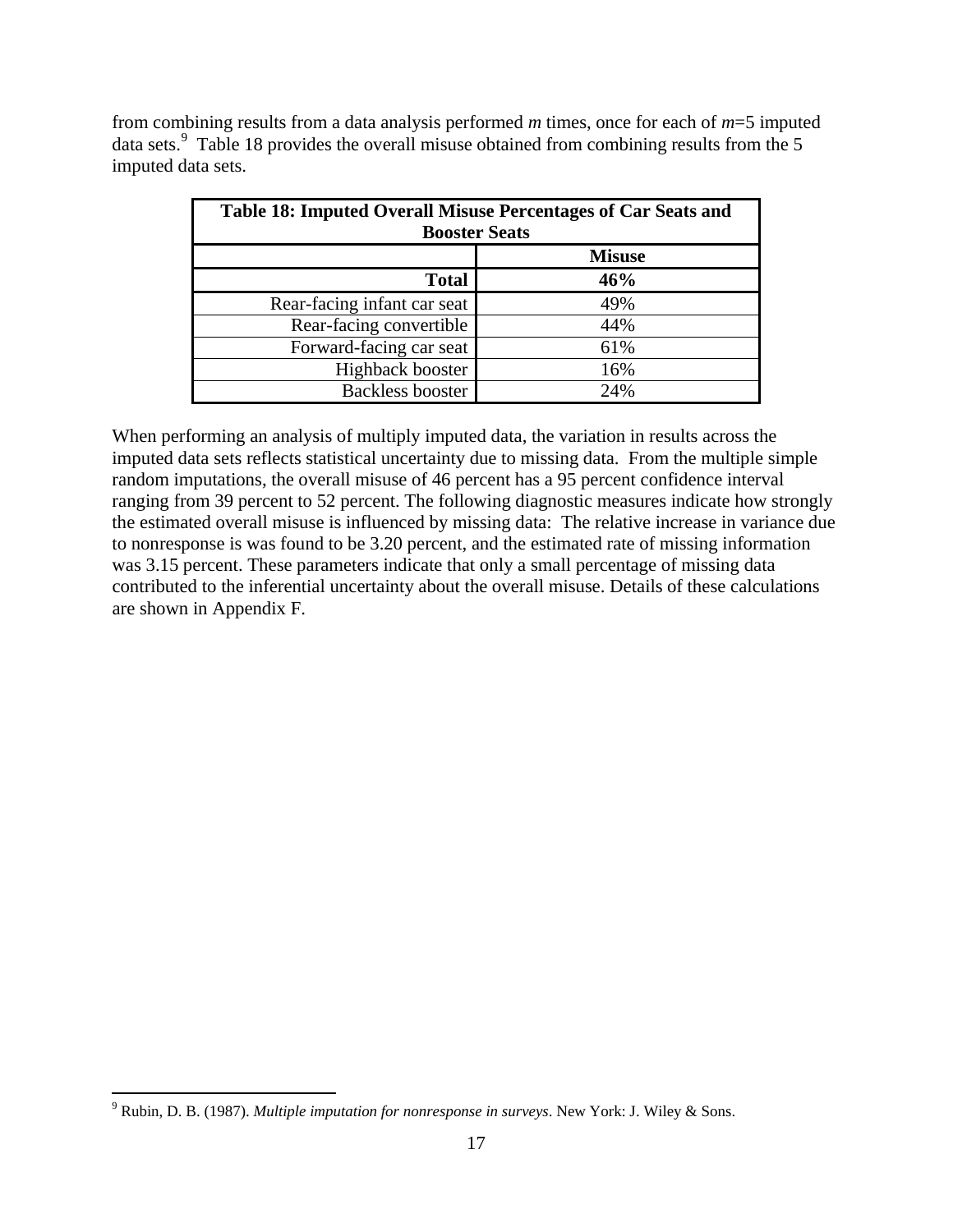# <span id="page-26-0"></span>**5. Manufacturer Weight and Height Recommendations**

There is a large amount of variability between car seats/booster seats offered. Each seat provides a recommendation of height and weight limits formulated by the manufacturer, specific to the seat. NHTSA does not issue global guidelines for height and weight, but recommends that one follows the recommendation given by the manufacturer with regard to height and weight.<sup>[10](#page-26-1)</sup> Determining whether the seat is a good fit is not as simple as looking at the child's height or weight. According to car seats/booster seats manuals, a good fit is a combination of multiple factors, ranging from age, weight, height, location of child's ears in relation to seat shell, and location of harness strap/shoulder belt in relation to child's shoulder.

Tables 19 and 20 provide percentages of child weight/height or weight/height category in comparison to the seat manufacturer recommended weight and height lower and upper limits. When possible, data was gathered from the available child seat's labels that provided lower and upper weight and height limits. However, these variables had high rates of missing data due to the inability of the seat inspectors to manipulate the installed restraints in order to observe labeling. Inspectors were trained to not maneuver the seats, so if the location of the labels that contains the manufacturer's recommendation were not visible, then the information was unavailable.

| Table 19: Child's Weight Relation to Manufacturer Limit by Car Seat/Booster Seat Type |                    |                    |             |                 |                 |  |  |
|---------------------------------------------------------------------------------------|--------------------|--------------------|-------------|-----------------|-----------------|--|--|
| Weight                                                                                | <b>Rear-Facing</b> | <b>Rear-Facing</b> | Forward-    | <b>Highback</b> | <b>Backless</b> |  |  |
| <b>Relation to</b>                                                                    | <b>Infant</b>      | <b>Convertible</b> | Facing      | <b>Booster</b>  | <b>Booster</b>  |  |  |
| Limit                                                                                 | $(n=299)$          | $(n=143)$          | $(n=1,992)$ | $(n=708)$       | $(n=672)$       |  |  |
| Under                                                                                 | n/a                | n/a                | 3%          | 4%              | 4%              |  |  |
| Within                                                                                | 62%                | 66%                | 46%         | 54%             | 46%             |  |  |
| Above                                                                                 | 4%                 | 2%                 | 3%          | n/a             | 2%              |  |  |
| Unknown                                                                               | $< 1\%$            | 1%                 | 1%          | 2%              | 2%              |  |  |
| child weight                                                                          |                    |                    |             |                 |                 |  |  |
| Unknown                                                                               | 35%                | 29%                | 41%         | 39%             | 46%             |  |  |
| lower $&$                                                                             |                    |                    |             |                 |                 |  |  |
| upper limits                                                                          |                    |                    |             |                 |                 |  |  |
| Unable to                                                                             | $<$ 1%             | 1%                 | 7%          | 2%              | 2%              |  |  |
| determine                                                                             |                    |                    |             |                 |                 |  |  |

<span id="page-26-1"></span> $\overline{a}$ <sup>10</sup> www.safercar.gov/parents/Right-Car-Seat-Age-Size.htm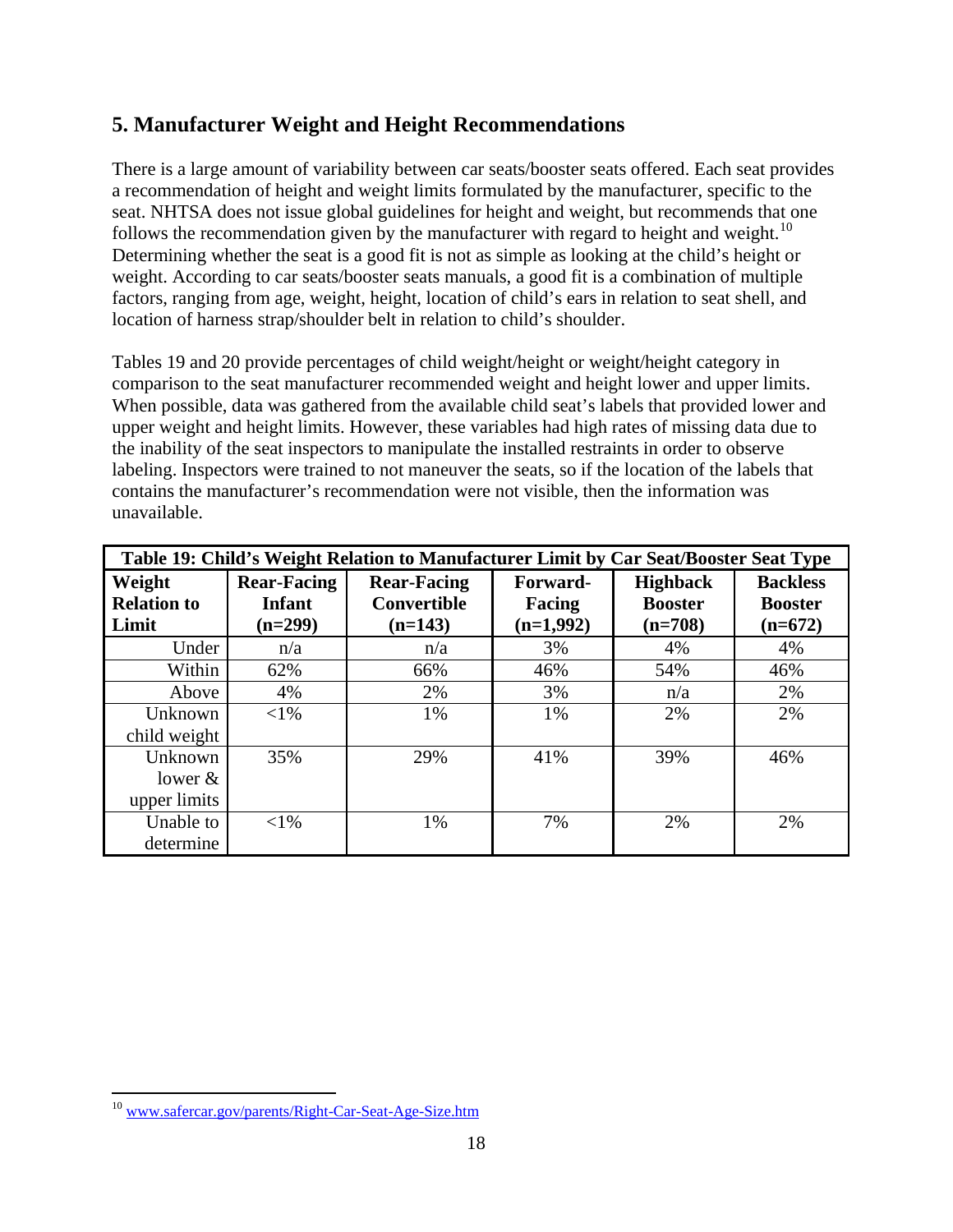| Table 20: Child's Height Relation to Manufacturer Limit by Car Seat/Booster Seat Type |                    |                    |             |                 |                 |  |  |
|---------------------------------------------------------------------------------------|--------------------|--------------------|-------------|-----------------|-----------------|--|--|
| Height                                                                                | <b>Rear-Facing</b> | <b>Rear-Facing</b> | Forward-    | <b>Highback</b> | <b>Backless</b> |  |  |
| <b>Relation to</b>                                                                    | Infant             | <b>Convertible</b> | Facing      | <b>Booster</b>  | <b>Booster</b>  |  |  |
| Limit                                                                                 | $(n=299)$          | $(n=143)$          | $(n=1,992)$ | $(n=708)$       | $(n=672)$       |  |  |
| Under                                                                                 | n/a                | n/a                | 5%          | 12%             | 5%              |  |  |
| Within                                                                                | 47%                | 27%                | 12%         | 28%             | 29%             |  |  |
| Above                                                                                 | 2%                 | 3%                 | 2%          | $<$ 1%          | 1%              |  |  |
| Unknown                                                                               | 1%                 | 3%                 | 5%          | 3%              | 5%              |  |  |
| child height                                                                          |                    |                    |             |                 |                 |  |  |
| Unknown                                                                               | 49%                | 67%                | 58%         | 40%             | 48%             |  |  |
| lower $&$                                                                             |                    |                    |             |                 |                 |  |  |
| upper limits                                                                          |                    |                    |             |                 |                 |  |  |
| Unable to                                                                             | 1%                 | $< 1\%$            | 19%         | 17%             | 12%             |  |  |
| determine                                                                             |                    |                    |             |                 |                 |  |  |

Table 19 and 20 provide three types of unknowns when comparing the child's height and weight to the manufacturer's recommended height and weight. The first two types of unknowns, "unknown child weight/height" and "unknown lower and upper limits," are self-explanatory. The last one, "unable to determine," contains several scenarios: Height and weight are missing from both sources, child's height or weight is given within a range (not specific) and this range falls within and outside the recommended range and either the lower or upper recommended limit is unknown.

The total missing rates for weight and height are 45 and 72 percent, respectively. The known children's weight and height that were observed to fall outside the manufacturers' recommendations were 9 and 23 percent, respectively. Due to the larger amount of missing data, and the dependent relationships between variables such as upper limit and lower limit, imputation was not conducted for this subject area.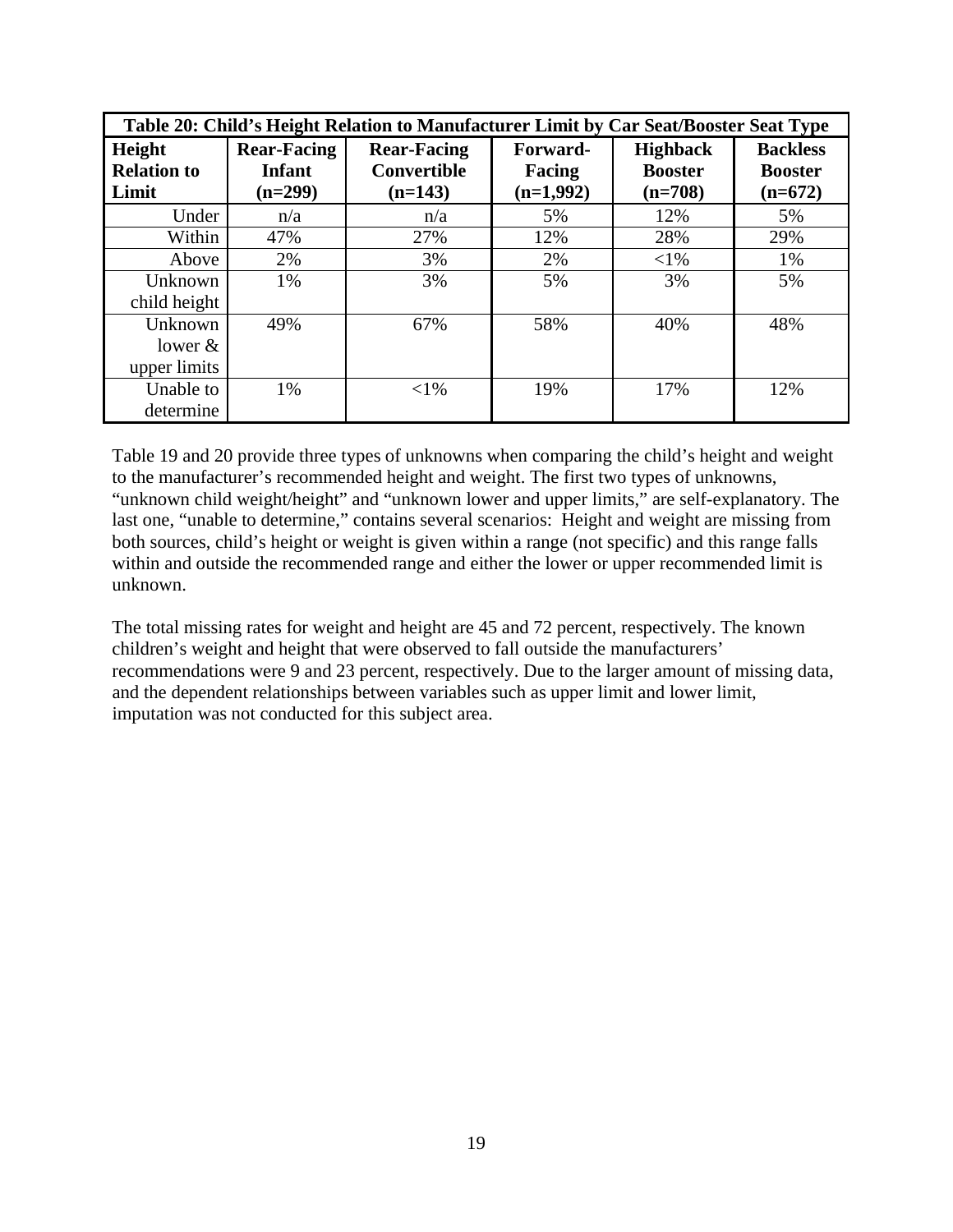# <span id="page-28-0"></span>**6. Child Restraint Anchorage System (LATCH[11\)](#page-28-2) Use**

Lower Anchors and Tethers for Children, a system created to help make installation easier by eliminating the use of the seat belt, has been in the marketplace since the NHTSA-promulgated regulation (FMVSS No. 225) became fully effective on September 1, 2002.<sup>12</sup>

There are two items in the vehicle that comprise the vehicle part of the LATCH system. First, there are a minimum of two "lower anchor-equipped" seating positions in the rear of the vehicle; each has two small bars/anchors found in the space between the seat back and the seat cushion (the area is sometimes referred to as the seat bight). Second, there are a minimum of three tether anchors for the tether straps. Two of the three tether anchors are in the same designated seating position as the lower anchors. In sedans, these are usually located behind the vehicle's rear seat on the rear shelf. In some larger vehicles such as vans, pickup trucks, and SUVs, these anchor points may be found on the rear of a vehicle seat itself, on the floor, the roof, or another location. Convertibles are excluded from the tether anchor requirement. The vehicle owner's manual explains where they are in the vehicle and helps the owner to avoid confusing them with other vehicle hardware such as luggage tie-downs.

NHTSA recommends using a tether anchor with a forward-facing car seat whether the car seat is installed with the vehicle seat belt or the lower anchors. The lower anchors or vehicle seat belt are designed to work along with the tether anchor to assure the highest level of safety for child passengers restrained in forward-facing configurations. Also, rear-facing infant and rear-facing convertible car seats in the United States do not normally use the tether anchors for installation. However, some manufacturers of rear-facing car seats recommend use of the tether anchor.

# <span id="page-28-1"></span>6a. LATCH Use in the NCRUSS

 $\overline{a}$ 

Data collected from the NCRUSS can determine LATCH system use of child occupants in a rear-facing or forward-facing car seat. Table 21 provides the breakdown of rear-facing and forward-facing car seats into "qualified" and "not qualified" car seats. Specifically, rear-facing car seats must be equipped with lower anchor connectors and forward-facing car seats must be equipped with both lower anchor connectors and tether strap, which this report refers to as "qualified car seats."[13](#page-28-4) Table 21 provides the weighted percentage and subsample population per car seat type. Table 22 presents installation methods used to attach rear-facing and forwardfacing car seats to vehicles. The difference between the data presented in Table 3 and 22, is that in Table 22 the car seats must be equipped with lower anchor connectors and tether strap and be positioned in a designated seating position equipped with lower anchors and tether anchor.

<span id="page-28-2"></span><sup>&</sup>lt;sup>11</sup> "LATCH" is a term that was developed by child restraint manufacturers and retailers to refer to the standardized child restraint anchorage system required by FMVSS No. 225, Child Restraint Anchorage Systems. FMVSS No. 225 requires new passenger vehicles to be equipped with LATCH systems in rear seating positions.

<span id="page-28-3"></span> $12$  In addition, FMVSS No. 213 requires car seats to have permanently-attached components that enable the car seat to connect to a LATCH system on a vehicle.<br><sup>13</sup> Qualified car seats are defined as rear-facing car seats with available lower anchor connectors and forward-facing

<span id="page-28-4"></span>car seats with available lower anchor connectors and tether straps.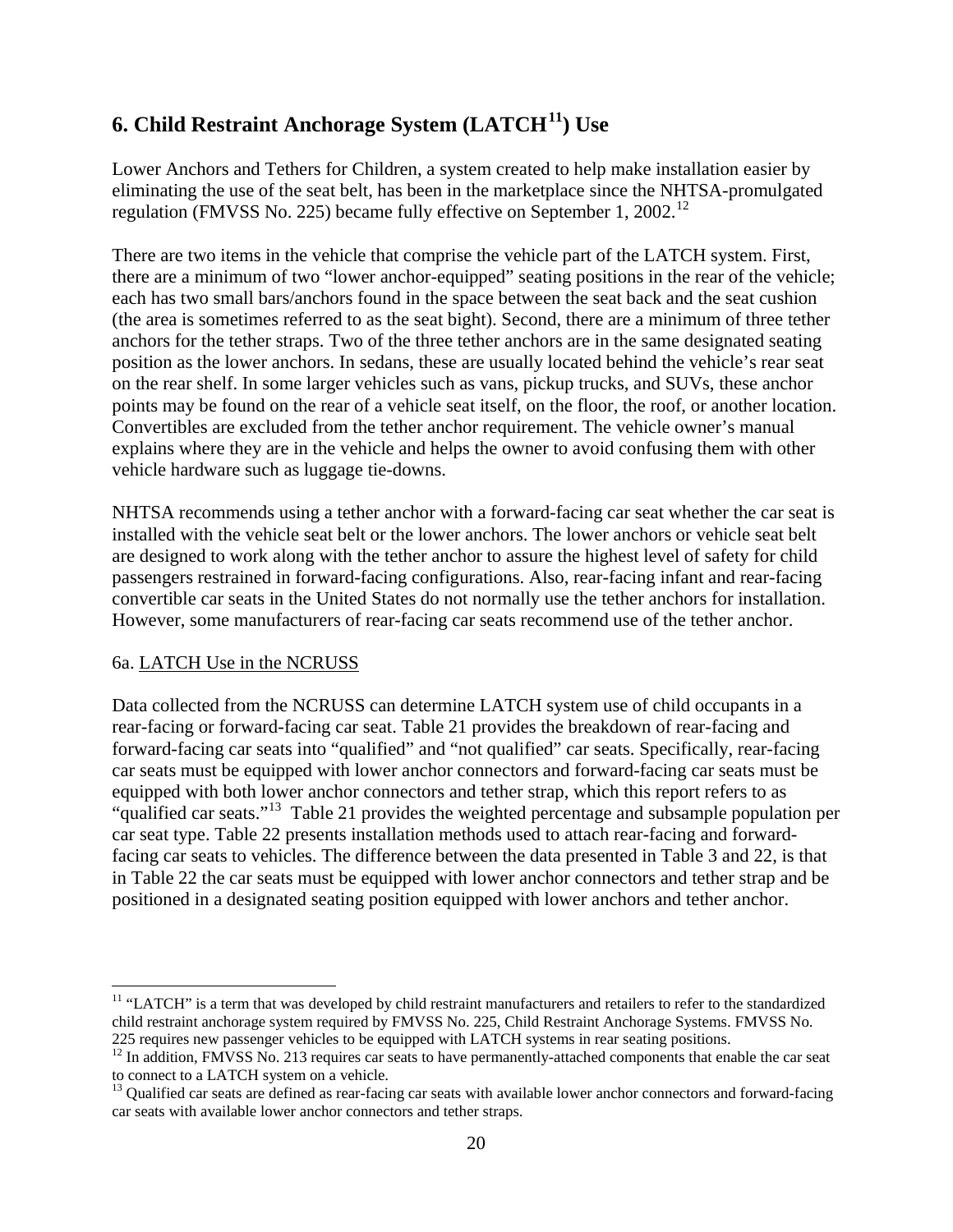| Table 21: Car Seat With Available Lower Anchor Connectors and Tether Strap or Only<br>Lower Anchor Connectors <sup>14</sup> by Seat Type                            |     |     |     |     |  |  |
|---------------------------------------------------------------------------------------------------------------------------------------------------------------------|-----|-----|-----|-----|--|--|
| <b>Rear-Facing</b><br><b>Rear-Facing</b><br><b>Total</b><br>Forward-<br>Infant $(n=299)$<br>$(n=2,434)$<br><b>Convertible</b><br>Facing<br>$(n=1,992)$<br>$(n=143)$ |     |     |     |     |  |  |
| Qualified car seat                                                                                                                                                  | 84% | 92% | 69% | 73% |  |  |
| Not qualified car<br>seat                                                                                                                                           | 7%  | 4%  | 11% | 10% |  |  |
| Unknown status for<br>qualified car seat                                                                                                                            | 8%  | 4%  | 20% | 17% |  |  |

There were a total of 2,434 rear-facing and forward-facing car seats; however, 10 percent of the car seats were not qualified car seats (no available lower anchor connectors and tether strap or only lower anchor connectors) while 17 percent were indeterminable in whether the car seat was equipped with lower anchor connectors and tether strap or only lower anchor connectors. Out of the known qualified car seats, 12 percent of the car seats were in vehicles not equipped with the lower anchors and tether anchor while 2 percent of car seats were in vehicles that were deemed indeterminable in whether the vehicle was equipped with lower anchors and tether anchor, leaving the remaining qualified car seats in vehicles where it is confirmed that the vehicle is equipped with lower anchors and tether anchors in the vehicle.

| Table 22: Observed Car Seat Attachment to the Vehicle for Qualified Car Seats With |                                                                                         |                                |  |  |  |
|------------------------------------------------------------------------------------|-----------------------------------------------------------------------------------------|--------------------------------|--|--|--|
|                                                                                    | Lower Anchors and Tether Anchor Available at the Car Seat's Particular Seating Position |                                |  |  |  |
| <b>Installation Method</b>                                                         | <b>Rear-Facing Car Seat</b>                                                             | <b>Forward-Facing Car Seat</b> |  |  |  |
|                                                                                    | $(n=249)$                                                                               | $(n=1,001)$                    |  |  |  |
| Lower anchor connectors only                                                       | 75%                                                                                     | 23%                            |  |  |  |
| Seat belt only                                                                     | 12%                                                                                     | 12%                            |  |  |  |
| Tether strap only                                                                  | n/a                                                                                     | 1%                             |  |  |  |
| Lower anchor connectors and seat                                                   | 9%                                                                                      | 3%                             |  |  |  |
| belt                                                                               |                                                                                         |                                |  |  |  |
| Lower anchor connectors and tether                                                 | 3%                                                                                      | 48%                            |  |  |  |
| strap                                                                              |                                                                                         |                                |  |  |  |
| Seat belt and tether strap                                                         | $<$ l%                                                                                  | 6%                             |  |  |  |
| Lower anchor connectors and tether                                                 | n/a                                                                                     | 6%                             |  |  |  |
| strap and seat belt                                                                |                                                                                         |                                |  |  |  |
| Unknown                                                                            | n/a                                                                                     | 1%                             |  |  |  |
| <b>Total lower anchor connectors use</b>                                           | 87%                                                                                     | 80%                            |  |  |  |
| <b>Total seat belt use</b>                                                         | 22%                                                                                     | 27%                            |  |  |  |
| <b>Total tether strap use</b>                                                      | 3%                                                                                      | 61%                            |  |  |  |

Table 22 shows that rear-facing car seats (both infant car seats and convertibles) equipped with lower anchor connectors in seating positions equipped with lower anchors were more likely

 $\overline{a}$ 

<span id="page-29-0"></span><sup>&</sup>lt;sup>14</sup> Car seats with available lower anchor connectors and tether strap apply only to forward-facing car seats. Car seats with only available lower anchor connectors apply only to rear-facing car seats.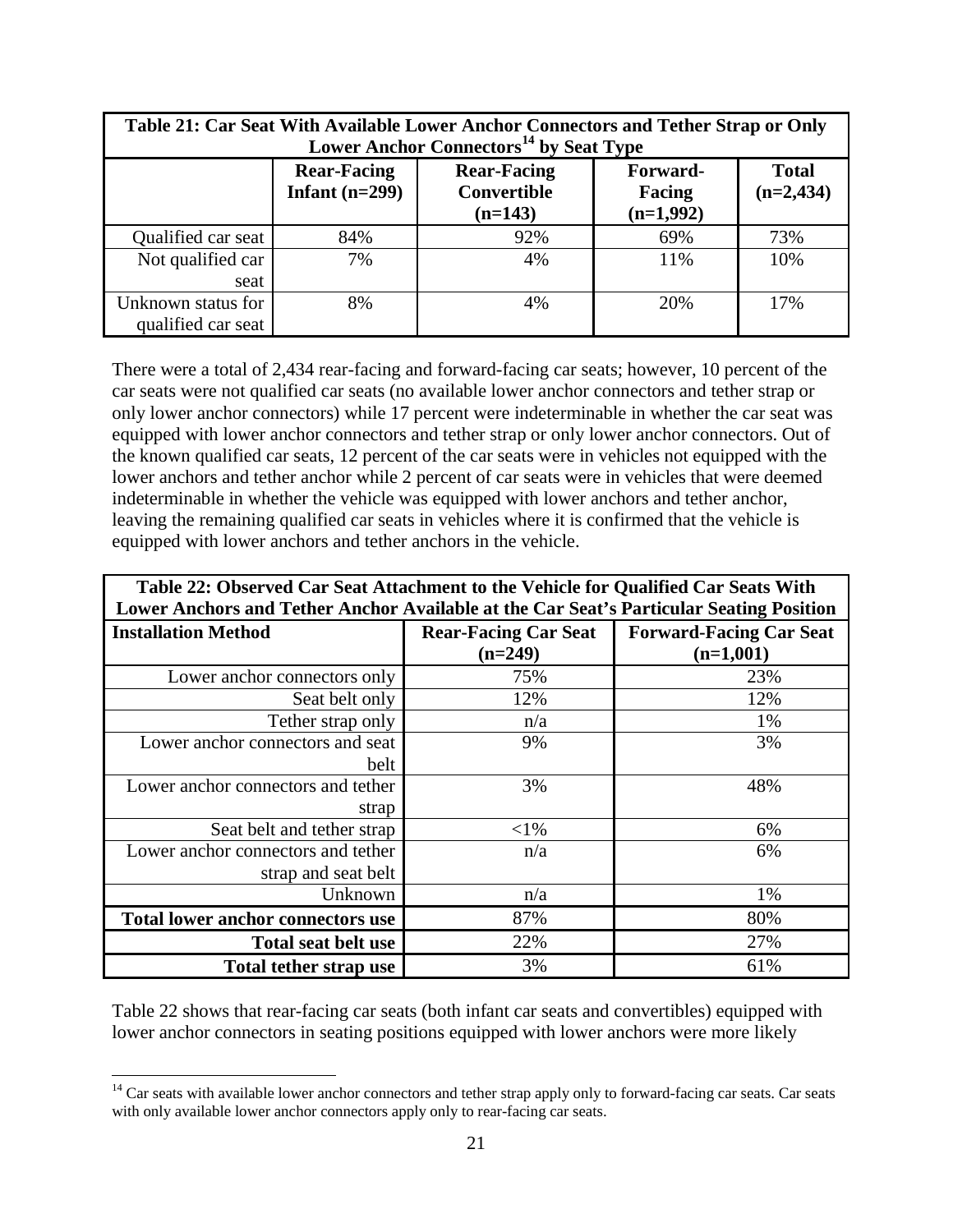installed with lower anchor connectors only (75%) than with the seat belt only (12%). Similarly, forward-facing car seats equipped with lower anchor connectors and tether strap in seating positions equipped with lower anchors and tether anchor were more likely installed with lower anchors connectors and tether strap (48%) than the seat belt only (12%). From these installation methods by car seat, Table 23 provides the percentage of qualified car seats in a vehicle that has lower anchors and tether anchor exhibiting a misuse.

| Table 23: Misuse of Qualified Car Seats With Lower Anchors and Tether Anchor<br>Available at the Car Seat's Particular Seating Position by Installation Method |                          |  |  |  |
|----------------------------------------------------------------------------------------------------------------------------------------------------------------|--------------------------|--|--|--|
|                                                                                                                                                                | <b>Misuse Percentage</b> |  |  |  |
| Installation of rear-facing car seat                                                                                                                           |                          |  |  |  |
| Lower anchors connectors only $(n=179)$                                                                                                                        | 20%                      |  |  |  |
| Seat belt only $(n=33)$                                                                                                                                        | 80%                      |  |  |  |
| Installation of forward-facing car seat                                                                                                                        |                          |  |  |  |
| Lower anchor connectors and tether strap $(n=449)$                                                                                                             | 34%                      |  |  |  |
| Seat belt only $(n=172)$                                                                                                                                       | 87%                      |  |  |  |

The data from Table 23 shows that car seats installed with lower anchor connectors only or lower anchor connectors and tether strap showed a low rate of misuse in comparison to car seats that were installed with the seat belts only.

Not all vehicles equipped with lower anchors and tethers have them in all seating positions. It was important to determine whether drivers who were transporting children in lower anchor connectors and tether-strap-ready car seats were taking advantage of lower anchors and tether anchors in their vehicles to attach the car seats. Table 24 shows the same comparison of methods used to attach the car seats to vehicles, but is now limited to cases where lower anchors and a tether anchor are available somewhere in the vehicle but not at the car seat's seating position. Due to the information provided, it is not always clear whether the car seat's seating position was or was not equipped with lower anchors and tether anchor, so it is assumed that if the car seat is connected to lower anchors, then those lower anchors were designated for a different seating position than the one where the car seat was located (e.g., the car seat was installed in the centerrear seat using the right anchor of the left outboard seat and the left anchor of the right outboard seat).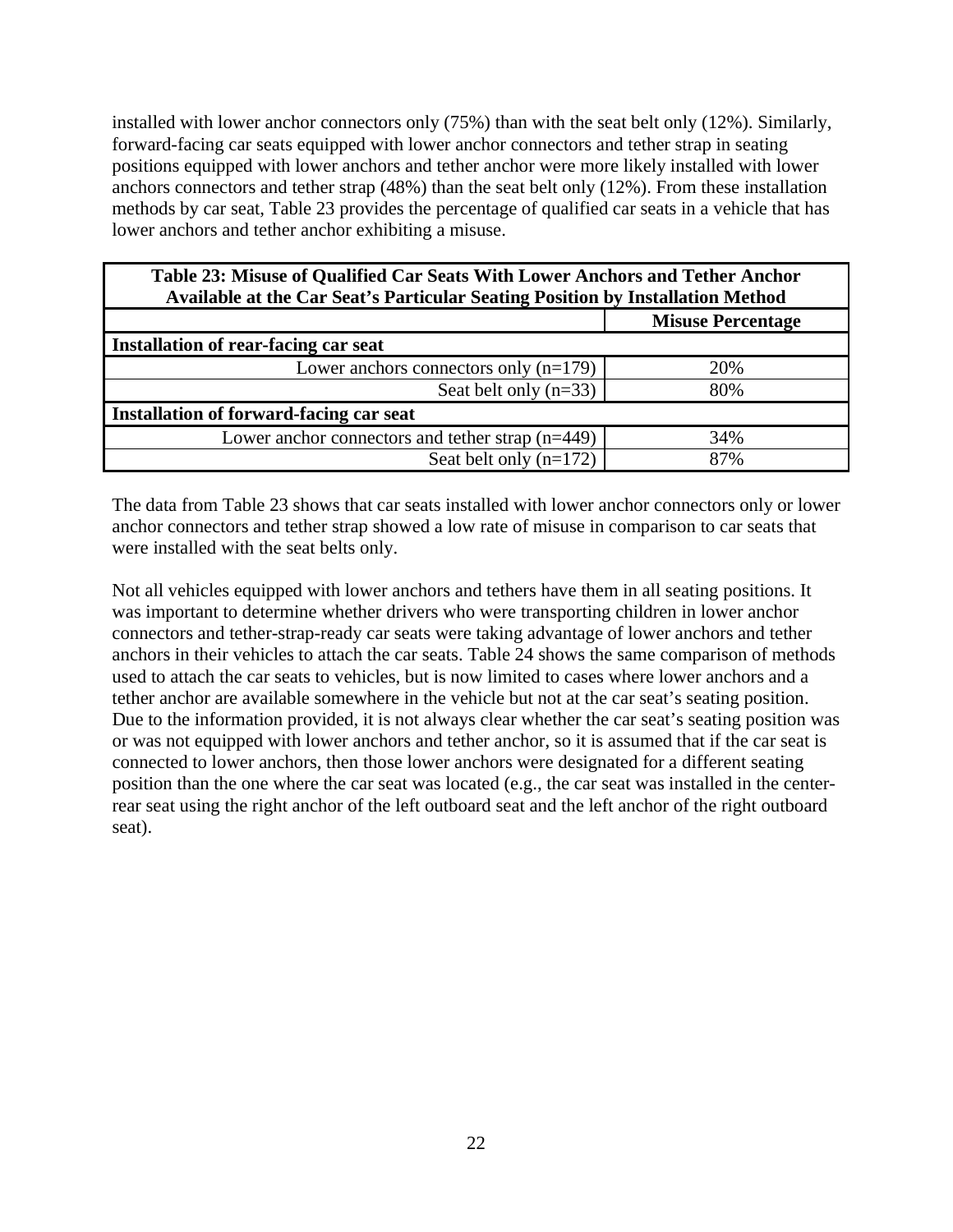**Table 24: Observed Car Seat Attachment to the Vehicle for Qualified Car Seats as a Function of Lower Anchors and Tether Anchor Availability in the Vehicle but Not at Car** 

|                                                    | <b>Seat's Seating Position</b>          |                                             |  |  |  |  |
|----------------------------------------------------|-----------------------------------------|---------------------------------------------|--|--|--|--|
| <b>Installation Method</b>                         | <b>Rear-Facing Car</b><br>Seat $(n=55)$ | <b>Forward-Facing</b><br>$Car$ Seat (n=153) |  |  |  |  |
| Lower anchor connectors only attached to lower     | 43%                                     | 14%                                         |  |  |  |  |
| anchors from another seating position              |                                         |                                             |  |  |  |  |
| Seat belt only                                     | 43%                                     | 13%                                         |  |  |  |  |
| Lower anchor connectors attached to lower anchors  | 14%                                     | 1%                                          |  |  |  |  |
| from another seating position and seat belt        |                                         |                                             |  |  |  |  |
| Lower anchor connectors attached to lower anchors  | n/a                                     | 50%                                         |  |  |  |  |
| from another seating position and tether strap     |                                         |                                             |  |  |  |  |
| Seat belt and tether strap                         | n/a                                     | 12%                                         |  |  |  |  |
| Lower anchor connectors attached to lower anchors  | n/a                                     | 10%                                         |  |  |  |  |
| from another seating position and tether strap and |                                         |                                             |  |  |  |  |
| seat belt                                          |                                         |                                             |  |  |  |  |
| Unknown                                            | n/a                                     | ${<}1\%$                                    |  |  |  |  |

Twelve percent of qualified car seats are not riding at lower anchors and tether-anchor-equipped seating positions. From this 12 percent of qualified car seats, it was observed that 89 and 77 percent of qualified rear-facing and forward-facing car seats, respectively, were positioned in the second row center seat instead of the second row outboard seats. Parents and caregivers are placing the safety seat in the center rear-seat of the vehicle, which is generally considered the safest position,<sup>[15](#page-31-1)</sup> instead of placing it in one of the lower anchors and tether-anchor-equipped rear-outboard seats.

# <span id="page-31-0"></span>6b. Nonuse of Lower Anchors or Tethers

In the NCRUSS, there were a total of 383 car seat models equipped with lower anchor connectors that were not used in the installation of the car seats in vehicles equipped with lower anchors (48 rear-facing car seats and 335 forward-facing car seats). Table 25 provides the seating position of car seats equipped with lower anchor connectors in vehicles where lower anchors were available for that seating position. It shows that 83 percent of the car seats equipped with lower anchor connectors not in use had been placed on seats that were equipped with lower anchors.

<span id="page-31-1"></span> $\overline{a}$ 15 Kahane, C. J. (2004, October). *Lives saved by the Federal Motor vehicle Safety Standards and other vehicle safety technologies, 1960-2002 – Passenger cars and light trucks – With a review of 19 FMVSS and their effectiveness in reducing fatalities, injuries and crashes*. ( Report No. DOT HS 809 833). Washington, DC: National Highway Traffic Safety Administration. Available at [www.nhtsa.gov/cars/rules/regrev/evaluate/pdf/809833Part1.pdf](http://www.nhtsa.gov/cars/rules/regrev/evaluate/pdf/809833Part1.pdf) and [www.nhtsa.gov/cars/rules/regrev/evaluate/pdf/809833Part2.pdf](http://www.nhtsa.gov/cars/rules/regrev/evaluate/pdf/809833Part2.pdf)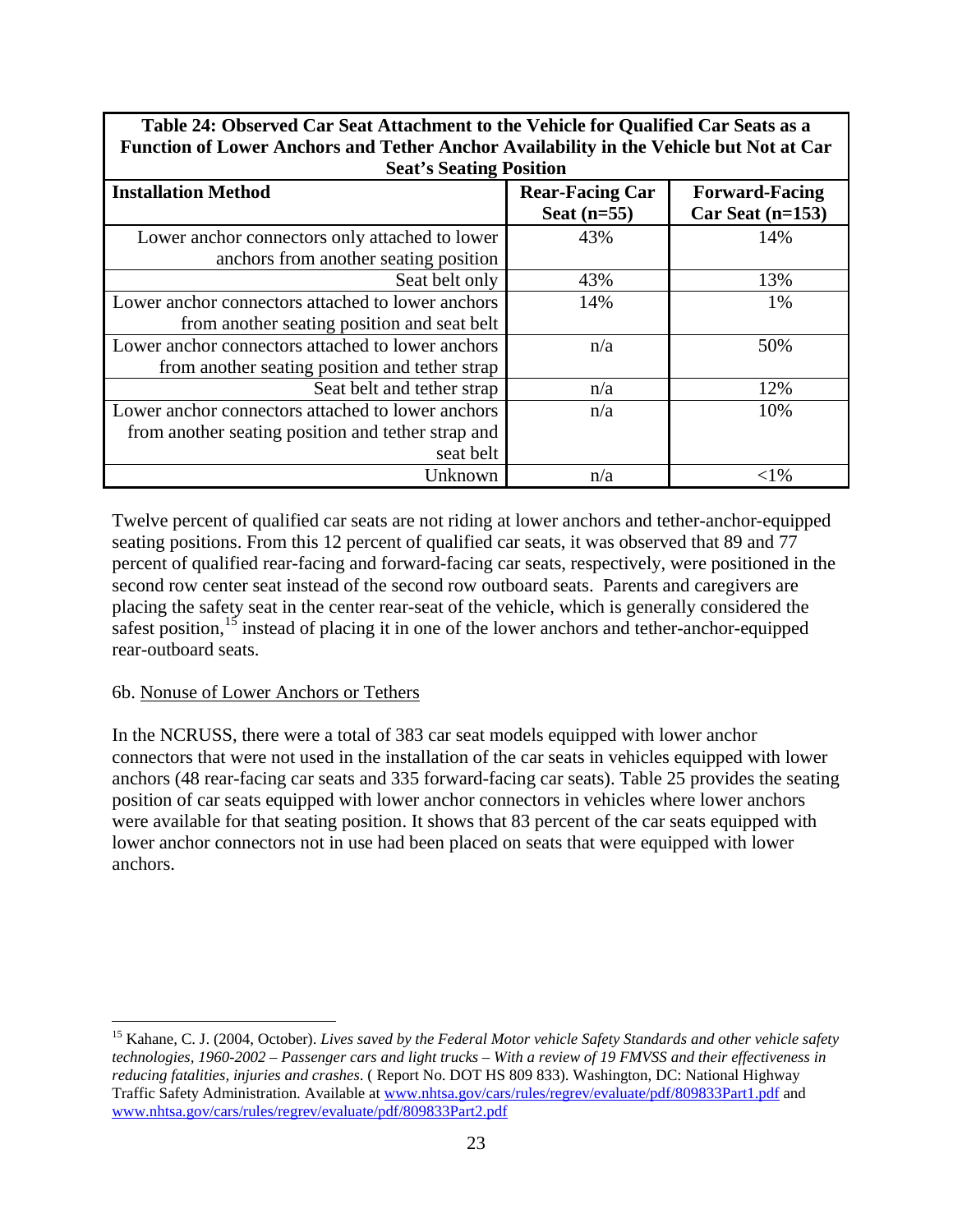| Table 25: Seating Positions of Vehicles With Lower Anchors in the Seating Position, for<br>Lower-Anchor-Connectors-Equipped Car Seats Where the Lower Anchors Connectors<br><b>Were Not in Use</b> |                                         |  |  |
|----------------------------------------------------------------------------------------------------------------------------------------------------------------------------------------------------|-----------------------------------------|--|--|
|                                                                                                                                                                                                    | <b>Forward-Facing Car Seats (n=324)</b> |  |  |
| Second row left                                                                                                                                                                                    | 39%                                     |  |  |
| Second row center                                                                                                                                                                                  | 7%                                      |  |  |
| Second row right                                                                                                                                                                                   | 54%                                     |  |  |
| Third row right                                                                                                                                                                                    | $<$ 1%                                  |  |  |
| Total <sup>16</sup>                                                                                                                                                                                | 83%                                     |  |  |

There were 584 forward-facing car seats equipped with tether straps but not used in the installation of the car seat in vehicles equipped with tether anchors. Table 26 provides the seating position of the forward-facing, tether equipped car seats (for which the tether strap was not in use) in vehicles where a tether anchor was available for that seating position. Table 26 shows that 97 percent of the forward-facing car seats with tether straps not in use had been placed in seating positions that were equipped with tether anchors.

| Table 26: Seating Positions of Vehicles With a Tether Anchor in the Seating Position, for<br>Tether-Equipped Forward-Facing Car Seats Where the Tether Was Not in Use |          |  |  |
|-----------------------------------------------------------------------------------------------------------------------------------------------------------------------|----------|--|--|
| <b>Forward-Facing Car Seats (n=574)</b>                                                                                                                               |          |  |  |
| Front row center                                                                                                                                                      | ${<}1\%$ |  |  |
| Front row right                                                                                                                                                       | $<$ 1%   |  |  |
| Second row left                                                                                                                                                       | 37%      |  |  |
| Second row center                                                                                                                                                     | 13%      |  |  |
| Second row right                                                                                                                                                      | 47%      |  |  |
| Third row left                                                                                                                                                        | 2%       |  |  |
| Third row right                                                                                                                                                       | 1%       |  |  |
| Total <sup>17</sup>                                                                                                                                                   | 97%      |  |  |

 $\overline{a}$ 

<span id="page-32-0"></span><sup>&</sup>lt;sup>16</sup> The sample size is the 383 car seats equipped with lower anchor connectors but not used in the installation of the car seat in vehicles equipped with lower anchors.

<span id="page-32-1"></span><sup>&</sup>lt;sup>17</sup> The sample size is the 584 forward-facing car seats equipped with tether straps but not used in the installation of the car seat in vehicles equipped with tether anchors.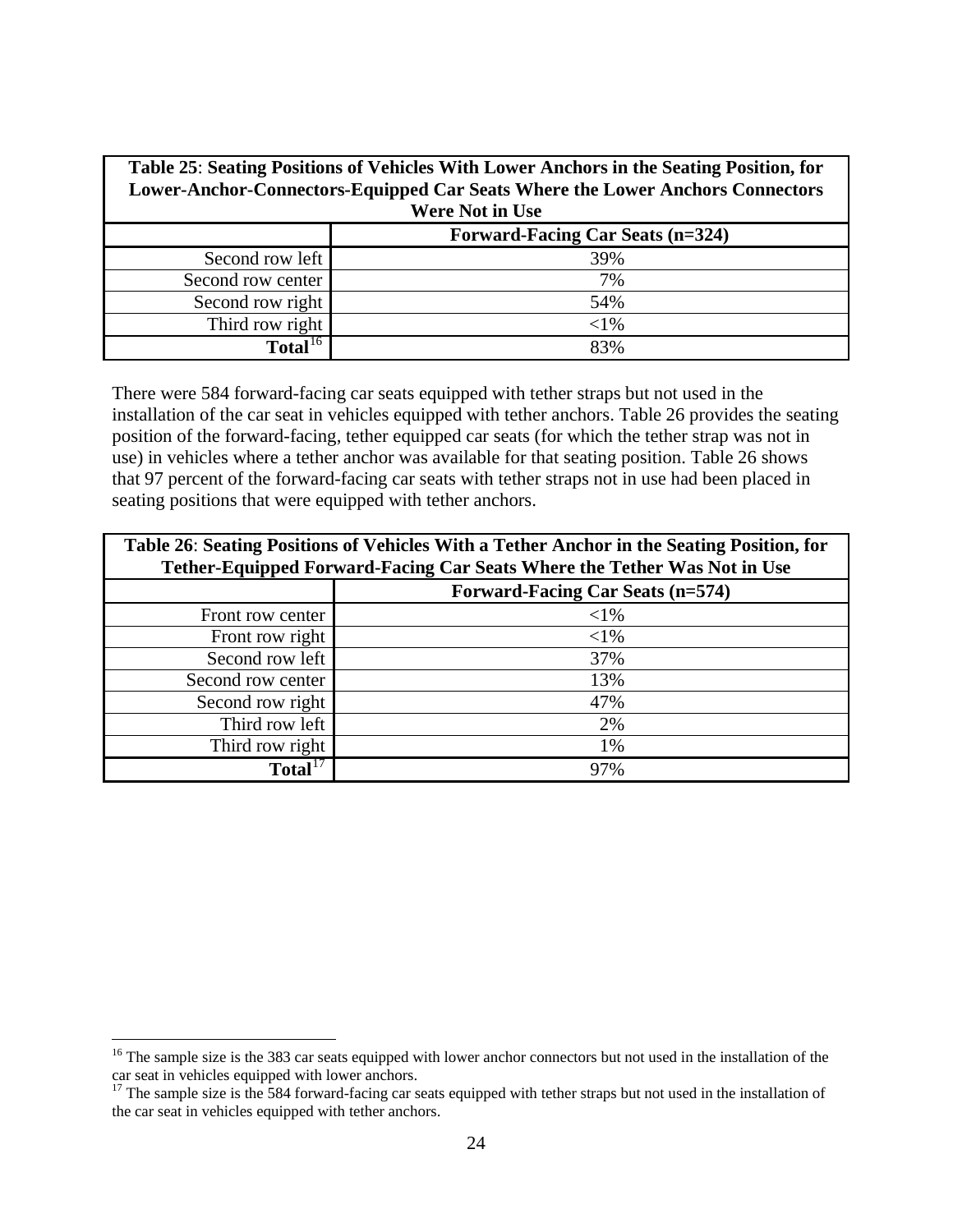# <span id="page-33-0"></span>**7. Summary**

Over the years the safety regulations, manufacturers' types, and the recommended procedures for installing car seats and booster seats to vehicles have changed. As a result, research has found that car seats and booster seats are effective in reducing the risk of fatal injury for children.

The NCRUSS contains data providing dual perspectives from the driver viewpoint to the inspection of the car seat or booster seat. Quantitative measurements were collected to provide a more precise understanding of the sample population. The NCRUSS was also designed as a nationally representative sample so that any observations made upon the sample population may be weighted to represent the nation's population of child passengers up to 8 years old.

Results showed that 94 percent of children were restrained in car seats or booster seats, 4 percent were restrained in seat belts, and 2 percent were unrestrained. By car seat or booster seat type, 50 percent of children were restrained in forward-facing car seats, 31 percent restrained in booster seats, 9 percent restrained in rear-facing infant car seats, and 4 percent restrained in rear-facing convertible seats.

Misuse is defined as characteristics of installing the car seat/booster seat to the vehicle, or of restraining the child in a car seat/booster seat, that may reduce the protection of the car seat/booster seat in the event of a crash. The defined list of misuses used in NCRUSS corresponds to the type of car seat/booster seat used. These misuses can be considered applicable to all car seats and booster seats; they are not manufacturer-specific.

Overall misuse is considered as having at least one defined misuse present in the car seat or booster seat – the seat may have one or multiple misuses, where one misuse has the same contribution as multiple misuses. The overall misuse is estimated to be 46 percent with a 95 percent confidence interval ranging from 39 percent to 52 percent. By car seat or booster seat type, estimated misuse rates were 61 percent for forward-facing car seats, 49 percent for rearfacing infant car seats, 44 percent for rear-facing convertible car seats, 24 percent for backless booster seats, and 16 percent for highback booster seats.

In the evolving area of car seat safety regulations, the types of car seats that are manufactured, and the recommended procedures for installing car seats to vehicles came the introduction and availability of LATCH. LATCH created an installation system to help make installation easier by creating an alternative to seat belts. The NCRUSS data revealed that, in seating positions equipped with lower anchors and tether anchors, more forward-facing car seats equipped with lower anchor connectors and tether straps were installed with lower anchors connectors and tether straps (48%) than the seat belts only (12%). Similarly, rear-facing car seats (both infant car seats and convertibles) equipped with lower anchor connectors in seating positions equipped with lower anchors were more likely installed with lower anchor connectors only (75%) than the seat belts only (12%).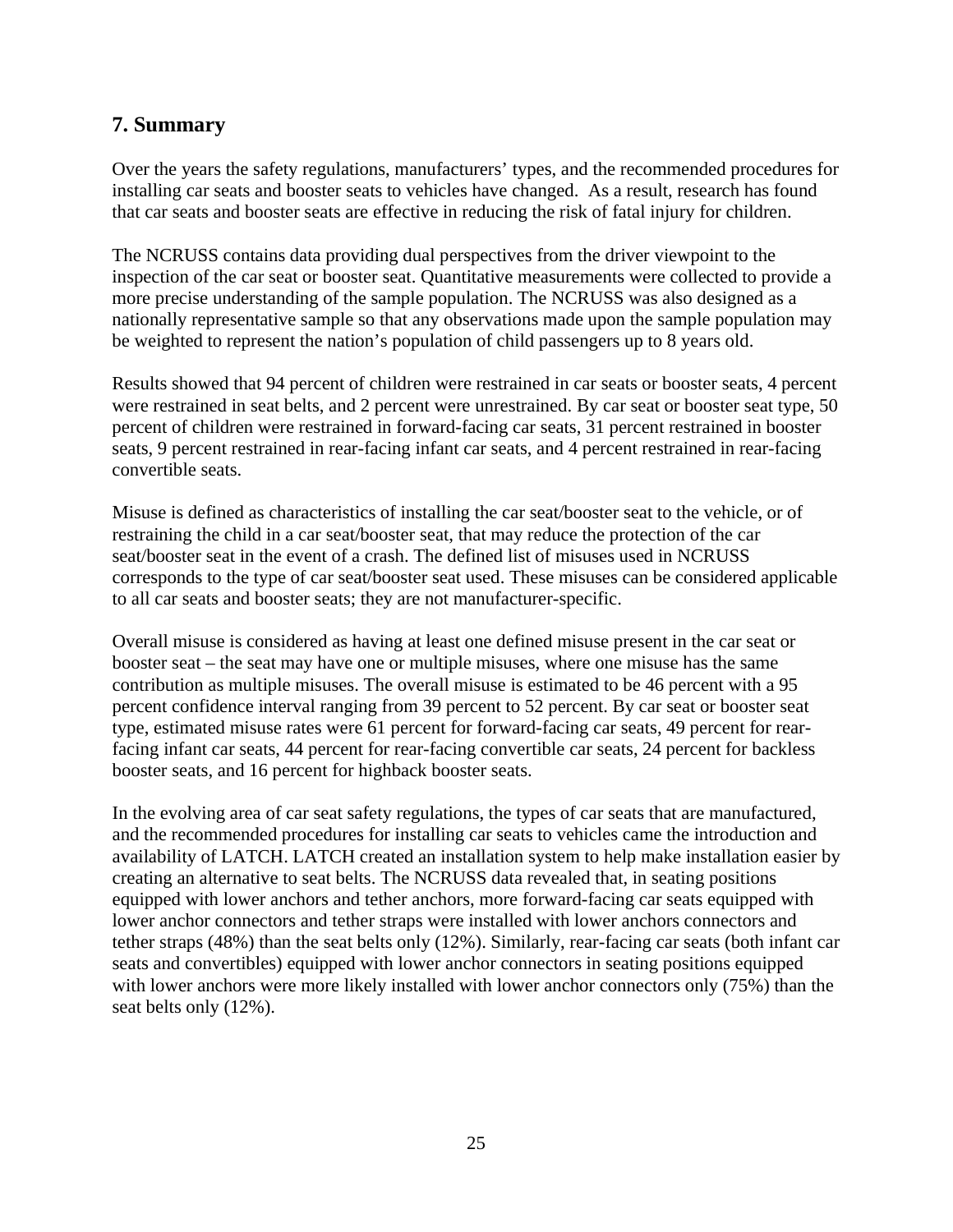#### <span id="page-34-0"></span>**Appendix A: Sampling Methodology**

#### <span id="page-34-1"></span>A1. Sample Size

Design effects were estimated using results from the 2009 National Survey of the Use of Booster Seats (NSUBS). The 2009 NSUBS survey used similar site types and sampling methods, but only 16 PSU's. Design effect was computed for a simple characteristic; the use of the incorrect type of restraint for a child based on age, size and weight. The design-based estimate of the design effect (the ratio of the true variance of estimate of misuse to the variance of an estimate derived from a simple random selection) for this survey was 13.55. The model-based estimate was 20.78. In determining the likely design effect for the NCRUSS survey, the larger modelbased estimate was considered so that it can be adjusted for differences in proposed number of PSUs and overall sample size. The model-based design effect is given by:

$$
DEFF_m = (1 + c v_w^2) \{ 1 + (\bar{b} - 1)\hat{\rho} \}
$$
 (1)

Where  $cv_w^2$  is the squared coefficient of variation of the sampling weight,  $\hat{\rho}$  is the estimated intraclass correlation within PSUs and  $\bar{b}$  is the simple average of the cluster sizes. The results from the 2009 NSUBS give:

$$
DEFF_m = (1 + 1.465)\{1 + (398.375 - 1)0.0187\} = 20.78
$$

Although it was difficult to predict changes to  $cv_w^2$  and  $\hat{\rho}$  resulting from the differences in the NSUBS and the NCRUSS methodologies, it is possible to adjust  $\bar{b}$ . Since the number of PSUs is fixed at 24 and there is an upper limit of 3,000 on overall sample size imposed by available funds, the adjusted average cluster size  $\bar{b}^*$  is 3,000/24, or 125. Substituting gives:

$$
DEF_{m}^{*} = (1 + cv_{w}^{2})\{1 + (\bar{b}^{*} - 1)\hat{\rho}\}
$$
  
DEF $F_{m}^{*} = (1 + 1.465)\{1 + (125 - 1)0.0187\} = 8.18$ 

To find the desired sample size to estimate a population proportion with a margin of error of 5% and 95% certainty we begin with:

$$
n = p(1-p)\left(\frac{z_c}{E}\right)^2 * DEFF_M^*
$$
 (2)

Where *p*, the rate of incorrect type of restraint, is estimated by the 2009 NSUBS as .413, *zc* is the z-score associated with our desired 95% level of certainty, and *E* is the desired margin of error. The overall sample size is therefore:

$$
n = .413(.587) \left(\frac{1.96}{.05}\right)^2 * 8.18
$$

$$
n = 373 * 8.18 = 3,047
$$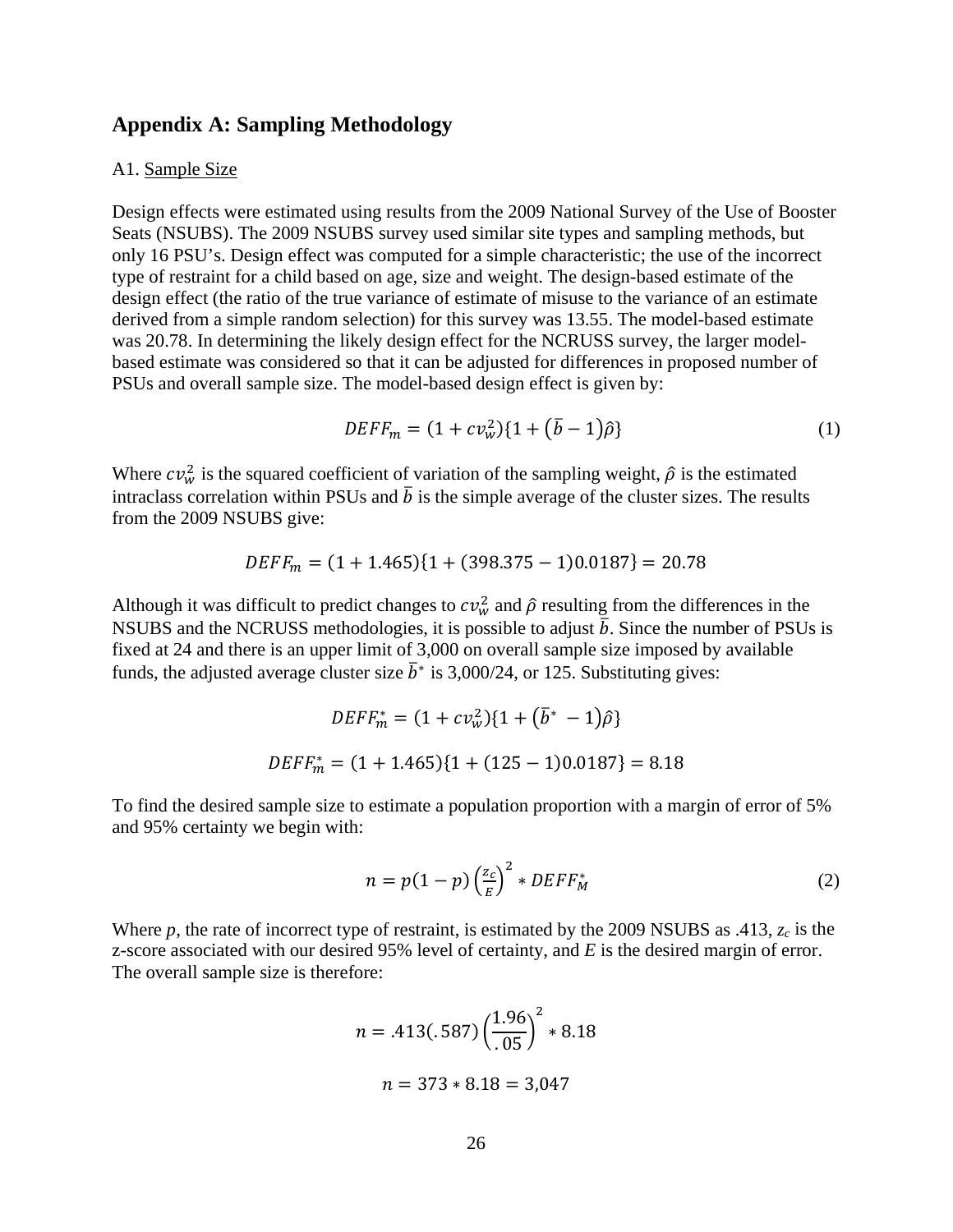There were two factors that suggested that a smaller sample size would be sufficient to obtain the desired level of accuracy. It has been asserted that Kish's formula for design effect (1) gives the upper bound of the design effect, and in the case of the NSUBS this seems plausible given the large difference between the model-based design effect given by Kish's formula (20.78) and the design-based effect (13.55).

The second factor was the estimate of misuse used in these calculations. The NSUBS definition is a simplified version of the definition to be used by the NCRUSS survey, which is similar to the misuse definition used in a 2003 NHTSA misuse study that found the rate of misuse to be 0.726. If this rate of misuse is substituted for  $p$  in (2), then the resulting desired sample size is only 2,503.

In order to ensure that an overall rate of misuses can be estimated with the desired accuracy, this study proposed to collect the maximum number of observations allowed by funding; 3,000 child passengers from age 0-8. Due to additional funding, the final number of complete observations collected by the NCRUSS was 4,167. The observed design effect for the variable identifying critical misuse was 6.19, well below the predicted design effect of 8.18.

# <span id="page-35-0"></span>A2. Sampling

The first stage of sampling (PSU level) was taken from a series of ongoing surveys, and details of the process can be found in the NASS-GES Analytical User's Manual. Briefly, the country was divided into 1,195 PSUs (geographic areas) that were stratified by type (large central city, large suburban area, and all others). Twenty-four PSUs were then selected using PPS with the number of reported car accidents within each PSU as the measure of size. PSU weights are available in the NASS-GES data files.

# <span id="page-35-1"></span>A3. Site Sampling

The second stage of sampling (site) was accomplished through joint effort by the statistical consultant and the NHTSA research team. The sites for survey were stratified by type of establishment, allowing researchers to focus on sites that are likely to provide access to child passengers. The types of sites that were selected for survey were large discount or "big box" stores, national chain fast food restaurants, daycare centers, public libraries, and recreation centers. A sampling frame was constructed that contained all of the eligible sites within each PSU. This was done by the statistical contractor using a NAVTEQ software package that is continually updated from several sources.

The types of sites selected for the study were based on several factors including those relating to safety of the data collectors, candidate drivers and child occupants, site or community cooperation and efficiency of data collection (i.e., volume of child passengers). This selection was made based on information in a contracted report from a statistical contractor with experience in child safety seat surveys that described benefits, impediments, and past experiences of different site types.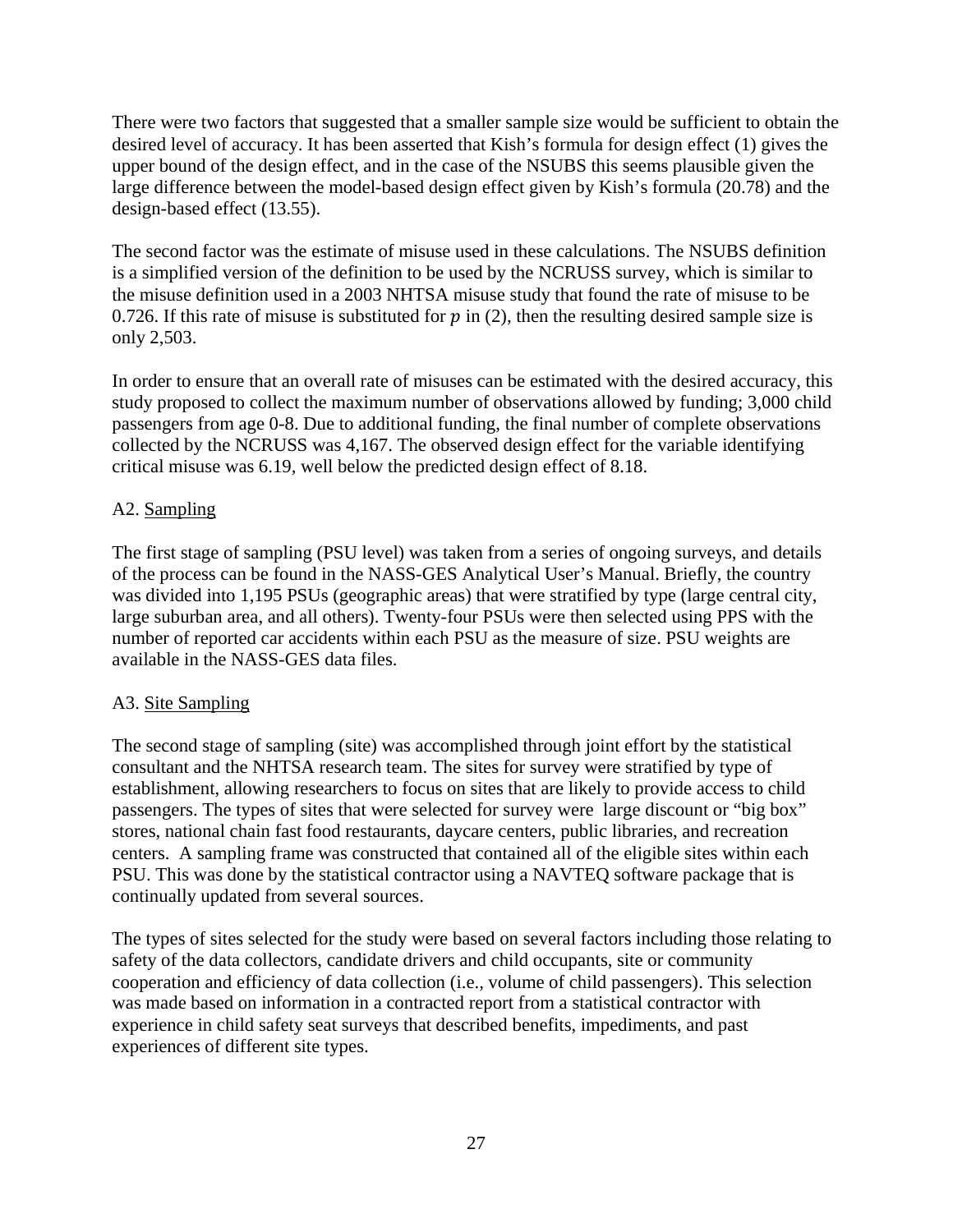Site or community cooperation was critical. Permission was solicited directly from candidate site property managers or owners. For sites under community jurisdiction, government and police agencies were notified. The site level response rates are given in table A-1.

| <b>Table A-1: Site Level Response Rates for the NCRUSS</b> |                               |                                                                    |                                                                     |                                    |              |  |  |
|------------------------------------------------------------|-------------------------------|--------------------------------------------------------------------|---------------------------------------------------------------------|------------------------------------|--------------|--|--|
| <b>Site Type</b>                                           | Participated in<br>the Survey | <b>Expressly</b><br><b>Declined Survey</b><br><b>Participation</b> | Were Ineligible for<br><b>Survey</b><br>Participation <sup>18</sup> | <b>Unable to</b><br><b>Contact</b> | <b>Total</b> |  |  |
| Daycare                                                    |                               |                                                                    |                                                                     |                                    |              |  |  |
| centers                                                    | 435                           | 114                                                                | 365                                                                 | 78                                 | 914          |  |  |
| Fast food                                                  | 155                           | 118                                                                | 98                                                                  | 53                                 | 371          |  |  |
| Libraries                                                  | 173                           | 29                                                                 | 52                                                                  | 14                                 | 254          |  |  |
| Recreation                                                 |                               |                                                                    |                                                                     |                                    |              |  |  |
| centers                                                    | 57                            | 15                                                                 | 13                                                                  | 3                                  | 85           |  |  |
| Big box                                                    |                               |                                                                    |                                                                     |                                    |              |  |  |
| <b>Stores</b>                                              | 28                            | 12                                                                 |                                                                     |                                    | 41           |  |  |
| Total                                                      | 848                           | 288                                                                | 529                                                                 | 149                                | 1665         |  |  |

The number of sites necessary to collect the desired number of observations was calculated prior to data collection. This was done by assuming a 75 percent vehicle response rate (the same rate given by NSUBS). Accordingly, it was estimated that approximately 4,000 interview attempts would be necessary to reach the desired sample size of 3,000 child passengers. NSUBS was able to administer 14 vehicle interview attempts per 2-hour site observation period, and assuming that the NCRUSS observations will take about half again as long to conduct (based on pilot data), approximately 270 participating sites each with 3-hour observation blocks were needed in order to reach our target sample size (270 sites  $*$  14 vehicle attempts  $*$  0.75 response rate  $*$  = 2,835).

The 270 sites were distributed equally across the PSUs, resulting in 11 sites being selected for 18 of the 24 PSUs and 12 sites being selected for the remaining 6 PSUs. The 6 PSUs with 12 sites were randomly selected. The sites selected within each PSU were a stratified random sample, which ensured inclusion of less common site types. The site type strata are:

- Large discount stores and fast food restaurants,
- Libraries and recreation centers, and
- Daycare centers.

The sites were sampled using the following sampling plan to ensure inclusion of less common site types:

- Three libraries or recreation centers were selected randomly per PSU,
- Seven daycare centers were randomly selected per PSU, and

<span id="page-36-0"></span> $\overline{a}$ <sup>18</sup> Reasons that these sites were found to be ineligible included that the establishment had gone out of business or had changed to another type of business.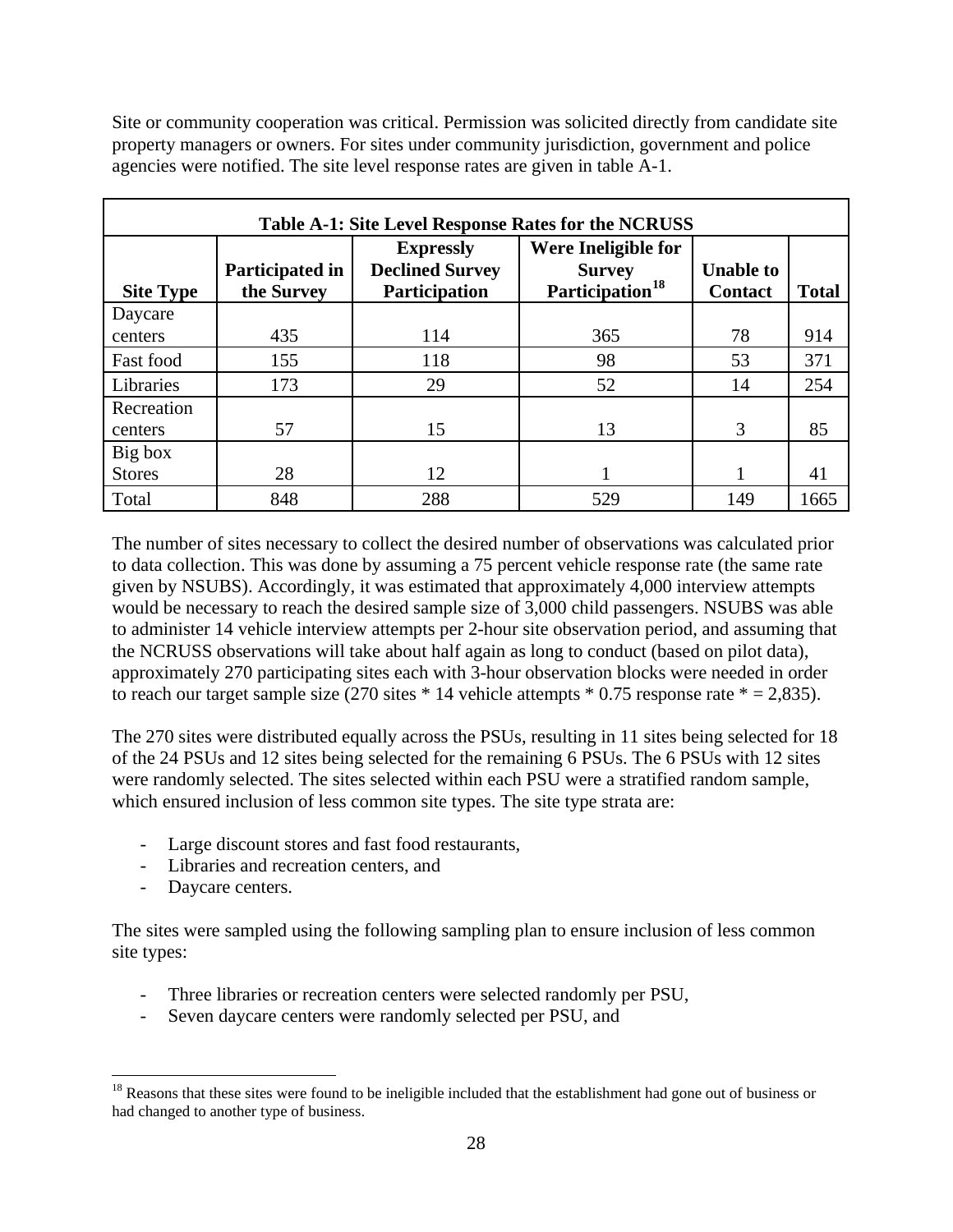The remaining 4 or 5 sites were selected randomly from the fast food restaurants and big box stores with relative frequency determined by proportion of frame count.

The resulting site selection probabilities will require the establishment of some notation. Let  $1 \leq i$  $\leq$  24 and 1  $\leq$  *j*  $\leq$  4 denote integers. Let M<sub>ij</sub> denote the total number of sites in the sampling frame for stratum *j* of PSU *i*, and let  $1 \le k \le M_{ij}$  be the  $k^{\text{th}}$  site in the *j*<sup>th</sup> stratum of the *i*<sup>th</sup> PSU.

The initial sample of 270 sites was selected as described above, and a supplemental sample was taken to account for site refusals by taking the next member of the sorted sampling frame following the sites selected in stage 1. Let the number of initially sampled sites that are included in the final sample from the  $j^{\text{th}}$  stratum of the  $i^{\text{th}}$  PSU be denoted by  $m_{1ij}$ , and let the number of supplemental sites included in the final sample from the  $j<sup>th</sup>$  stratum of the  $i<sup>th</sup>$  PSU be denoted by  $m_{2ii}$ 

Using this notation we can represent the probability that site  $k$  in stratum  $j$  of PSU  $i$  was included in the NCRUSS probability sample using the following formula:

$$
P'_{ijk} = \delta_i \frac{m_{1ij} + m_{2ij}}{M_{ij}} \text{ for } 1 \le k \le M_{ij}
$$

where  $\delta_i$  denotes the selection probability for the  $i^{\text{th}}$  PSU (inverse of the PSU weight from the NASS database).

#### <span id="page-37-0"></span>A4. Vehicle Sampling

The third stage of sampling (vehicle) was conducted on site by the data collection researchers. The researchers were not able to approach every vehicle containing a child occupant in the population of interest. This level of selection was largely based on convenience of the data collection researchers, and it was considered pseudo-random and unlikely to bias any estimates. A census of vehicles was taken at regular intervals during the data collection to provide estimates of total traffic volume during the collection period.

Let  $N_{ijk}$  be the total number of vehicles containing at least one child passenger under the age of 9 that entered the  $k^{\text{th}}$  site in the  $j^{\text{th}}$  stratum of the  $i^{\text{th}}$  PSU during the three-hour observation period and let  $1 \leq l \leq N_{ijk}$  be an integer. Let  $n_{ijk}$  be the subset of  $N_{ijk}$  that was successfully sampled by the research staff. The vehicle (driver interview) weight of the  $l<sup>th</sup>$  vehicle can then be given by the following formula:

$$
P'_{ijkl} = \delta_i \frac{m_{1ij} + m_{2ij}}{M_{ij}} \frac{n_{ijk}}{N_{ijk}} \text{ for } 1 \le k \le M_{ij} \text{ and } 1 \le l \le N_{ijk}
$$

#### <span id="page-37-1"></span>A5. Person-Level Sampling

The fourth stage of sampling was conducted in cases of multiple children within a single vehicle. In such cases the data collection staff used a 6-sided die to decide which of the children to collect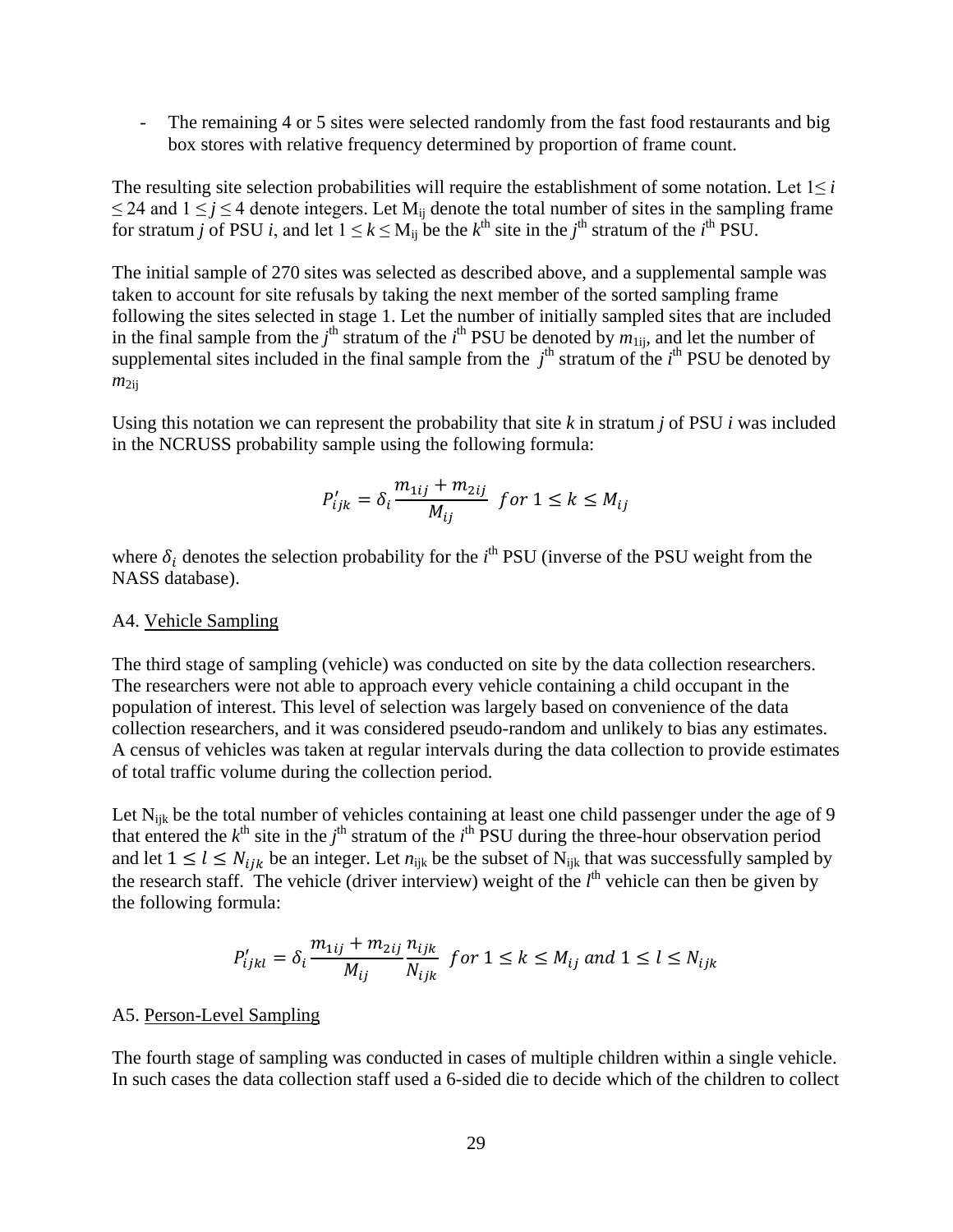data on. Data was only collected on one child per vehicle to prevent observations that lasted much longer than driver interviews and to minimize the design effect at this stage of sampling.

If we let  $Q_{ijkl}$  denote the total number of children in the  $l^{\text{th}}$  vehicle at the  $k^{\text{th}}$  site in the  $j^{\text{th}}$ stratum of the  $i<sup>th</sup>$  PSU, then the child (observation) weight can be given by the following formula:

$$
P'_{ijklr} = \delta_i \frac{m_{1ij} + m_{2ij}}{M_{ij}} \frac{n_{ijk}}{N_{ijk}} \frac{1}{Q_{ijkl}} \text{ for } 1 \leq k \leq M_{ij}, 1 \leq l \leq N_{ijk}, 1 \leq r \leq Q_{ijkl}
$$

There was an implicit sampling level for the time of day and day of week of data collection. Collection took place 7 days a week, in 3-hour intervals usually from 6 a.m. to 8 p.m. Effort was be made to balance collection at the site type level across time of day and day of week, with due consideration for traffic volume at these sites. For example, nearly all of the traffic at daycare sites was in the mornings and late afternoons, and therefore data collection teams were not sent to these sites during the middle of the day.

#### <span id="page-38-0"></span>A6. Adjustments

A non-response bias analysis did not reveal bias due to non-response large enough to require an adjustment to the weights. Accordingly, the weights appended to the survey data have not been adjusted or trimmed.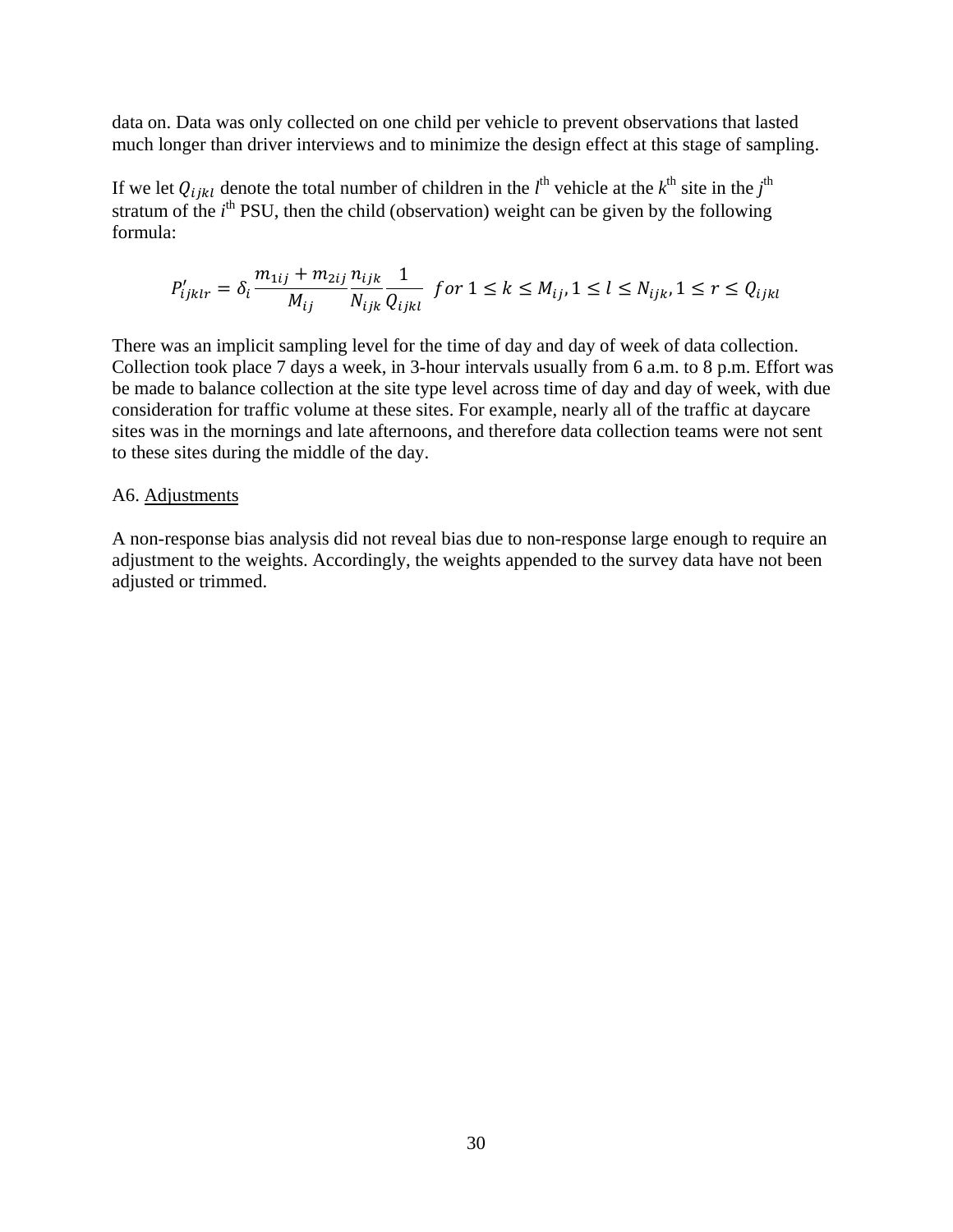# <span id="page-39-0"></span>**Appendix B: Data Collection Methodology**

# <span id="page-39-1"></span>B1. Data Collection Teams

Each PSU had its own data collection team usually consisting of three members, a driver interviewer, a child seat inspector (usually a certified child passenger safety technician [CPST]), and an assistant/counter.

Each team brought required materials to the data collection sites including interview forms, educational hand-outs, large signs with information about the survey, DOT identification badges, survey procedures manuals, and miscellaneous items such as clip boards, watches, measuring tapes, and digital cameras.

# <span id="page-39-2"></span>B2. Data Collection Schedule

Data collection began on June 1, 2011 and ended on July 29. Data was collected during week days, normally from 6:30 a.m. to 6 p.m., but some data collection started as early as 5:45 a.m. or ended as late as 8 p.m. The exact time that data collection was scheduled at a specific site or site type was based upon what was considered the best time to find vehicles with children at that location (for example during morning drop-off hours at a daycare center). Data was collected for 3 hours at each of two sites, with the rest of the day reserved for set-up, break-down, checking information on the completed survey forms, and travel.

At the start of the day, the team would develop an overall strategy for collecting data at this site, including setting up a command center where extra survey forms and materials were kept, positioning the two 3' by 5' signs prominently so drivers were alerted to the fact that a child restraint study was being conducted that day, establishing the best place to position the assistant/counter, and selecting a safe pullover zone for the interviews/inspections. After 3 hours of data collection, the team would pack up and move to the second site. A child care center normally would be the first site type scheduled, since early morning was a good time to find a concentrated pool of drivers dropping off children under 9 years old. The other four site types (i.e., fast food, big box stores, libraries, and recreation centers) would normally be scheduled around lunch time (fast food restaurants) or in the afternoon (stores, libraries, recreation centers).

At each site type for the day, the researchers approached vehicles as the driver came to a stop to drop passengers off at a facility, as the driver entered the parking lot, or as the driver parked. The researcher would give the driver a letter of introduction and ask the driver to participate in the study. Once a driver agreed to participate, one researcher interviewed the driver, recording information on the interview forms, while the second researcher inspected the child seat and recorded data on the inspection forms. At some sites, Spanish-speaking interviewers were available for drivers who only spoke Spanish, and, at one site, interviews were conducted in Chinese.

At the conclusion of each interview the participant was given a Child Passenger Safety Resource Card. This card contained contact information (i.e., a NCRUSS study e-mail address, DOT hotline telephone number) so that the drivers could contact someone in case they had any further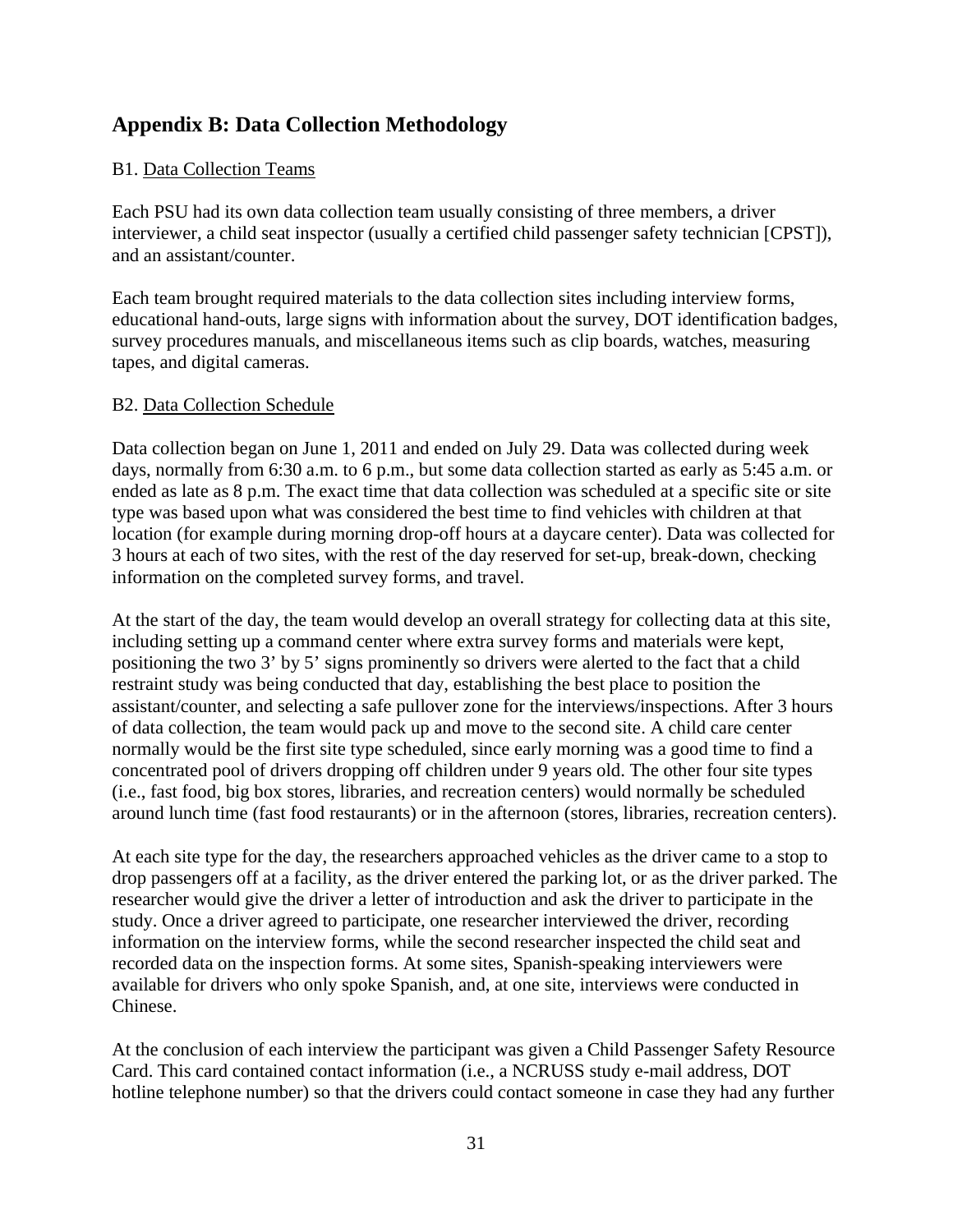questions. Also included on the courtesy card were the Internet addresses for NHTSA's Facebook page and Twitter feed, as well as two Web sites containing NHTSA child passenger safety information. The drivers were also given a hand-out listing locations nearby where child safety seats could be checked, a brochure with additional information about child passenger safety, and a coloring book with child passenger safety information.

## <span id="page-40-0"></span>B3. Survey Forms and Variables

Data collected during the NCRUSS included information on the sites at which data was collected, the vehicles that stopped at these sites, and the drivers and child passengers up to 8 years old. This data was recorded on seven data collection forms (i.e., OMB Form Approval No. 2127-0642) and were collected via observation, inspection and interview. In total, over 300 unique variables were collected for each observation.

## <span id="page-40-1"></span>B4. Observational Data

Observational data was collected on two forms, the Daily Site Form-Tallies (NHTSA 1105) and the Observation Form-Non-Response (NHTSA 1109).

The Daily Site Form-Tallies did not require any interaction with the drivers of the vehicles. One form per site location was filled out by the "counter," who would count the number of eligible vehicles (i.e., passenger vehicles with one or more child passengers 8 or younger) that entered the collection site, as well as the number of children 8 or younger who were riding in these vehicles. In addition, the area around the data collection site was characterized by the observer as being urban, suburban or rural in nature. The purpose of this form was to collect site specific information and to collect data to be used to adjust estimates of eligible vehicles that were at the site but did not participate in the survey.

The Observation Form-Non-Response was used by the CPSTs to collect observational data on vehicles and their occupants for use in later investigations of non-response bias—bias that is introduced by drivers who refuse to participate in the survey. This data was collected whether or not drivers agreed to cooperate in the study. When the interviewer approached the driver to obtain the driver's cooperation, the CPST would observe the interaction and log information about it, the driver, the number of passengers in the vehicle, and the vehicle body type.

## <span id="page-40-2"></span>B5. Inspection Data

The inspection data was collected on two forms, the Inspection Form-Restraints (NHTSA 1110) and Inspection Form-Vehicle Restraints (NHTSA 1111). Both forms were completed by the CPST while the interviewer conducted an in-person interview with the driver.

Once cooperation of the driver was obtained, the Inspection Form-Restraints form was used to obtain information about one child 8 or younger, who was randomly selected to be the "target" child. Specifics were collected about the safety restraint in use (type, location in the vehicle), how the child was restrained in it, and how the safety restraint was installed in the vehicle.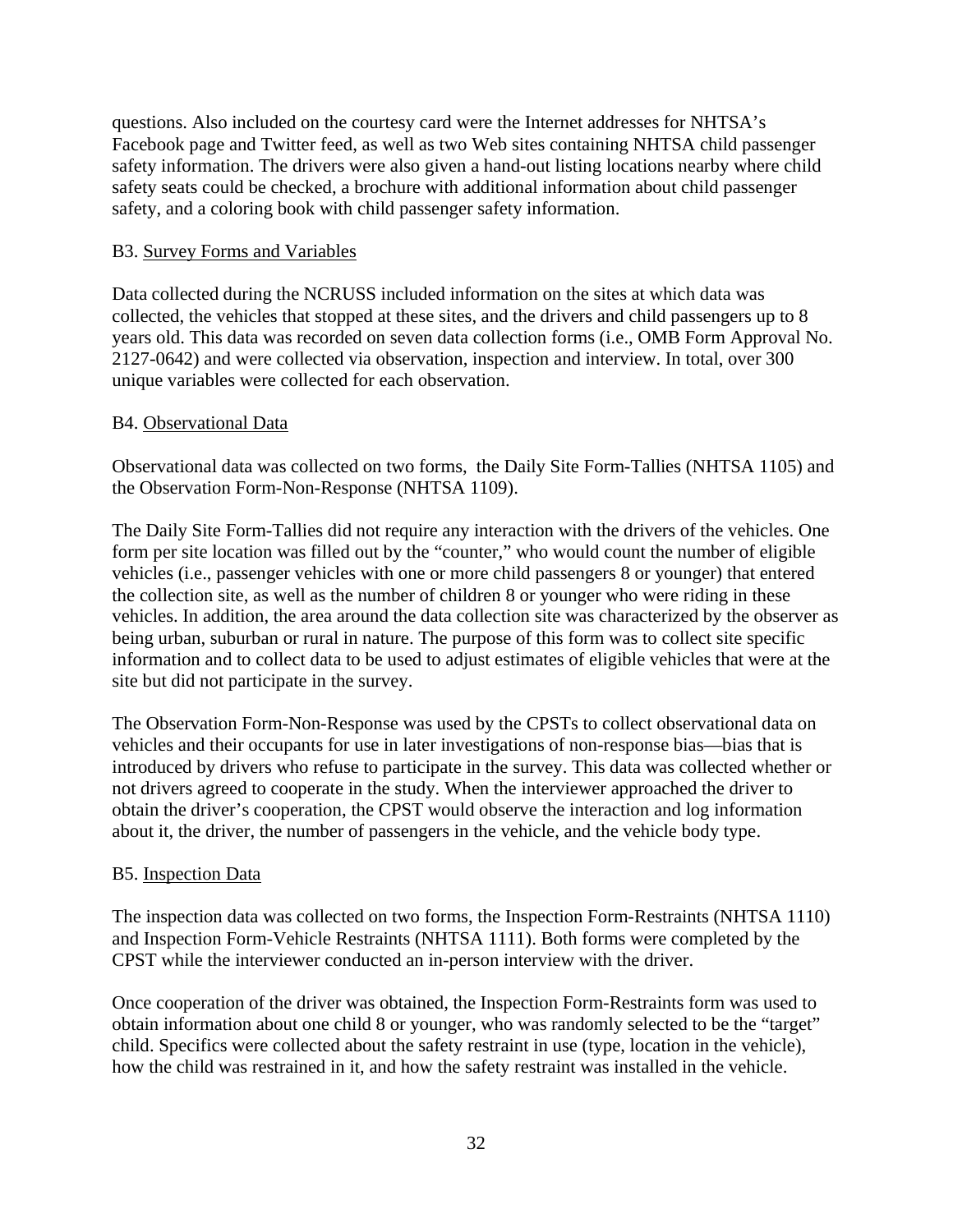The Inspection Form-Vehicle Restraints form was used to obtain information about the equipment (e.g., seat belts, lower and tether anchors) and the safety restraint systems (e.g., infant child safety seats, booster seats) in each vehicle. Collected data included (1) the number and location of seating positions in the vehicle, (2) the seating positions that had someone sitting in them when the interviewer approached the vehicle, and (3) the vehicle equipment and safety restraints available, and in use, at each seating position.

## <span id="page-41-0"></span>B6. Interview Data

Interview data was collected on three forms, the Interview Form-Vehicle (NHTSA 1106), the Interview Form-Children by SP (NHTSA 1107), and the Interview Form-Restraints (NHTSA 1108). Drivers were asked the questions on the interview forms while the CPSTs inspected the vehicles.

The Interview Form-Vehicle was used to collect the drivers' knowledge about different restraint systems, whether LATCH is available in the vehicle, and from what sources have the drivers obtained information regarding child safety seats.

The Interview Form-Children by SP was used to collect demographic information (e.g., birth date or age, gender, origin, race, height, weight) on the vehicle's occupants who 13 or younger, regardless of the seating position and type of restraint use.<sup>19</sup> In addition, the driver's relationship to the child was collected.

The Interview Form-Restraints was used to collect information regarding the driver's general knowledge about and experience with restraints in the vehicle, as well as the driver's knowledge about one specific car seat/booster seat in the vehicle. In addition, demographic information about the driver was collected.

# <span id="page-41-1"></span>B7. Data Entry

Data from the seven paper forms used in the survey was entered manually by the data collectors into an application developed specially for the TPMS‐SS survey. This data application contained automated edit checks, skip patterns, and other features to help insure that the data were entered correctly. In addition, staff at the NASS Zone Centers checked the data that were entered, including checking the images that had been taken.

## <span id="page-41-2"></span>B8. Quality Control

After the data was entered, checks were run by NHTSA staff to identify outliers, discrepancies between two similar variables, and other such inconsistencies via automated logic checks and data runs. While information about data elements that flagged these edit checks was sent to the

<span id="page-41-3"></span> $\overline{a}$ <sup>19</sup> This standard was established by the Office of Management and Budget in the October 30, 1997, Federal Register Notice, Volume 62, Number 210, pages 58781-58790. Categories for ethnicity are Hispanic or Latino or neither Hispanic nor Latino. The minimum categories for race are: White, Black or African-American, Asian, Native Hawaiian or Other Pacific Islander, and American Indian or Alaska Native.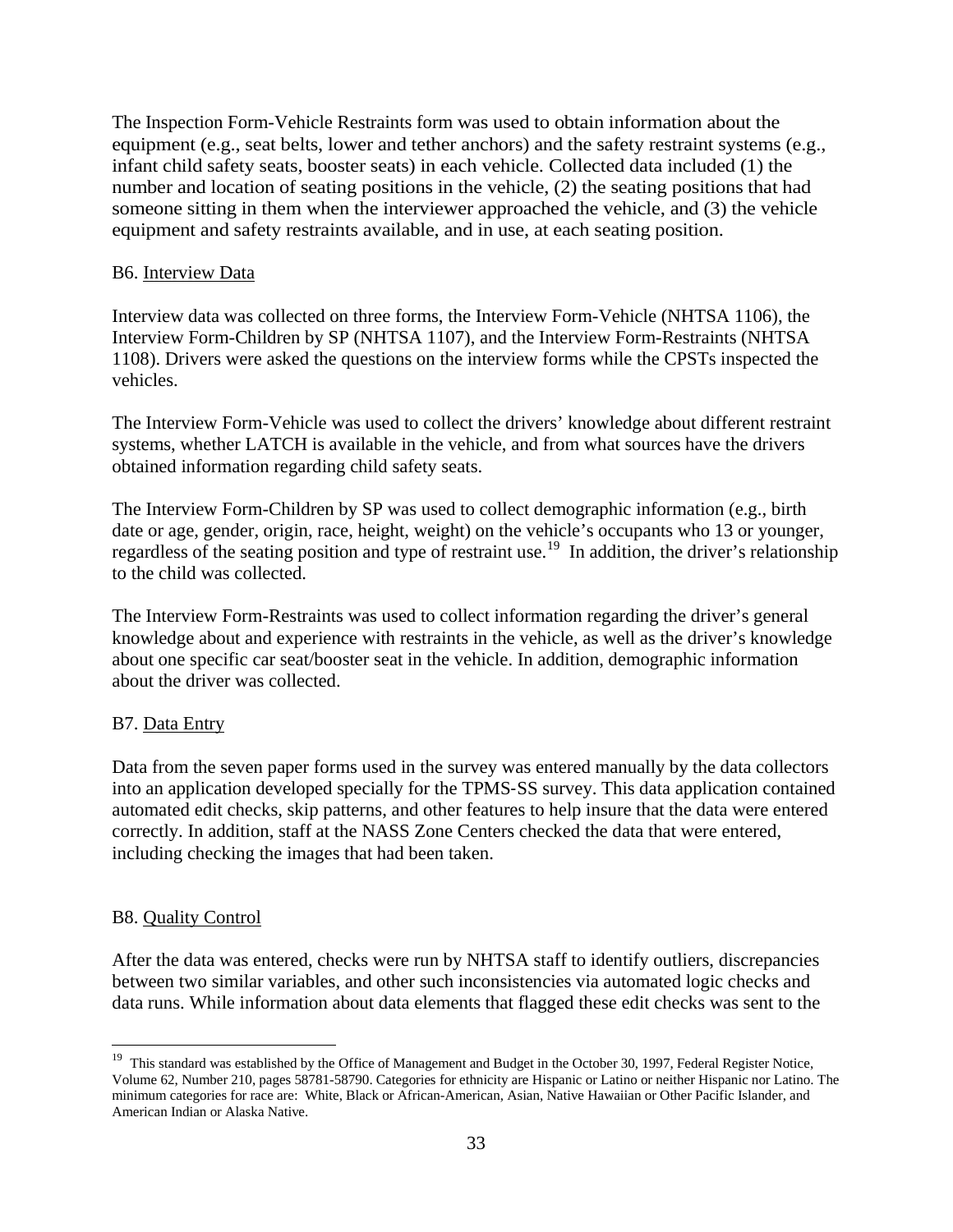NASS Zone Centers to be reviewed and, if necessary, corrected, no statistical editing was performed to alter the recorded values of outliers.

After data reconciliation, a final file was translated into SAS data sets. In addition, database reconciliation of these final SAS data sets was conducted.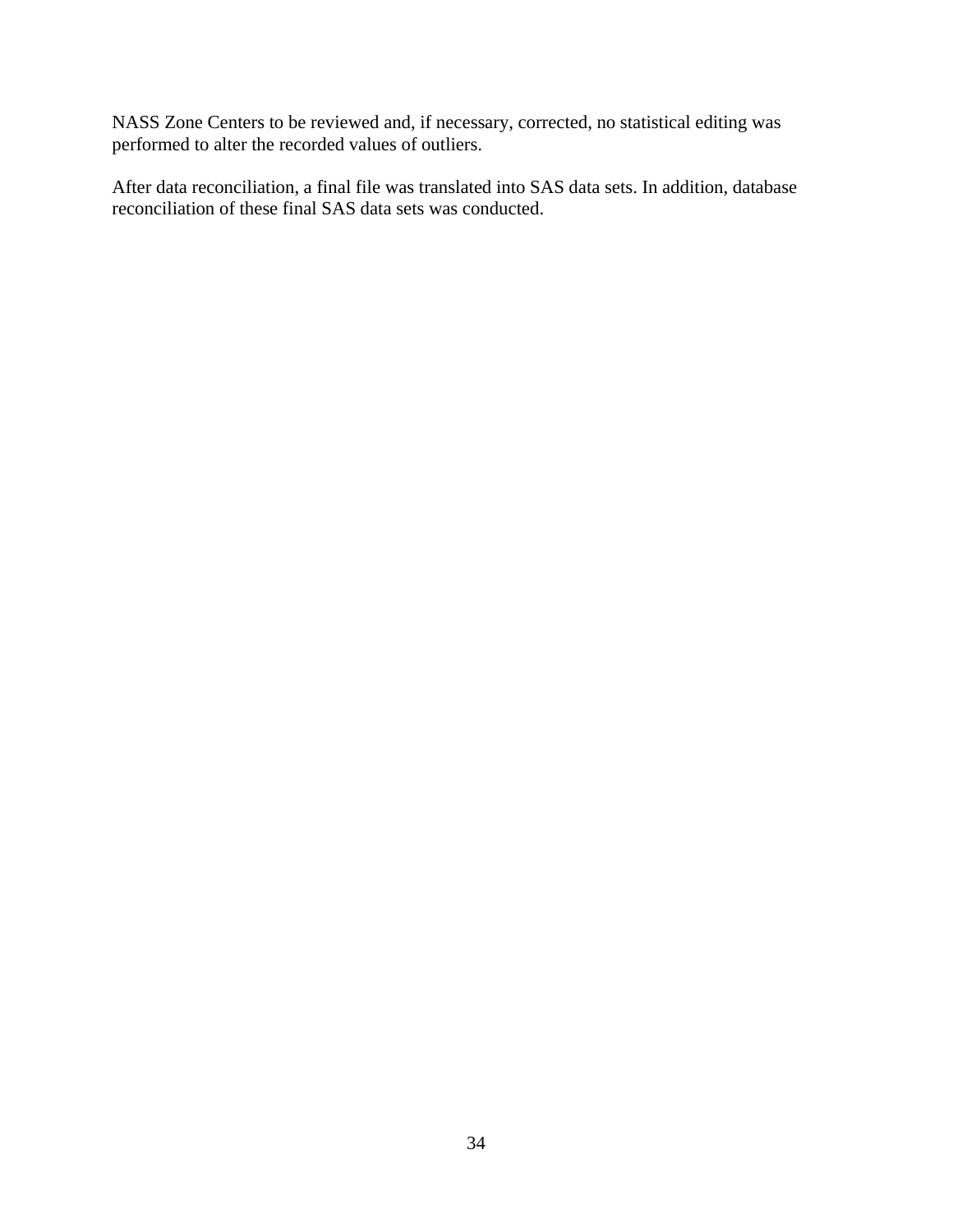# <span id="page-43-0"></span>**Appendix C: The NCRUSS Data**

# <span id="page-43-1"></span>C1. Overall Survey Sample

This section provides further information on the overall survey sample.

Tables C-1 to C-4 provides a breakout of restraint type by different characteristics.

The sample of the NCRUSS was limited to child occupants 8 and younger; however, two children were observed who were 9 and 10 years old. A child was randomly selected for observation based on the assumption of the researcher that the children available for random selection were 8 or younger.

| Table C-1: Restraint Type by Age in Years |                                               |                                                |                                                             |                                              |                                         |
|-------------------------------------------|-----------------------------------------------|------------------------------------------------|-------------------------------------------------------------|----------------------------------------------|-----------------------------------------|
|                                           | Rear-<br>Facing<br><b>Infant</b><br>$(n=299)$ | <b>Rear-Facing</b><br>Convertible<br>$(n=143)$ | Forward-<br><b>Facing Car</b><br><b>Seat</b><br>$(n=1,992)$ | <b>Booster</b><br><b>Seat</b><br>$(n=1,380)$ | <b>Seat</b><br><b>Belt</b><br>$(n=242)$ |
| Under 1 year                              | 90%                                           | 29%                                            | 1%                                                          | $<$ 1%                                       | 0%                                      |
| 1 year old                                | 8%                                            | 54%                                            | 20%                                                         | 1%                                           | 2%                                      |
| 2 years old                               | $<$ 1%                                        | 14%                                            | 33%                                                         | 2%                                           | 3%                                      |
| 3 years old                               | $<$ 1%                                        | $<$ 1%                                         | 23%                                                         | 11%                                          | 6%                                      |
| 4 years old                               | 1%                                            | 2%                                             | 18%                                                         | 27%                                          | 5%                                      |
| 5 years old                               | $<$ 1%                                        | 0%                                             | 4%                                                          | 28%                                          | 20%                                     |
| 6 years old                               | 0%                                            | 0%                                             | 1%                                                          | 16%                                          | 16%                                     |
| 7 years old                               | 0%                                            | 0%                                             | 1%                                                          | 11%                                          | 14%                                     |
| 8 years old                               | 0%                                            | 0%                                             | $<$ 1%                                                      | 4%                                           | 34%                                     |
| 9 years old                               | ${<}1\%$                                      | 0%                                             | 0%                                                          | 0%                                           | 0%                                      |
| 10 years old                              | 0%                                            | 0%                                             | $<$ 1%                                                      | 0%                                           | 0%                                      |
| Refused/unknown/missing                   | $< 1\%$                                       | 1%                                             | 1%                                                          | 1%                                           | $< 1\%$                                 |

| Table C-2: Restraint Type by Age Range                                                                                                                                                                                                                    |          |     |        |          |        |  |
|-----------------------------------------------------------------------------------------------------------------------------------------------------------------------------------------------------------------------------------------------------------|----------|-----|--------|----------|--------|--|
| <b>Rear-Facing</b><br>Forward-<br><b>Seat</b><br>Rear-<br><b>Booster</b><br>Convertible<br><b>Facing Car</b><br><b>Belt</b><br>Facing<br><b>Seat</b><br>$(n=242)$<br><b>Infant</b><br>$(n=1,380)$<br>$(n=143)$<br><b>Seat</b><br>$(n=1,992)$<br>$(n=299)$ |          |     |        |          |        |  |
| Under 1 year                                                                                                                                                                                                                                              | 90%      | 29% | 1%     | $<$ 1%   | $0\%$  |  |
| $1-3$ years                                                                                                                                                                                                                                               | 8%       | 68% | 74%    | 12%      | 11%    |  |
| 4-7 years                                                                                                                                                                                                                                                 | 1%       | 2%  | 25%    | 83%      | 55%    |  |
| 8-9 years                                                                                                                                                                                                                                                 | $<$ 1%   | 0%  | $<$ 1% | 5%       | 34%    |  |
| $10-12$ years                                                                                                                                                                                                                                             | 0%       | 0%  | $<$ 1% | 0%       | 0%     |  |
| Refused/unknown/missing                                                                                                                                                                                                                                   | ${<}1\%$ | 1%  | 1%     | ${<}1\%$ | $<$ 1% |  |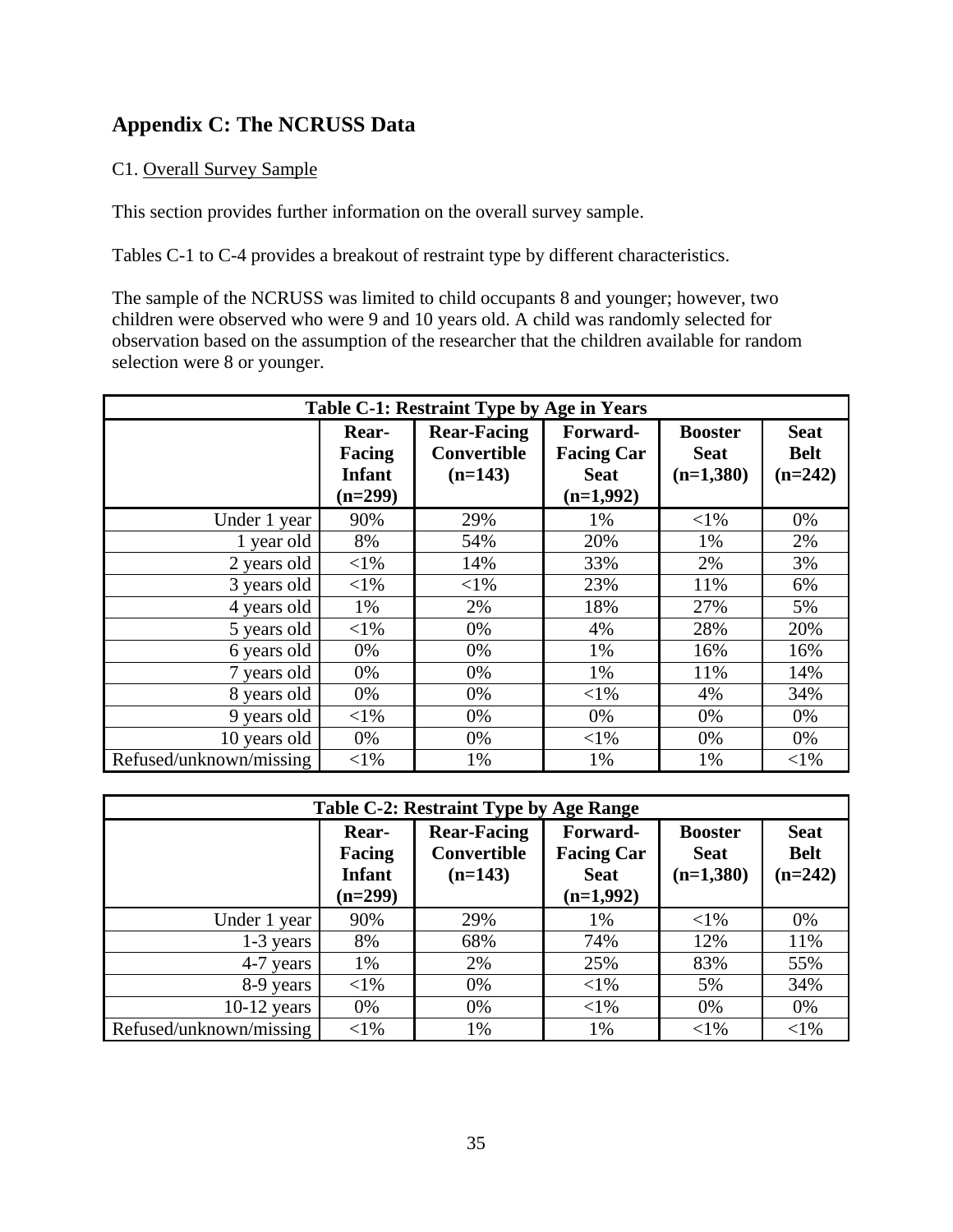| Table C-3: Restraint Type by Weight Category |                                               |                                                |                                                             |                                              |                                         |
|----------------------------------------------|-----------------------------------------------|------------------------------------------------|-------------------------------------------------------------|----------------------------------------------|-----------------------------------------|
|                                              | Rear-<br>Facing<br><b>Infant</b><br>$(n=299)$ | <b>Rear-Facing</b><br>Convertible<br>$(n=143)$ | Forward-<br><b>Facing Car</b><br><b>Seat</b><br>$(n=1,992)$ | <b>Booster</b><br><b>Seat</b><br>$(n=1,380)$ | <b>Seat</b><br><b>Belt</b><br>$(n=242)$ |
| Less than 20 lbs                             | 62%                                           | 7%                                             | $<$ 1%                                                      | ${<}1\%$                                     | 0%                                      |
| $20 - 29$ lbs                                | 35%                                           | 87%                                            | 35%                                                         | 2%                                           | 9%                                      |
| $30 - 39$ lbs                                | 2%                                            | 5%                                             | 48%                                                         | 22%                                          | 7%                                      |
| $40 - 60$ lbs                                | 0%                                            | 0%                                             | 13%                                                         | 68%                                          | 48%                                     |
| Greater than 60 lbs                          | 0%                                            | 0%                                             | 1%                                                          | 6%                                           | 30%                                     |
| Refused/unknown/missing                      | 1%                                            | 1%                                             | 2%                                                          | 2%                                           | 7%                                      |

| <b>Table C-4: Restraint Type by Height Category</b> |                                               |                                                       |                                                             |                                              |                                         |  |
|-----------------------------------------------------|-----------------------------------------------|-------------------------------------------------------|-------------------------------------------------------------|----------------------------------------------|-----------------------------------------|--|
|                                                     | Rear-<br>Facing<br><b>Infant</b><br>$(n=299)$ | <b>Rear-Facing</b><br><b>Convertible</b><br>$(n=143)$ | Forward-<br><b>Facing Car</b><br><b>Seat</b><br>$(n=1,992)$ | <b>Booster</b><br><b>Seat</b><br>$(n=1,380)$ | <b>Seat</b><br><b>Belt</b><br>$(n=242)$ |  |
| Less than 20 inches                                 | 5%                                            | 4%                                                    | $<$ 1%                                                      | 0%                                           | 0%                                      |  |
| $20 - 29$ inches                                    | 87%                                           | 39%                                                   | 12%                                                         | 1%                                           | 2%                                      |  |
| $30 - 36$ inches                                    | 4%                                            | 50%                                                   | 50%                                                         | 15%                                          | 14%                                     |  |
| $37 - 49$ inches                                    | 1%                                            | 1%                                                    | 27%                                                         | 63%                                          | 45%                                     |  |
| $50 - 56$ inches                                    | 0%                                            | 0%                                                    | $<$ 1%                                                      | 11%                                          | 26%                                     |  |
| Greater than 56 inches                              | 0%                                            | 0%                                                    | $0\%$                                                       | 1%                                           | 3%                                      |  |
| Refused/unknown/missing                             | 3%                                            | 6%                                                    | 11%                                                         | 8%                                           | 10%                                     |  |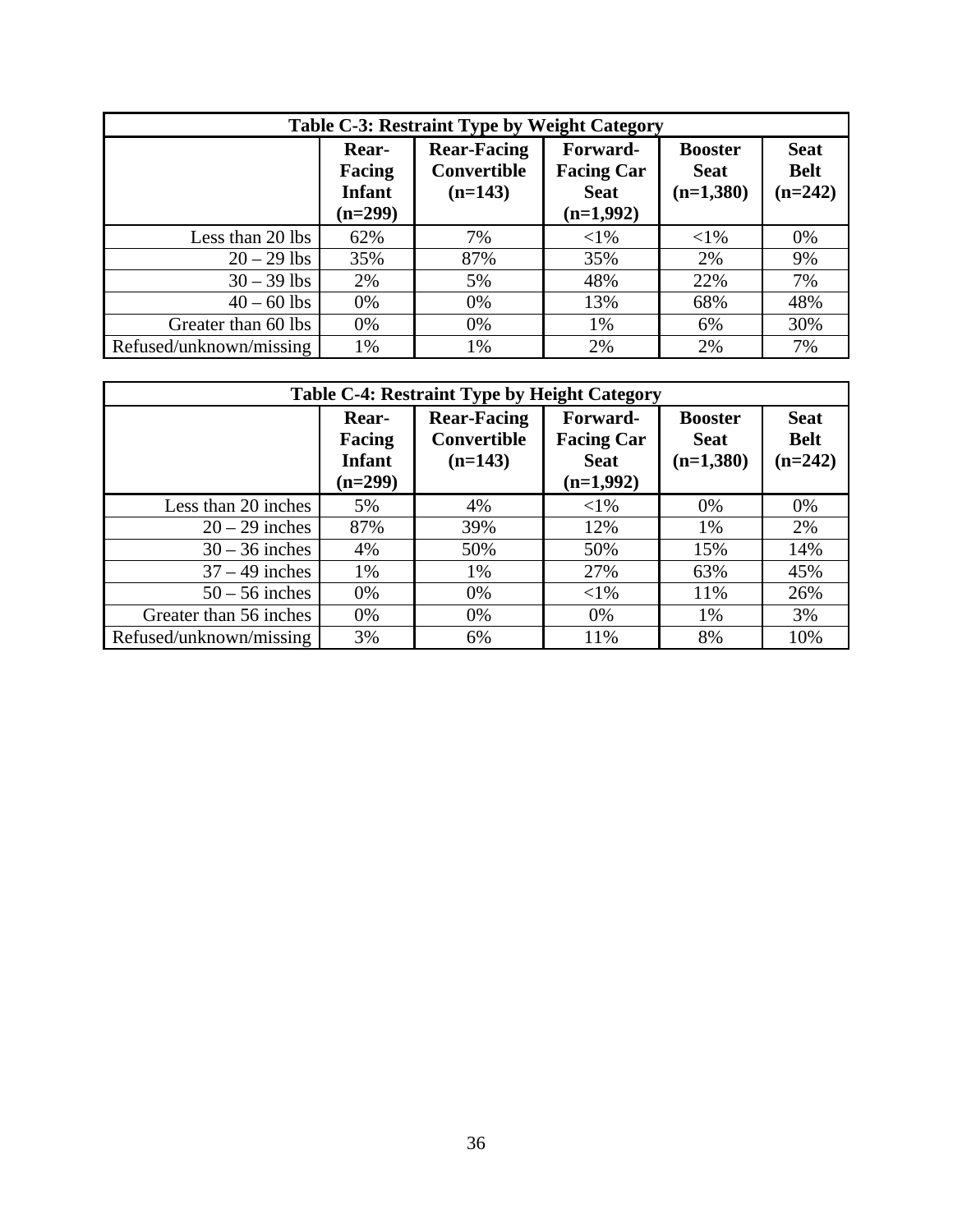| Table C-5: Age in Years by Restraint Type |            |             |            |                |             |
|-------------------------------------------|------------|-------------|------------|----------------|-------------|
|                                           | Rear-      | Rear-Facing | Forward-   | <b>Booster</b> | Seat        |
|                                           | Facing     | Convertible | Facing Car | Seat           | <b>Belt</b> |
|                                           | Infant     |             | Seat       |                |             |
| <b>Under 1 year</b>                       | 85%        | 11%         | 4%         | 1%             | 0%          |
| $(n=309)$                                 |            |             |            |                |             |
| 1 year old                                | 6%         | 15%         | 77%        | 1%             | $1\%$       |
| $(n=503)$                                 |            |             |            |                |             |
| 2 years old                               | $<\!\!1\%$ | 3%          | 93%        | 3%             | 1%          |
| $(n=649)$                                 |            |             |            |                |             |
| 3 years old                               | $<$ 1%     | $<$ 1%      | 76%        | 22%            | 2%          |
| $(n=721)$                                 |            |             |            |                |             |
| 4 years old                               | 1%         | $<$ l $%$   | 50%        | 48%            | 1%          |
| $(n=741)$                                 |            |             |            |                |             |
| 5 years old                               | $<\!\!1\%$ | 0%          | 19%        | 74%            | 7%          |
| $(n=554)$                                 |            |             |            |                |             |
| 6 years old                               | $0\%$      | 0%          | 8%         | 82%            | 11%         |
| $(n=259)$                                 |            |             |            |                |             |
| 7 years old                               | $0\%$      | 0%          | 10%        | 77%            | 13%         |
| $(n=171)$                                 |            |             |            |                |             |
| 8 years old                               | 0%         | 0%          | 1%         | 48%            | 51%         |
| $(n=123)$                                 |            |             |            |                |             |
| 9 years old                               | 100%       | 0%          | 0%         | 0%             | 0%          |
| $(n=1)$                                   |            |             |            |                |             |
| 10 years old                              | 0%         | $0\%$       | 100%       | 0%             | 0%          |
| $(n=1)$                                   |            |             |            |                |             |
| Refused/unknown/missing                   | 7%         | 5%          | 44%        | 41%            | 2%          |
| $(n=24)$                                  |            |             |            |                |             |

Tables C-5 to C-8 provides similar information to Tables C-1 to C-4, but differs now by providing the row percentages.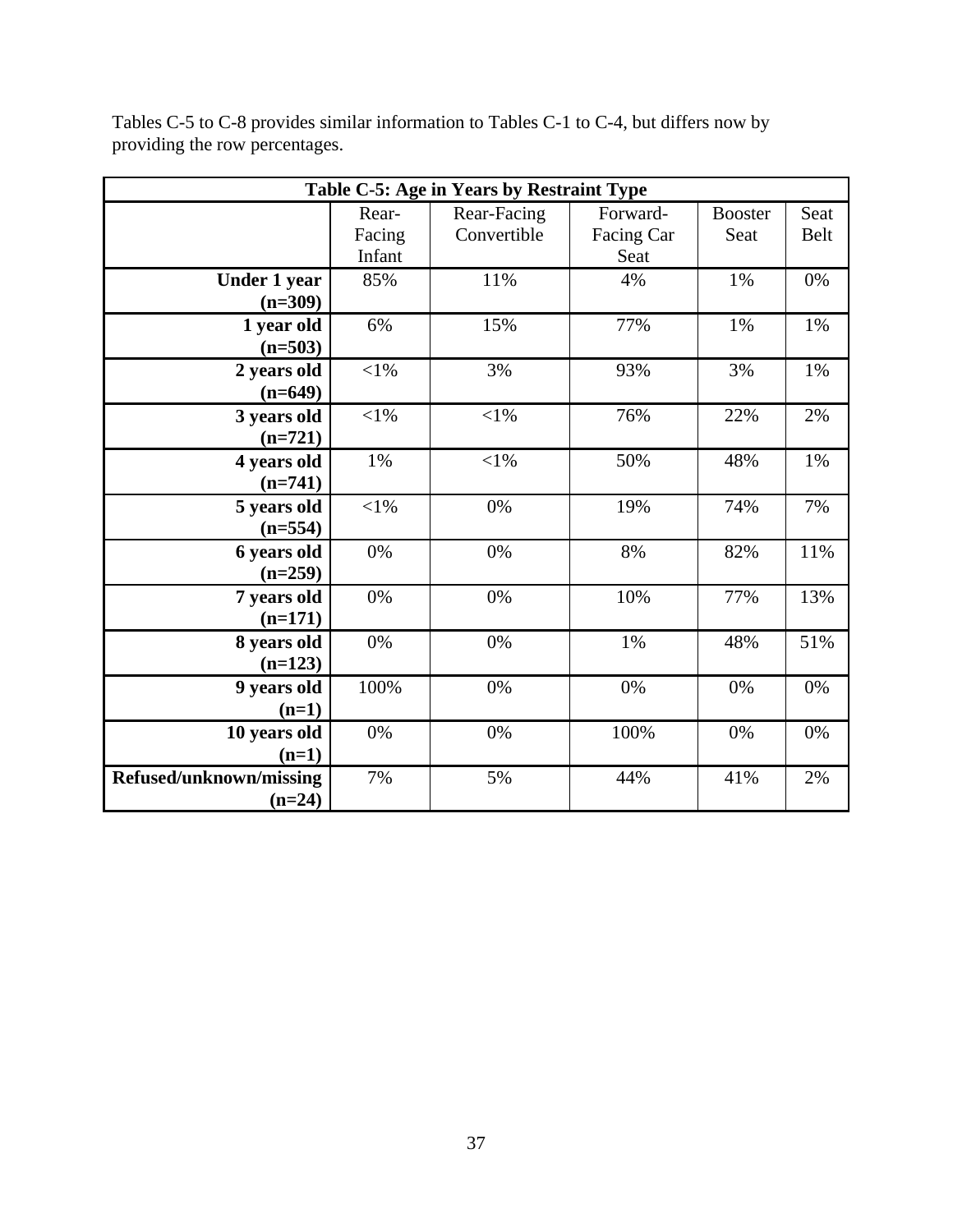| Table C-6: Age Range by Restraint Type |        |             |            |                |             |
|----------------------------------------|--------|-------------|------------|----------------|-------------|
|                                        | Rear-  | Rear-Facing | Forward-   | <b>Booster</b> | Seat        |
|                                        | Facing | Convertible | Facing Car | Seat           | <b>Belt</b> |
|                                        | Infant |             | Seat       |                |             |
| Under 1 year                           | 85%    | 11%         | 4%         | 1%             | 0%          |
| $(n=309)$                              |        |             |            |                |             |
| 1-3 years                              | 2%     | 6%          | 83%        | 9%             | 1%          |
| $(n=1,843)$                            |        |             |            |                |             |
| 4-7 years                              | $<$ 1% | $<$ 1%      | 30%        | 64%            | 6%          |
| $(n=1,752)$                            |        |             |            |                |             |
| 8-9 years                              | $<$ 1% | 0%          | 2%         | 49%            | 49%         |
| $(n=129)$                              |        |             |            |                |             |
| $10-12$ years                          | 0%     | 0%          | 100%       | 0%             | 0%          |
| $(n=1)$                                |        |             |            |                |             |
| Refused/unknown/missing                | 9%     | 7%          | 58%        | 23%            | 3%          |
| $(n=22)$                               |        |             |            |                |             |

|                            |        | Table C-7: Weight Category by Restraint Type |            |                |             |
|----------------------------|--------|----------------------------------------------|------------|----------------|-------------|
|                            | Rear-  | Rear-Facing                                  | Forward-   | <b>Booster</b> | Seat        |
|                            | Facing | Convertible                                  | Facing Car | Seat           | <b>Belt</b> |
|                            | Infant |                                              | Seat       |                |             |
| Less than 20 lbs           | 92%    | 4%                                           | 4%         | $<$ 1%         | 0%          |
| $(n=237)$                  |        |                                              |            |                |             |
| $20 - 29$ lbs              | 13%    | 13%                                          | 70%        | 3%             | 1%          |
| $(n=927)$                  |        |                                              |            |                |             |
| $30 - 39$ lbs              | 1%     | 1%                                           | 76%        | 22%            | 1%          |
| $(n=1,350)$                |        |                                              |            |                |             |
| $40 - 60$ lbs              | 0%     | 0%                                           | 22%        | 71%            | 7%          |
| $(n=1,294)$                |        |                                              |            |                |             |
| <b>Greater than 60 lbs</b> | 0%     | 0%                                           | 12%        | 52%            | 37%         |
| $(n=145)$                  |        |                                              |            |                |             |
| Refused/unknown/missing    | 3%     | 2%                                           | 52%        | 32%            | 11%         |
| $(n=103)$                  |        |                                              |            |                |             |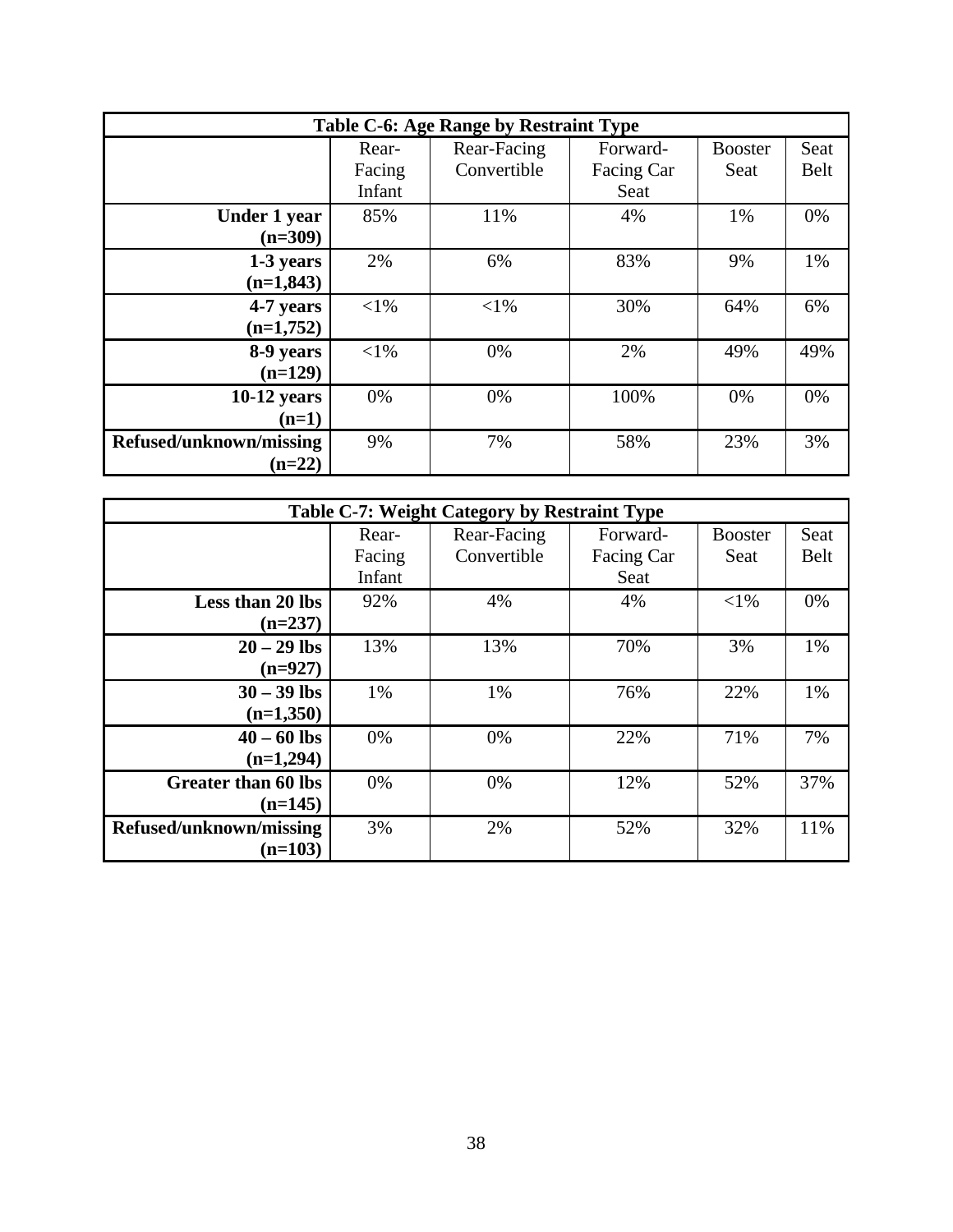|                                           | Table C-8: Height Category by Restraint Type |                            |                                |                        |                     |  |
|-------------------------------------------|----------------------------------------------|----------------------------|--------------------------------|------------------------|---------------------|--|
|                                           | Rear-<br>Facing<br>Infant                    | Rear-Facing<br>Convertible | Forward-<br>Facing Car<br>Seat | <b>Booster</b><br>Seat | Seat<br><b>Belt</b> |  |
| Less than 20 inches<br>$(n=25)$           | 62%                                          | 22%                        | 15%                            | 0%                     | 0%                  |  |
| $20 - 29$ inches<br>$(n=597)$             | 50%                                          | 9%                         | 38%                            | 3%                     | 1%                  |  |
| $30 - 36$ inches<br>$(n=1,358)$           | 1%                                           | 6%                         | 77%                            | 14%                    | 2%                  |  |
| $37 - 49$ inches<br>$(n=1,516)$           | $< 1\%$                                      | $< 1\%$                    | 38%                            | 56%                    | 5%                  |  |
| $50 - 56$ inches<br>$(n=169)$             | $0\%$                                        | 0%                         | 4%                             | 74%                    | 23%                 |  |
| <b>Greater than 56 inches</b><br>$(n=12)$ | $0\%$                                        | 0%                         | 0%                             | 66%                    | 34%                 |  |
| Refused/unknown/missing<br>$(n=379)$      | 3%                                           | 2%                         | 61%                            | 29%                    | 5%                  |  |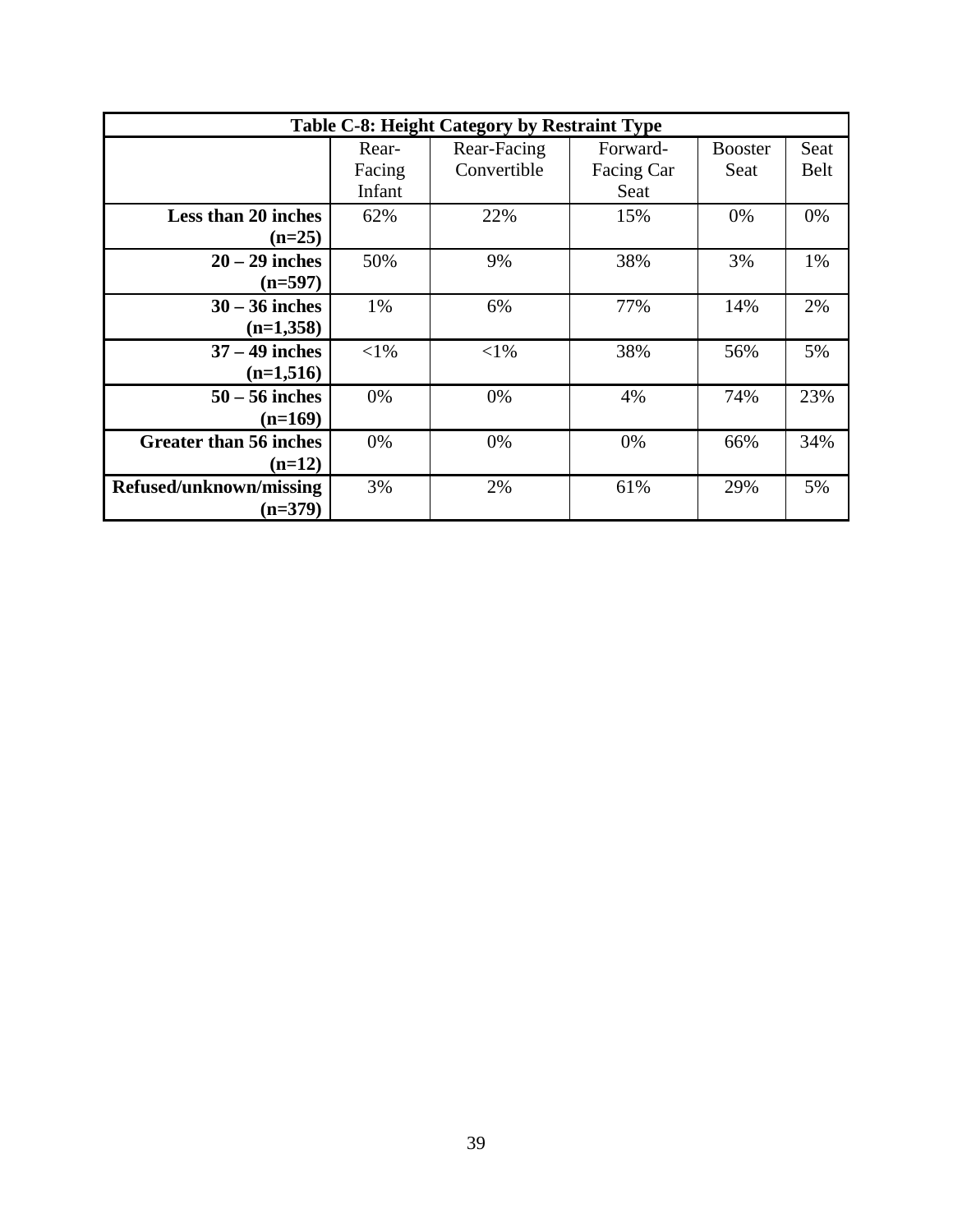# <span id="page-48-0"></span>C2. Car Seat to Vehicle Installation

Table C-9 shows that 90 percent of forward-facing car seats were against the vehicle seat backs, while only 4 percent had interference with the vehicle seat back contours. Out of the rear-facing infant car seats and convertibles that had a recline in the car seat, 60 percent and 50 percent of the infant car seats and convertibles, respectively, used the car seat's angle adjustor to adjust the amount of recline in the car seats.

| Table C-9: Car Seat to Vehicle Installation by Seat Type |                                           |                                                |                                   |
|----------------------------------------------------------|-------------------------------------------|------------------------------------------------|-----------------------------------|
|                                                          | <b>Rear-Facing</b><br>Infant<br>$(n=299)$ | <b>Rear-Facing</b><br>Convertible<br>$(n=143)$ | Forward-<br>Facing<br>$(n=1,992)$ |
| <b>Car Seat Overhang Measurement</b>                     |                                           |                                                |                                   |
| 5% and less of the car seat overhangs                    | $<$ l $%$                                 | n/a                                            | 1%                                |
| $5.01 - 15\%$ of car seat overhangs                      | 4%                                        | 1%                                             | 3%                                |
| $15.01 - 25\%$ of car seat overhangs                     | 5%                                        | n/a                                            | $<$ l $%$                         |
| Greater than 25% of the car seat                         | 1%                                        | n/a                                            | $<$ 1%                            |
| overhangs                                                |                                           |                                                |                                   |
| Unknown percentage of how much car                       | 5%                                        | $<$ 1%                                         | 6%                                |
| seat hangs off the vehicle seat                          |                                           |                                                |                                   |
| Missing/car seat does not hang over                      | 85%                                       | 99%                                            | 91%                               |
| vehicle seat                                             |                                           |                                                |                                   |
| <b>Rear-Facing Car Seat Interference With Front Seat</b> |                                           |                                                |                                   |
| Back of car seat touching vehicle front                  | 21%                                       | 30%                                            |                                   |
| seat                                                     |                                           |                                                |                                   |
| Back of car seat not touching vehicle                    | 54%                                       | 47%                                            | n/a                               |
| front seat                                               |                                           |                                                |                                   |
| Missing/unknown whether back of car                      | 25%                                       | 23%                                            |                                   |
| seat is touching vehicle front seat                      |                                           |                                                |                                   |
| <b>Rear-Facing Car Seat Angle Adjustment Method</b>      |                                           |                                                |                                   |
| Is upright $-$ not reclined                              | 3%                                        | 9%                                             |                                   |
| Recline is up to 30 degrees                              | 16%                                       | 27%                                            |                                   |
| Recline is between 30 -45 degrees                        | 49%                                       | 46%                                            | n/a                               |
| Recline is approximately 45 degrees                      | 9%                                        | 10%                                            |                                   |
| Recline is more than 45 degrees                          | 3%                                        | 1%                                             |                                   |
| Missing/unknown recline                                  | 20%                                       | 6%                                             |                                   |
| <b>Forward-Facing Car Seat Against Seat Back</b>         |                                           |                                                |                                   |
| Car seat against vehicle seat back                       |                                           |                                                | 90%                               |
| Car seat not against seat back due to                    |                                           |                                                | 4%                                |
| seat back contour                                        |                                           |                                                |                                   |
| Car seat not against seat back due to                    | n/a                                       | n/a                                            | 1%                                |
| head restraint interference                              |                                           |                                                |                                   |
| Car seat not against seat back due its                   |                                           |                                                | $<$ 1%                            |
| direction is rear-facing                                 |                                           |                                                |                                   |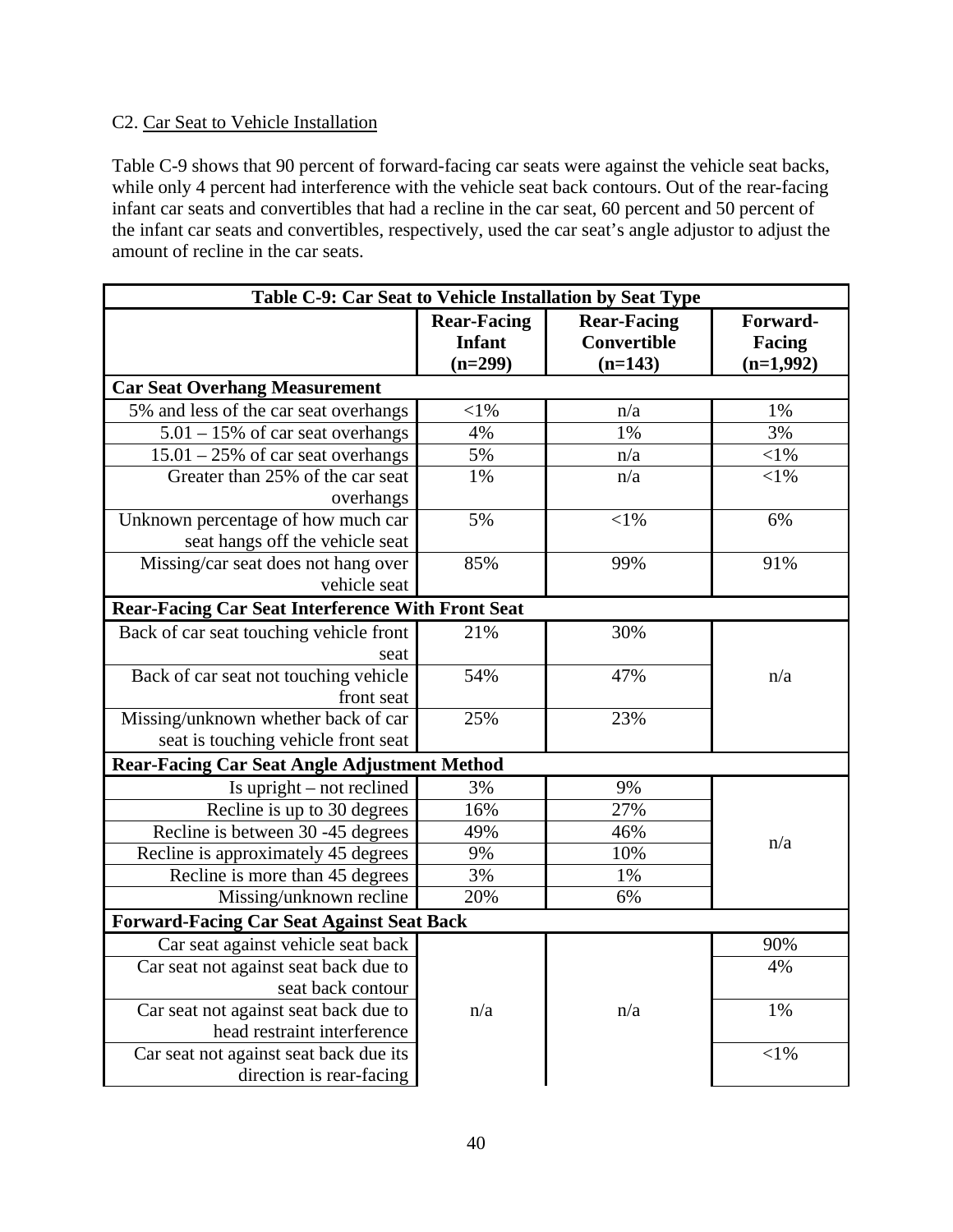| Car seat not against seat back due to |     |     | 1%       |
|---------------------------------------|-----|-----|----------|
| other reasons                         |     |     |          |
| Car seat not against seat back due to |     |     | $<$ 1%   |
| seat back contour and other reasons   |     |     |          |
| Car seat not against seat back due to |     |     | 1%       |
| seat back contour and head restraint  | n/a | n/a |          |
| interference                          |     |     |          |
| Car seat not against seat back due to |     |     | ${<}1\%$ |
| head restraint interference and other |     |     |          |
| reasons                               |     |     |          |
| Missing/unknown if car seat against   |     |     | 3%       |
| vehicle seat back                     |     |     |          |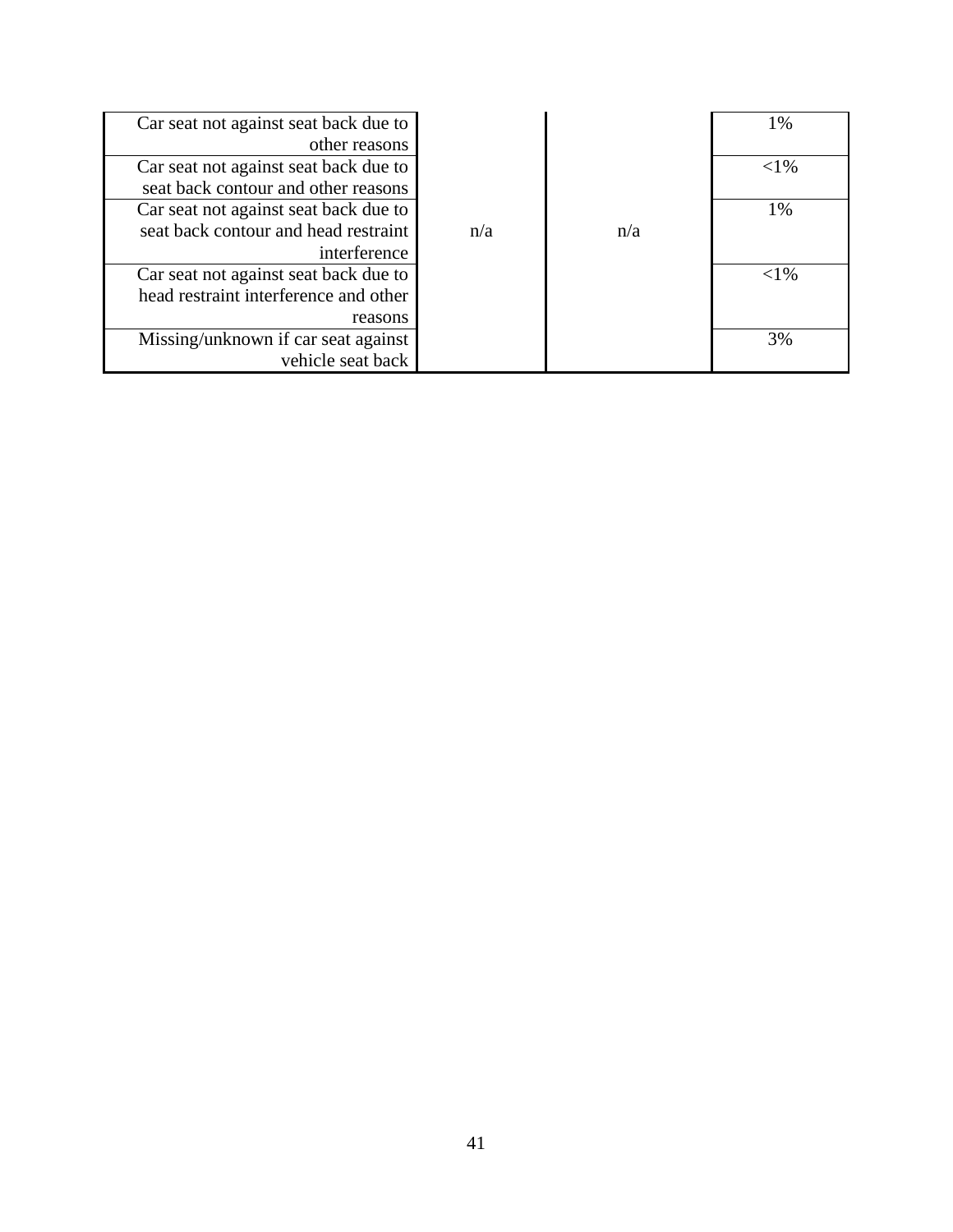## <span id="page-50-0"></span>C3. Installation Methods of Car Seat to Vehicle

Table C-10 provides how the car seat lower anchor connectors were used when installing the car seat to the vehicle. The table includes all lower anchor connector installations of rear-facing and forward-facing car seats. Data show that most of the car seats installed with the car seat lower anchor connectors used the vehicle's lower anchors designated for the used seating position (89 percent and 90 percent for rear-facing and forward-facing car seats, respectively), and that 6 percent of both rear-facing and forward-facing car seats used a lower anchor designated for another seating position. Data showed that 2-3 percent of rear-facing and forward-facing car seats were installed using a lower anchor with multiple car seats or boosters attached to it.

| Table C-10: Lower Anchor Connectors Installations by Seat Type |                    |                       |
|----------------------------------------------------------------|--------------------|-----------------------|
|                                                                | <b>Rear-Facing</b> | <b>Forward-Facing</b> |
|                                                                | <b>Car Seat</b>    | Car Seat $(n=934)$    |
|                                                                | $(n=256)$          |                       |
| <b>Lower Anchor Connectors Attached</b>                        |                    |                       |
| Both connectors attached to anchor for seating                 | 89%                | 90%                   |
| position                                                       |                    |                       |
| Both connectors attached to other anchor for another           | 6%                 | 6%                    |
| seating position                                               |                    |                       |
| One connector attached to anchor for seating position          | n/a                | $<$ 1%                |
| and one attached to other anchor for another seating           |                    |                       |
| position                                                       |                    |                       |
| Both connectors attached to something other than               | 1%                 | 1%                    |
| anchor                                                         |                    |                       |
| One of the connectors not attached to anything                 | n/a                | 1%                    |
| One of the connectors attached to something other              | $<$ 1%             | $<$ 1%                |
| than anchor                                                    |                    |                       |
| Unknown what connectors are attached to                        | 4%                 | 2%                    |
| <b>Lower Anchor Connector Direction</b>                        |                    |                       |
| Lower anchor connectors are both top side up                   | 70%                | 70%                   |
| Both are upside-down                                           | 8%                 | 12%                   |
| Both are edge side up                                          | 9%                 | 4%                    |
| Mixed direction for lower anchor connectors                    | 2%                 | 5%                    |
| Unknown direction of lower anchor connector                    | 12%                | 10%                   |
| <b>Number of Lower Anchor Connectors per Anchor</b>            |                    |                       |
| Multiple car seats or booster attached to lower                | 2%                 | 3%                    |
| anchors                                                        |                    |                       |
| Only the inspected car seat is attached to the lower           | 90%                | 91%                   |
| anchors                                                        |                    |                       |
| Unknown if multiple car seats/boosters attached to             | 8%                 | 6%                    |
| lower anchors                                                  |                    |                       |

Table C-11 provides how the seat belt was used when installing the car seat to the vehicle. The table includes all seat belt installations of rear-facing and forward-facing car seats. Data showed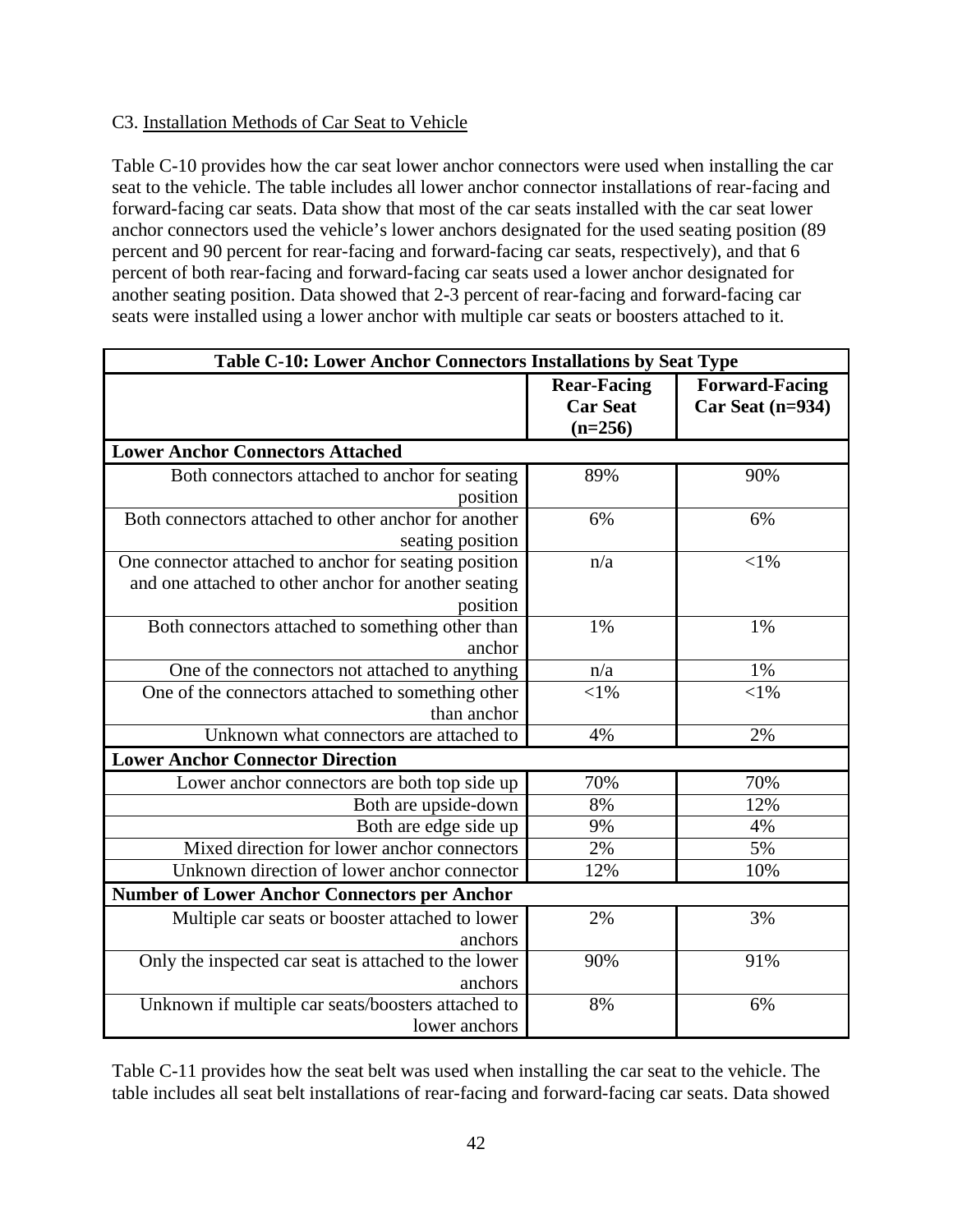that a very small percentage of car seats installed with a seat belt used the locking clip (3-4%). Only 29 percent and 33 percent of seat belt installed rear-facing and forward-facing car seats, respectively, had a locked retractor (ALR Mode) while 54 percent and 55 percent had an unlocked retractor (ELR Mode). Only a small portion of car seats with lockoffs were inspected (165 car seats with lockoff available) and of those 64 percent were in use.

| <b>Table C-11: Seat Belt Installations by Seat Type</b> |                                          |                                               |  |  |
|---------------------------------------------------------|------------------------------------------|-----------------------------------------------|--|--|
|                                                         | <b>Rear-Facing Car Seat</b><br>$(n=209)$ | <b>Forward-Facing Car Seat</b><br>$(n=1,109)$ |  |  |
| <b>Seat Belt Buckled</b>                                |                                          |                                               |  |  |
| Is buckled                                              | 91%                                      | 91%                                           |  |  |
| Is not buckled                                          | 4%                                       | 5%                                            |  |  |
| Unknown if buckled                                      | 5%                                       | 5%                                            |  |  |
| <b>Locking Clip</b>                                     |                                          |                                               |  |  |
| No locking clip present                                 | 91%                                      | 93%                                           |  |  |
| Used on lap/shoulder, within 1                          | 2%                                       | 2%                                            |  |  |
| inch                                                    |                                          |                                               |  |  |
| Used on lap/shoulder, greater than                      | 1%                                       | 1%                                            |  |  |
| 1 inch                                                  |                                          |                                               |  |  |
| Used only on lap                                        | $<$ 1%                                   | $< 1\%$                                       |  |  |
| Used only on shoulder                                   | n/a                                      | $< 1\%$                                       |  |  |
| Other use of locking clip                               | $<$ 1%                                   | $<$ 1%                                        |  |  |
| Unknown use of locking clip                             | 5%                                       | 4%                                            |  |  |
| <b>Seat Belt Retractor</b>                              |                                          |                                               |  |  |
| Automatic locking retractor                             | 29%                                      | 33%                                           |  |  |
| (ALR) mode                                              |                                          |                                               |  |  |
| Emergency locking retractor                             | 54%                                      | 55%                                           |  |  |
| (ELR) mode                                              |                                          |                                               |  |  |
| No seat belt retractor                                  | 9%                                       | 5%                                            |  |  |
| Unknown seat belt retractor                             | 8%                                       | 8%                                            |  |  |
| <b>Lockoff Availability and Use</b>                     |                                          |                                               |  |  |
| No lockoff available                                    | 58%                                      | 81%                                           |  |  |
| Lockoff in use                                          | 11%                                      | 7%                                            |  |  |
| Lockoff not in use/unknown use                          | 14%                                      | 2%                                            |  |  |
| Unknown lockoff availability                            | 18%                                      | 10%                                           |  |  |
| <b>Seat Belt Retractor and Car Seat Lockoff</b>         |                                          |                                               |  |  |
| ALR mode and lockoff in use                             | 2%                                       | 1%                                            |  |  |
| ALR mode and lockoff not in use                         | 2%                                       | 1%                                            |  |  |
| ALR mode and unknown lockoff                            | n/a                                      | $<$ 1%                                        |  |  |
| use                                                     |                                          |                                               |  |  |
| ELR mode and lockoff in use                             | 7%                                       | 4%                                            |  |  |
| ELR mode and lockoff not in use                         | 10%                                      | 1%                                            |  |  |
| ELR mode and unknown lockoff                            | $<$ l $%$                                | $<$ 1%                                        |  |  |
| use                                                     |                                          |                                               |  |  |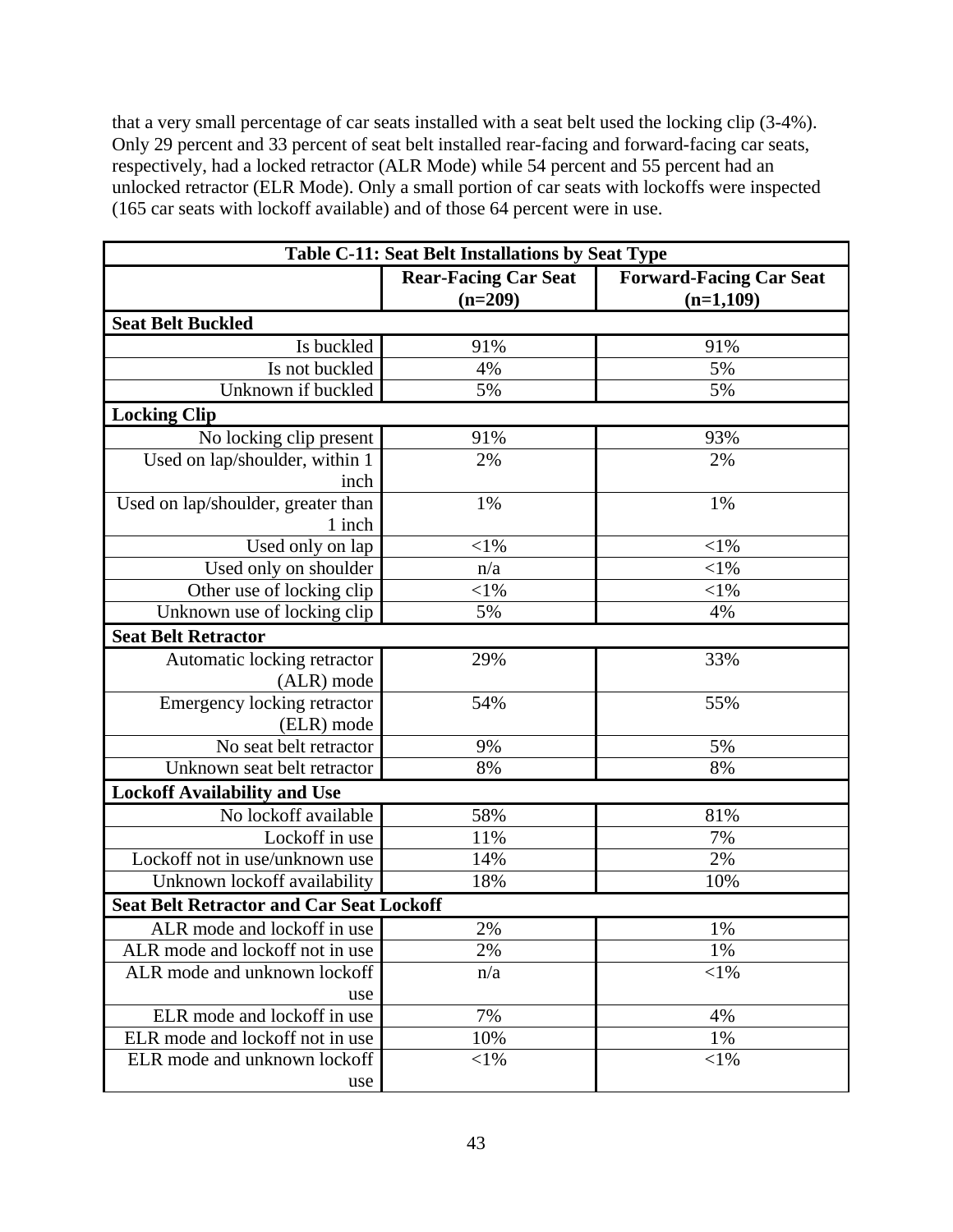| Unknown retractor and lockoff in    | 2%        | ${<}1\%$ |
|-------------------------------------|-----------|----------|
| use                                 |           |          |
| Unknown retractor and lockoff not   | 2%        | n/a      |
| in use                              |           |          |
| No retractor and lockoff in use     | $<$ l $%$ | n/a      |
| No retractor and lockoff not in use | 1%        | ${<}1\%$ |
| No lockoff available                | 58%       | 67%      |
| Unknown lockoff availability        | 18%       | 8%       |

#### <span id="page-52-0"></span>C4. Installation by Lower Anchor Connectors-Only or Seat Belt-Only

Table C-12 examines the installation of forward-facing car seats by way of only lower anchor connectors or only the seat belt. Data indicates that 53 percent of car seats installed only by the lower anchor connectors and 25 percent of car seats installed by the seat belt showed no lateral movement. However, Table C-11 showed that seat belt installations have a high percentage of unlocked (ELR mode) retractors (54 or 55%). When looking at seat belt-only installation of forward-facing car seats with a locked (ALR mode) retractor, data shows that 43 percent of them show no lateral movement, while for seat belt-only installation with an unlocked (ELR mode) retractor, only 15 percent of them show no lateral movement.<sup>[20](#page-52-1)</sup> Detailed data on seat belt installations of forward-facing car seats with locked and unlocked retractors can be found in Table C-9.

| Table C-12: Forward-Facing Car Seat to Vehicle Installation Methods |                                                  |                                    |  |  |
|---------------------------------------------------------------------|--------------------------------------------------|------------------------------------|--|--|
|                                                                     | <b>Lower Anchor Connectors-Only</b><br>$(n=262)$ | <b>Seat Belt-Only</b><br>$(n=765)$ |  |  |
| <b>Lateral Movement</b>                                             |                                                  |                                    |  |  |
| Does not move laterally                                             | 53%                                              | 25%                                |  |  |
| Moves 1 inch laterally                                              | 14%                                              | 15%                                |  |  |
| Moves 2 inches laterally                                            | 16%                                              | 24%                                |  |  |
| Moves 3 inches laterally                                            | 10%                                              | 24%                                |  |  |
| Missing/unknown for lateral                                         | 8%                                               | 13%                                |  |  |
| movement                                                            |                                                  |                                    |  |  |
| <b>Routing</b>                                                      |                                                  |                                    |  |  |
| Forward-facing slots                                                | 67%                                              | 63%                                |  |  |
| Rear-facing slots                                                   | 32%                                              | 31%                                |  |  |
| Other unconventional routing                                        | 1%                                               | 3%                                 |  |  |
| Unknown routing                                                     | $< 1\%$                                          | 3%                                 |  |  |
| <b>Belt/Strap Twisting</b>                                          |                                                  |                                    |  |  |
| Is twisted                                                          | 30%                                              | 35%                                |  |  |
| Is not twisted                                                      | 61%                                              | 58%                                |  |  |
| Unknown if twisted                                                  | 8%                                               | 7%                                 |  |  |

<span id="page-52-1"></span> $20$  Unlocked (ELR mode) retractor seat belt installations are not expected to have any lateral movement; however, the inspection of installation tightness on car seats was performed, in many cases, with a child sitting on the car seat. The weight of the child could affect the amount of movement the inspector was able to obtain.

 $\overline{a}$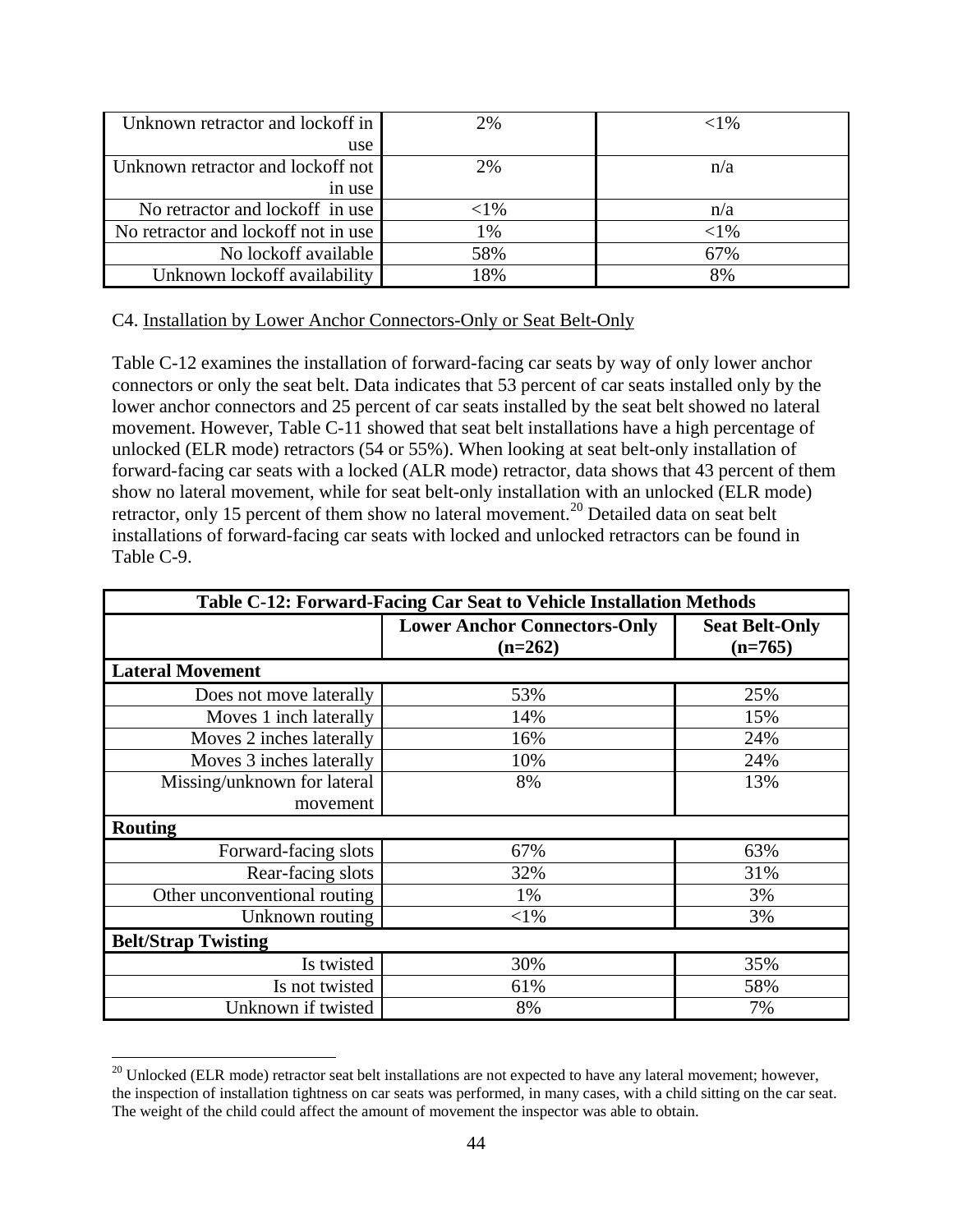| Table C-13: Seat Belt Installations of Forward-Facing Car Seat to Vehicle With Locked<br>and Unlocked Retractors |                                                                                                                                                                                                               |     |     |     |
|------------------------------------------------------------------------------------------------------------------|---------------------------------------------------------------------------------------------------------------------------------------------------------------------------------------------------------------|-----|-----|-----|
|                                                                                                                  | <b>Seat Belt-Only</b><br><b>Seat Belt-</b><br><b>Seat Belt-Only</b><br><b>Seat Belt-Only</b><br>and ELR Mode<br>and ALR Mode<br>and Lockoff in<br>Only<br>$(n=239)$<br>$(n=765)$<br>$(n=416)$<br>Use $(n=40)$ |     |     |     |
| <b>Lateral Movement</b>                                                                                          |                                                                                                                                                                                                               |     |     |     |
| Does not move<br>laterally                                                                                       | 25%                                                                                                                                                                                                           | 43% | 15% | 42% |
| Moves 1 inch laterally                                                                                           | 15%                                                                                                                                                                                                           | 19% | 13% | 29% |
| Moves 2 inches<br>laterally                                                                                      | 24%                                                                                                                                                                                                           | 13% | 31% | 22% |
| Moves 3 inches<br>laterally                                                                                      | 24%                                                                                                                                                                                                           | 12% | 28% | 5%  |
| Missing/unknown for<br>lateral movement                                                                          | 13%                                                                                                                                                                                                           | 12% | 13% | 1%  |

Table C-13 provides detailed data on the lateral movement of seat belt installations of forwardfacing car seats with locked and unlocked retractors.

Similar to Table C-12, Table C-14 examines the installation methods of rear-facing car seats by using only lower anchor connectors or by using only the seat belt. Data indicate that 59 percent of rear-facing car seats installed with lower anchor connectors and 24 percent of rear-facing car seats installed using only the seat belt showed no lateral movement. Of seat belt-only rear-facing car seat installations with the seat belt retractor in ALR mode, 46 percent showed no lateral movement. Detailed data on seat belt installations of rear-facing car seats with locked and unlocked retractors can be found in Table C-15.

The routing method information collected for rear-facing car seats provided paradoxical results. Data indicated that 42 percent of the car seats installed only with lower anchor connectors, and 19 percent of the car seats installed with only a seat belt, were routed through forward-facing slot/channels. Rear-facing infant car seats only have one available route for slots; therefore these results will be grouped with unconventional routing. Sixty-eight percent of car seats installed with only a seat belt and 60 percent of car seats installed only with lower anchor connectors were routed through rear-facing slot/channels.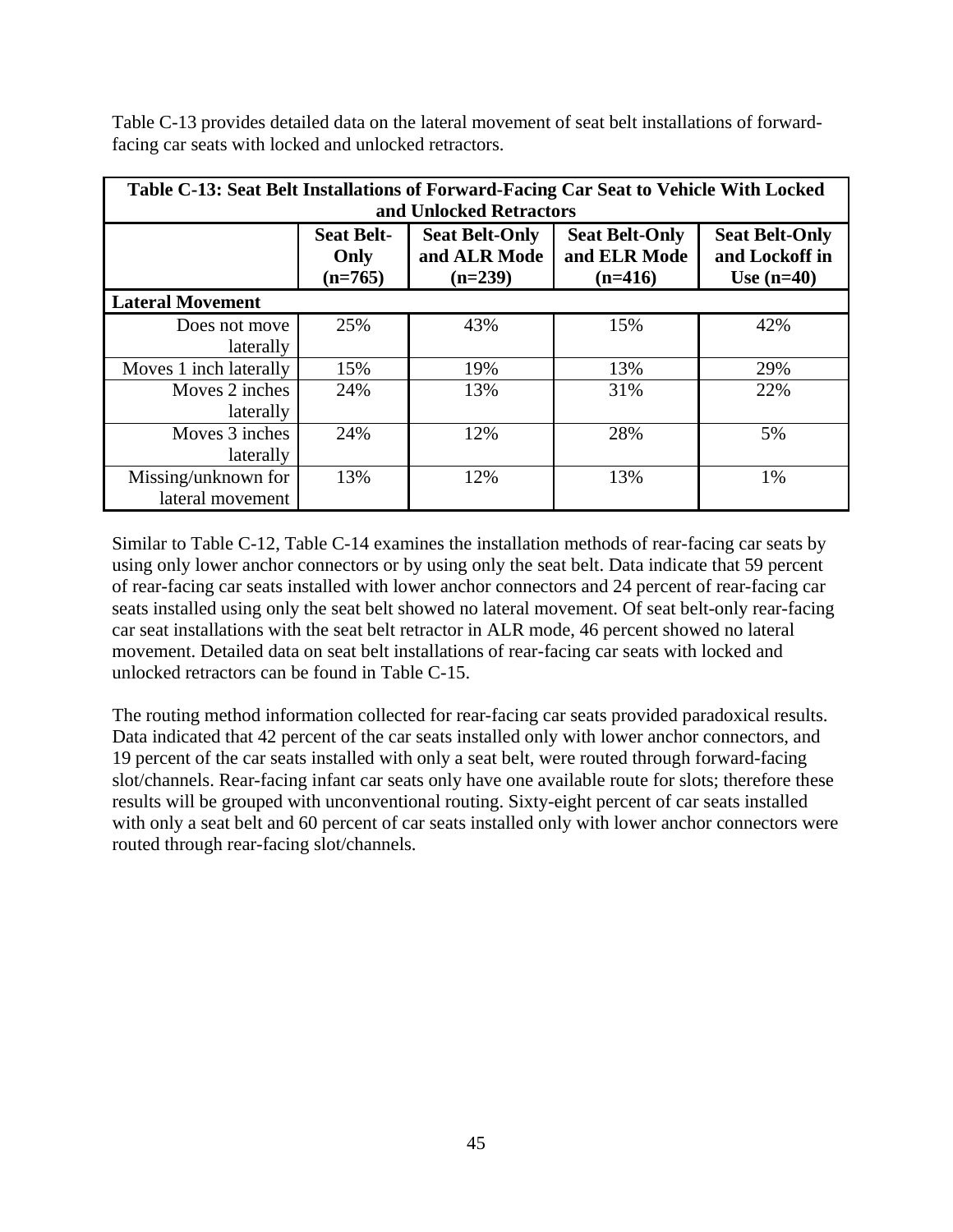| Table C-14: Rear-Facing Car Seat to Vehicle Installation Methods With Locked and<br><b>Unlocked Retractors</b> |                                                   |                                    |  |
|----------------------------------------------------------------------------------------------------------------|---------------------------------------------------|------------------------------------|--|
|                                                                                                                | <b>Lower Anchor Connectors-</b><br>Only $(n=211)$ | <b>Seat Belt-Only</b><br>$(n=171)$ |  |
| <b>Lateral Movement</b>                                                                                        |                                                   |                                    |  |
| Does not move laterally                                                                                        | 59%                                               | 24%                                |  |
| Moves 1 inch laterally                                                                                         | 21%                                               | 24%                                |  |
| Moves 2 inches laterally                                                                                       | 14%                                               | 23%                                |  |
| Moves 3 inches laterally                                                                                       | 2%                                                | 20%                                |  |
| Missing/unknown for lateral movement                                                                           | 5%                                                | 9%                                 |  |
| <b>Routing</b>                                                                                                 |                                                   |                                    |  |
| Rear-facing convertible using forward-<br>facing slots                                                         | 8%                                                | 8%                                 |  |
| Rear-facing slots                                                                                              | 60%                                               | 68%                                |  |
| Other unconventional routing                                                                                   | 30%                                               | 22%                                |  |
| Unknown routing                                                                                                | 2%                                                | 2%                                 |  |
| <b>Belt/Strap Twisting</b>                                                                                     |                                                   |                                    |  |
| Is twisted                                                                                                     | 16%                                               | 16%                                |  |
| Is not twisted                                                                                                 | 82%                                               | 76%                                |  |
| Unknown if twisted                                                                                             | 2%                                                | 8%                                 |  |

Table C-15 provides the same data as table C-13 but specific to rear-facing car seats. Finally, Tables C-16 and C-17 breakout Table C-15 by rear-facing infant car seats and rear-facing convertible car seats.

| Table C-15: Seat Belt Installations of Rear-Facing Car Seat to Vehicle With Locked and<br><b>Unlocked Retractors</b>                                                                                        |     |     |     |          |  |
|-------------------------------------------------------------------------------------------------------------------------------------------------------------------------------------------------------------|-----|-----|-----|----------|--|
| <b>Seat Belt-</b><br><b>Seat Belt-Only</b><br><b>Seat Belt-Only</b><br><b>Seat Belt-Only</b><br>and Lockoff in<br>and ALR<br>and ELR<br>Only<br>$(n=171)$<br>Mode $(n=58)$<br>Mode $(n=77)$<br>Use $(n=26)$ |     |     |     |          |  |
| <b>Lateral Movement</b>                                                                                                                                                                                     |     |     |     |          |  |
| Does not move laterally                                                                                                                                                                                     | 24% | 46% | 13% | 62%      |  |
| Moves 1 inch laterally                                                                                                                                                                                      | 24% | 29% | 24% | 29%      |  |
| Moves 2 inches                                                                                                                                                                                              | 23% | 16% | 23% | 0%       |  |
| laterally                                                                                                                                                                                                   |     |     |     |          |  |
| Moves 3 inches                                                                                                                                                                                              | 20% | 7%  | 27% | 9%       |  |
| laterally                                                                                                                                                                                                   |     |     |     |          |  |
| Missing/unknown for                                                                                                                                                                                         | 9%  | 3%  | 14% | ${<}1\%$ |  |
| lateral movement                                                                                                                                                                                            |     |     |     |          |  |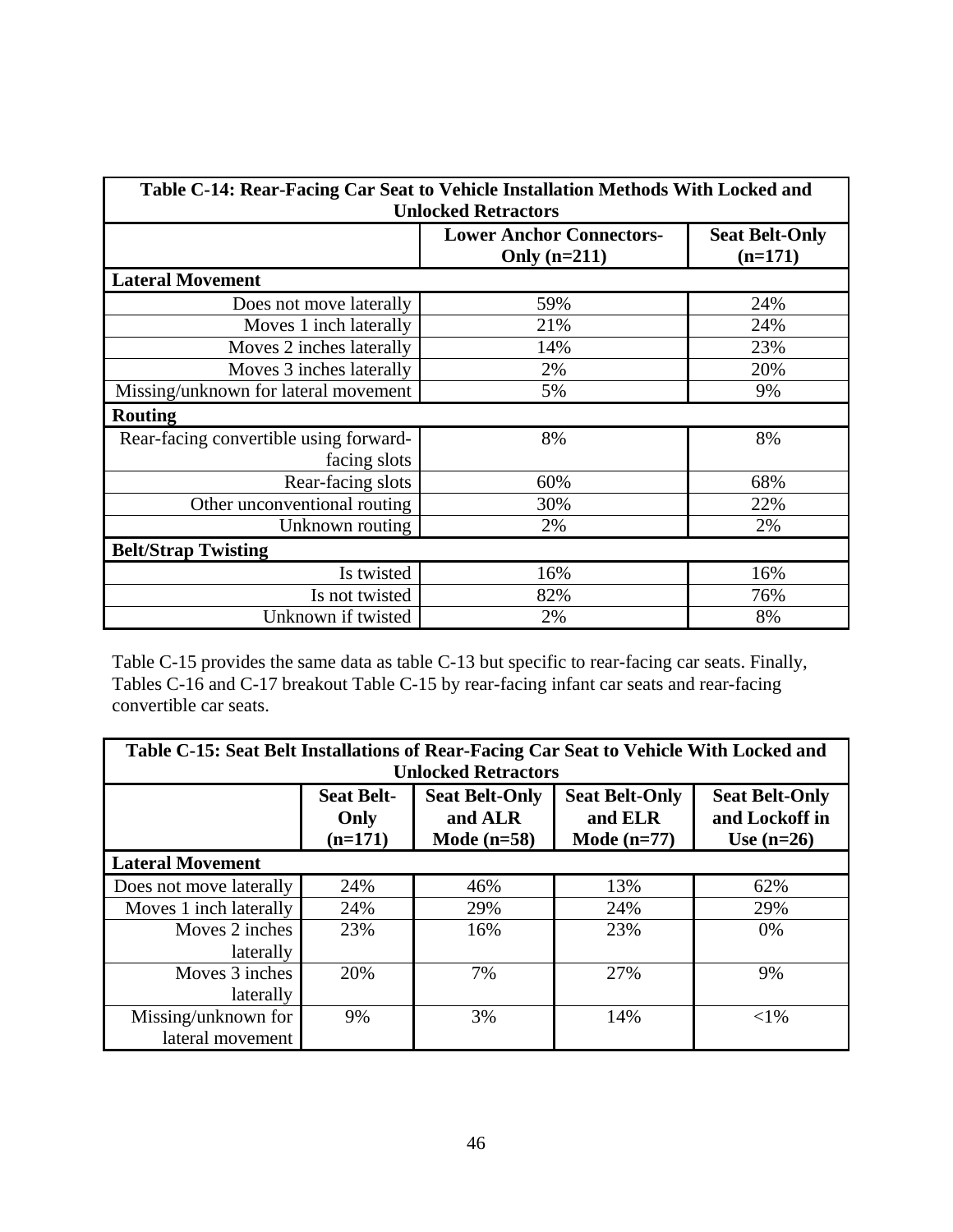| Table C-16: Seat Belt Installations of Rear-Facing Infant Car Seat to Vehicle With Locked<br>and Unlocked Retractors |                                        |                                                   |                                                   |                                                         |
|----------------------------------------------------------------------------------------------------------------------|----------------------------------------|---------------------------------------------------|---------------------------------------------------|---------------------------------------------------------|
|                                                                                                                      | <b>Seat Belt-</b><br>Only<br>$(n=129)$ | <b>Seat Belt-Only</b><br>and ALR<br>Mode $(n=39)$ | <b>Seat Belt-Only</b><br>and ELR<br>Mode $(n=61)$ | <b>Seat Belt-Only</b><br>and Lockoff in<br>Use $(n=20)$ |
| <b>Lateral Movement</b>                                                                                              |                                        |                                                   |                                                   |                                                         |
| Does not move laterally                                                                                              | 23%                                    | 39%                                               | 14%                                               | 70%                                                     |
| Moves 1 inch laterally                                                                                               | 25%                                    | 33%                                               | 25%                                               | 18%                                                     |
| Moves 2 inches                                                                                                       | 19%                                    | 17%                                               | 19%                                               | 0%                                                      |
| laterally                                                                                                            |                                        |                                                   |                                                   |                                                         |
| Moves 3 inches                                                                                                       | 21%                                    | 8%                                                | 26%                                               | 12%                                                     |
| laterally                                                                                                            |                                        |                                                   |                                                   |                                                         |
| Missing/unknown for                                                                                                  | 11%                                    | 3%                                                | 16%                                               | ${<}1\%$                                                |
| lateral movement                                                                                                     |                                        |                                                   |                                                   |                                                         |

| Table C-17: Seat Belt Installations of Rear-Facing Convertible to Vehicle With Locked and |                                                                                              |                            |              |                |  |  |
|-------------------------------------------------------------------------------------------|----------------------------------------------------------------------------------------------|----------------------------|--------------|----------------|--|--|
|                                                                                           |                                                                                              | <b>Unlocked Retractors</b> |              |                |  |  |
|                                                                                           | <b>Seat Belt-</b><br><b>Seat Belt-Only</b><br><b>Seat Belt-Only</b><br><b>Seat Belt-Only</b> |                            |              |                |  |  |
|                                                                                           | Only                                                                                         | and ALR Mode               | and ELR Mode | and Lockoff in |  |  |
|                                                                                           | $(n=42)$                                                                                     | $(n=19)$                   | $(n=16)$     | Use $(n=6)$    |  |  |
| <b>Lateral Movement</b>                                                                   |                                                                                              |                            |              |                |  |  |
| Does not move laterally                                                                   | 29%                                                                                          | 79%                        | 10%          | 35%            |  |  |
| Moves 1 inch laterally                                                                    | 16%                                                                                          | 10%                        | 21%          | 65%            |  |  |
| Moves 2 inches laterally                                                                  | 37%                                                                                          | 11%                        | 38%          | 0%             |  |  |
| Moves 3 inches laterally                                                                  | 15%                                                                                          | 0%                         | 29%          | 0%             |  |  |
| Missing/unknown for                                                                       | 2%                                                                                           | 0%                         | 3%           | 0%             |  |  |
| lateral movement                                                                          |                                                                                              |                            |              |                |  |  |

#### <span id="page-55-0"></span>C5. Installation by Lower Anchor Connectors and Tether Strap or Seat Belt and Tether

Table C-18 examines the installation methods forward-facing car seats by lower anchor connectors and tether strap or by seat belt and tether strap. Data are not provided for rear-facing car seats, since they do not normally use the tether strap for installation. Two percent of rearfacing car seats were observed installed with the tether strap (2% installed using lower anchor and tether strap, and less than 1% installed using seat belt and tether strap).

Seventy-nine percent of lower anchor connectors and tether strap installed forward-facing car seats and 66 percent of seat belt and tether strap installed forward-facing car seats showed no slack. Tether routing above the seat without a head rest or above an integral head rest and under an adjustable head rest were the most common tether strap routings in lower anchor connectors (79%) and seat belt installations (70%). About 10 percent of tether straps were installed with a twisted strap. Most tether straps were attached to the vehicle tether anchor designated to the used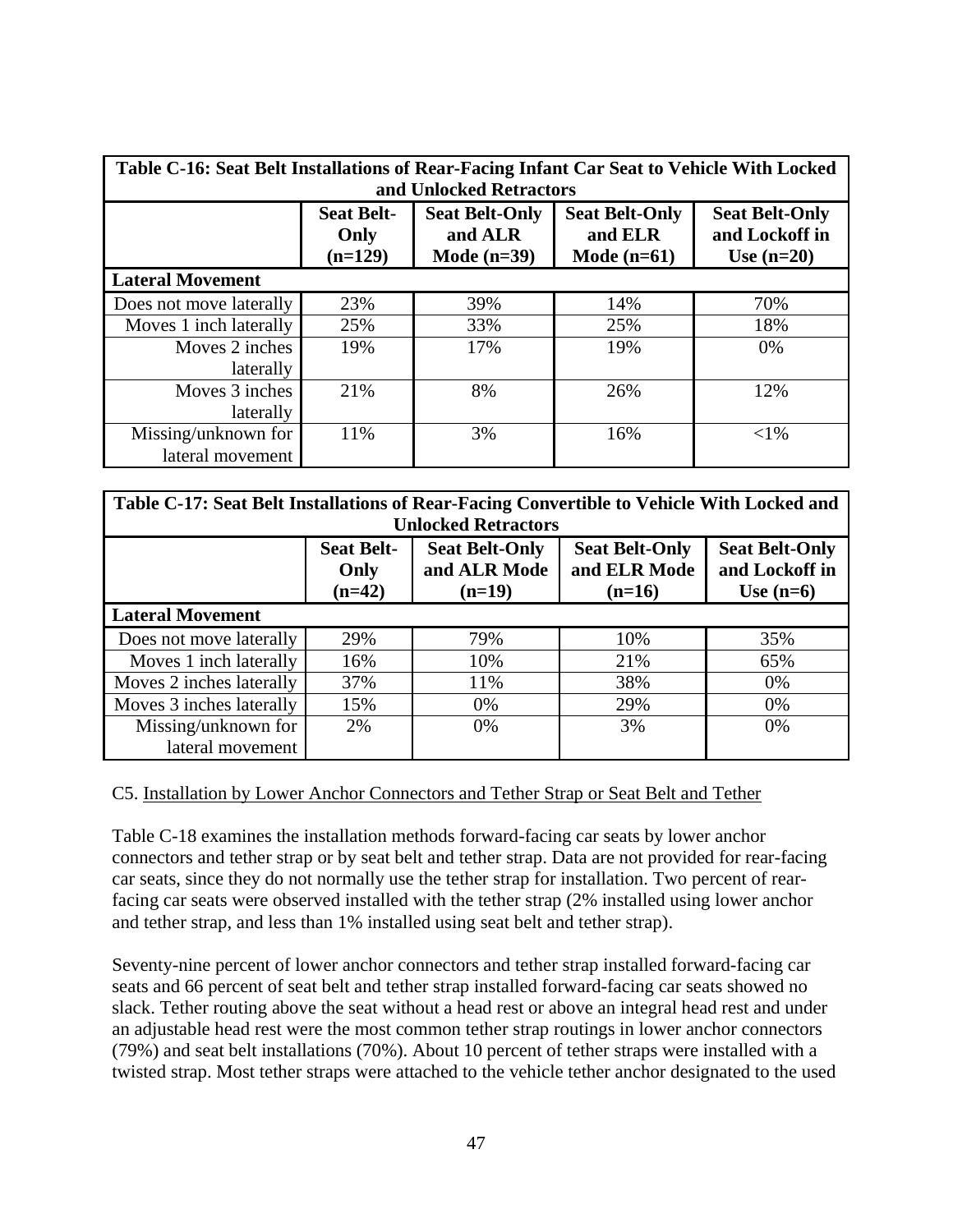seating position. Detailed data on seat belt and tether installations of forward-facing car seats with locked and unlocked retractors can be found in Table C-19.

| Table C-18: Forward-Facing Car Seat to Vehicle Installation Methods Using Tether Strap |                                    |                             |  |
|----------------------------------------------------------------------------------------|------------------------------------|-----------------------------|--|
|                                                                                        | <b>Lower Anchor Connectors and</b> | <b>Seat Belt and Tether</b> |  |
|                                                                                        | Tether Strap (n=529)               | Strap $(n=201)$             |  |
| <b>Lateral Movement</b>                                                                |                                    |                             |  |
| Does not move laterally                                                                | 62%                                | 34%                         |  |
| Moves 1 inch laterally                                                                 | 15%                                | 18%                         |  |
| Moves 2 inches laterally                                                               | 9%                                 | 22%                         |  |
| Moves 3 inches laterally                                                               | 8%                                 | 19%                         |  |
| Missing/unknown for lateral                                                            | 7%                                 | 7%                          |  |
| movement                                                                               |                                    |                             |  |
| <b>Routing</b>                                                                         |                                    |                             |  |
| Forward-facing slots/channels                                                          | 77%                                | 70%                         |  |
| Rear-facing slots/channels                                                             | 21%                                | 25%                         |  |
| Other unconventional routing                                                           | 1%                                 | 1%                          |  |
| Unknown routing                                                                        | 1%                                 | 4%                          |  |
| <b>Belt/Strap Twisting</b>                                                             |                                    |                             |  |
| Is twisted                                                                             | 13%                                | 22%                         |  |
| Is not twisted                                                                         | 83%                                | 72%                         |  |
| Unknown if twisted                                                                     | 4%                                 | 5%                          |  |
| <b>Tether Strap Tightness</b>                                                          |                                    |                             |  |
| No slack in tether                                                                     | 79%                                | 66%                         |  |
| 1 inch of slack                                                                        | 9%                                 | 18%                         |  |
| 2 inches of slack                                                                      | 6%                                 | 10%                         |  |
| Greater than 2 inches of slack                                                         | 2%                                 | 3%                          |  |
| Unknown amount of slack                                                                | 3%                                 | 4%                          |  |
| <b>Tether Strap Attachment</b>                                                         |                                    |                             |  |
| Tether anchor for this seating                                                         | 93%                                | 83%                         |  |
| position                                                                               |                                    |                             |  |
| Tether anchor for another                                                              | 2%                                 | 2%                          |  |
| seating position                                                                       |                                    |                             |  |
| Cannot tell what tether is                                                             | 2%                                 | 4%                          |  |
| attached to                                                                            |                                    |                             |  |
| Other method of attachment                                                             | 1%                                 | 8%                          |  |
| Unknown method of                                                                      | 3%                                 | 3%                          |  |
| attachment                                                                             |                                    |                             |  |
| <b>Tether Strap Routing</b>                                                            |                                    |                             |  |
| Over integral/no head restraint                                                        | 37%                                | 47%                         |  |
| Over raised adjustable head                                                            | 3%                                 | 4%                          |  |
| restraint                                                                              |                                    |                             |  |
| Over down adjustable head                                                              | 3%                                 | 2%                          |  |
| restraint                                                                              |                                    |                             |  |
| Under adjustable head restraint                                                        | 42%                                | 23%                         |  |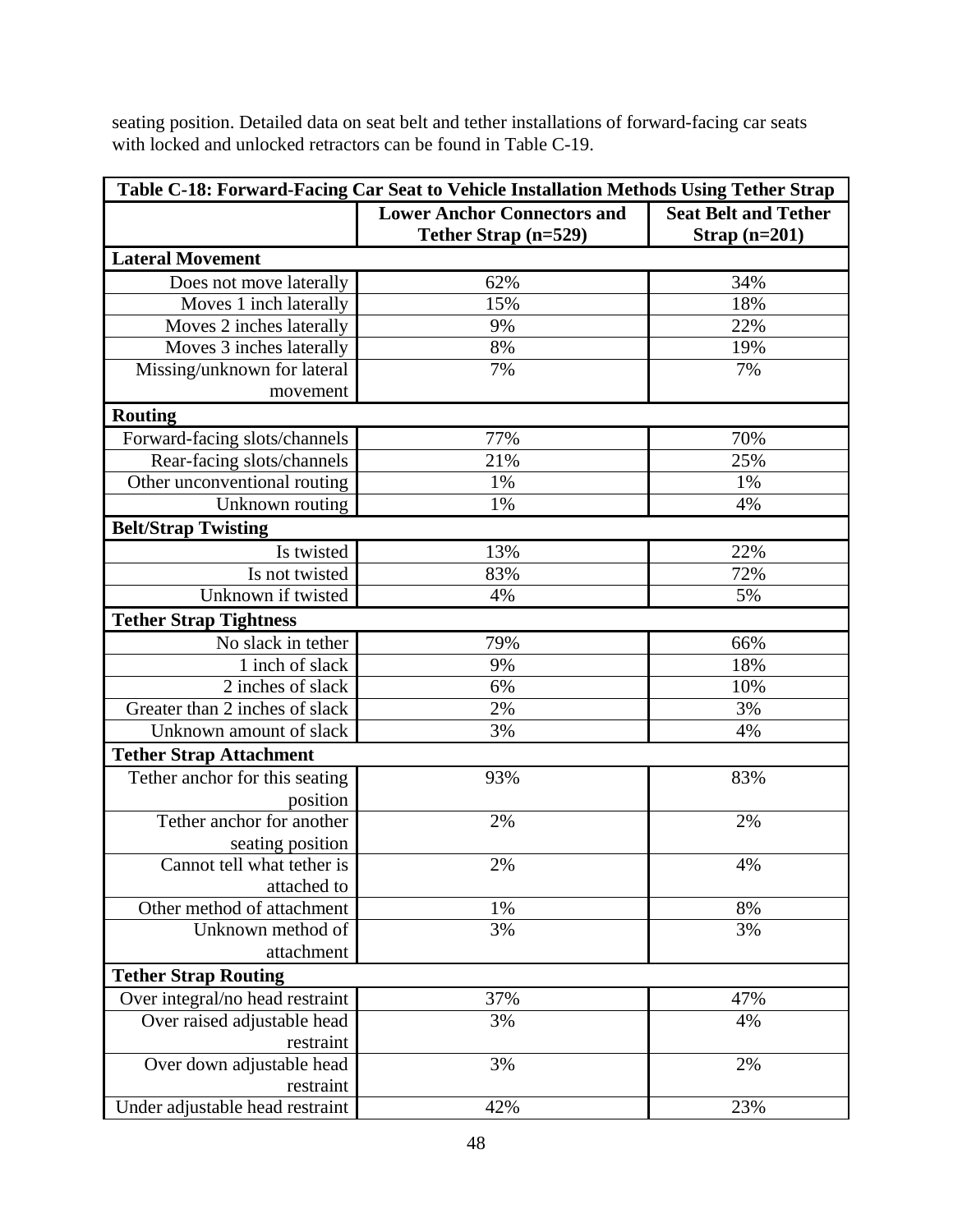| Around headrest             | 7%  | 17% |
|-----------------------------|-----|-----|
| Other method of routing     | 3%  | 1%  |
| Unknown method of routing   | 5%  | 6%  |
| <b>Tether Strap Twisted</b> |     |     |
| Is twisted                  | 9%  | 12% |
| Is not twisted              | 71% | 68% |
| Missing/Unknown if twisted  | 20% | 20% |

Table C-19 provides detailed data on the lateral movement of seat belt and tether installations of forward-facing car seats with locked and unlocked retractors.

| Table C-19: Forward--facing Car Seat to Vehicle With Locked and Unlocked Retractors |                                                                                  |                                                                       |                                                                                   |                                                                                   |                                                                                         |
|-------------------------------------------------------------------------------------|----------------------------------------------------------------------------------|-----------------------------------------------------------------------|-----------------------------------------------------------------------------------|-----------------------------------------------------------------------------------|-----------------------------------------------------------------------------------------|
| <b>Lateral Movement</b>                                                             | <b>Lower Anchor</b><br><b>Connectors and</b><br><b>Tether Strap</b><br>$(n=529)$ | <b>Seat Belt</b><br>and<br><b>Tether</b><br><b>Strap</b><br>$(n=201)$ | <b>Seat Belt</b><br>and Tether<br><b>Strap and</b><br><b>ALR Mode</b><br>$(n=79)$ | <b>Seat Belt</b><br>and Tether<br><b>Strap and</b><br><b>ELR Mode</b><br>$(n=96)$ | <b>Seat Belt</b><br>and Tether<br><b>Strap and</b><br><b>Lockoff</b> in<br>Use $(n=19)$ |
|                                                                                     |                                                                                  |                                                                       |                                                                                   |                                                                                   |                                                                                         |
| Does not move<br>laterally                                                          | 62%                                                                              | 34%                                                                   | 57%                                                                               | 13%                                                                               | 83%                                                                                     |
| Moves 1 inch<br>laterally                                                           | 15%                                                                              | 18%                                                                   | 18%                                                                               | 13%                                                                               | 6%                                                                                      |
| Moves 2 inches<br>laterally                                                         | 9%                                                                               | 22%                                                                   | 6%                                                                                | 38%                                                                               | 7%                                                                                      |
| Moves 3 inches<br>laterally                                                         | 8%                                                                               | 19%                                                                   | 7%                                                                                | 31%                                                                               | 0%                                                                                      |
| Missing/unknown<br>for lateral<br>movement                                          | 7%                                                                               | 7%                                                                    | 12%                                                                               | 5%                                                                                | 5%                                                                                      |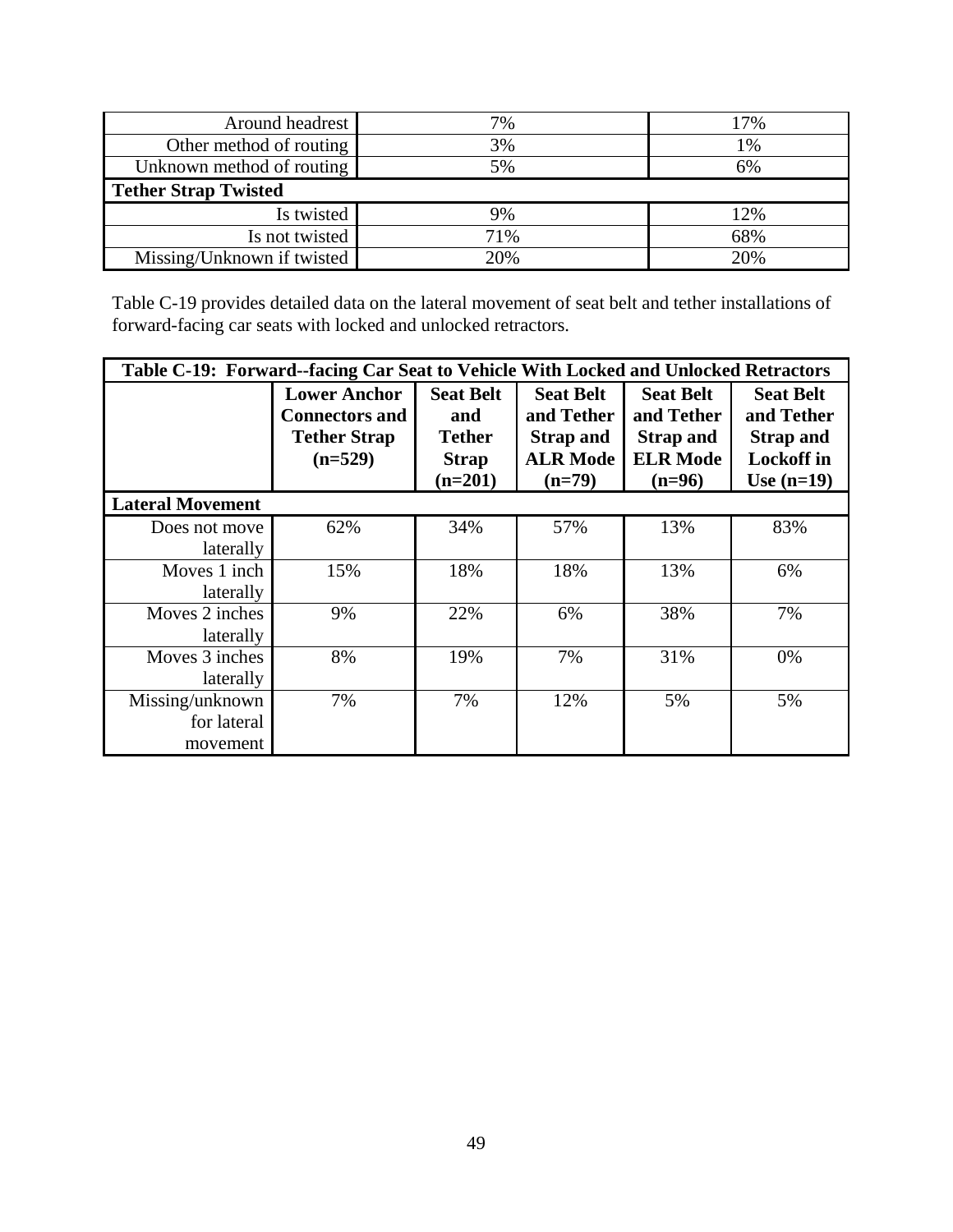# <span id="page-58-0"></span>C6. Restraining of Child in Vehicle

Table C-20 provides the shoulder belt fit for children in highback and backless booster seats. This table provides a more in-depth look of the data provided in Table 4 on shoulder belt positions.

| Table C-20: Shoulder Belt Position of Restrained Child in Booster Seat |                                      |                                      |
|------------------------------------------------------------------------|--------------------------------------|--------------------------------------|
|                                                                        | <b>Highback Booster</b><br>$(n=708)$ | <b>Backless Booster</b><br>$(n=672)$ |
| Shoulder belt over body – centered on<br>shoulder                      | 63%                                  | 52%                                  |
| Shoulder belt over body – touching shoulder                            | 11%                                  | 11%                                  |
| Shoulder belt over body – below<br>shoulder/around arm                 | 8%                                   | 1%                                   |
| Shoulder belt over body – above shoulder at<br>neck/face               | 6%                                   | 18%                                  |
| Shoulder belt behind arm or back                                       | 4%                                   | 5%                                   |
| Not applicable/no shoulder belt                                        | 1%                                   | 3%                                   |
| Missing/Unknown shoulder belt position                                 | 8%                                   | 10%                                  |

Table C-21 provides additional data collected that was not provided in Table 4 with regard to how children were restrained into the vehicle using a booster sear or just a seat belt.

| Table C-21: Restraining of Child in Booster or Vehicle Seat |                                    |                                    |  |
|-------------------------------------------------------------|------------------------------------|------------------------------------|--|
|                                                             | <b>Booster Seat</b><br>$(n=1,380)$ | <b>Seat Belt Only</b><br>$(n=242)$ |  |
| <b>Seat Belt Routed in Booster Seats</b>                    |                                    |                                    |  |
| Seat belt is routed                                         | 78%                                | n/a                                |  |
| Seat belt is not routed                                     | 16%                                | n/a                                |  |
| Missing/unknown for routing of seat belt                    | 6%                                 | n/a                                |  |
| <b>Child's Head Supported</b>                               |                                    |                                    |  |
| Booster supports head                                       | 50%                                | n/a                                |  |
| Vehicle seat supports head                                  | 44%                                | 90%                                |  |
| Child's head is above vehicle seat back                     | 3%                                 | $<$ 1%                             |  |
| Missing/unknown for child's head                            | 3%                                 | 10%                                |  |
| supported                                                   |                                    |                                    |  |
| <b>Child Against Seat Back</b>                              |                                    |                                    |  |
| Child's back against booster                                | 59%                                | n/a                                |  |
| Child's back against vehicle seat back                      | 35%                                | 76%                                |  |
| Child is leaning forward/slouching                          | 2%                                 | 10%                                |  |
| Missing/unknown for Child's back against                    | 4%                                 | 14%                                |  |

Similarly, Table C-22 provides additional data collected that was not provided in Table 5, examining the restraining of a child in rear-facing and forward-facing car seats. Most harnesses used the same right and left harness slot height in both car seat types (91 percent of rear-facing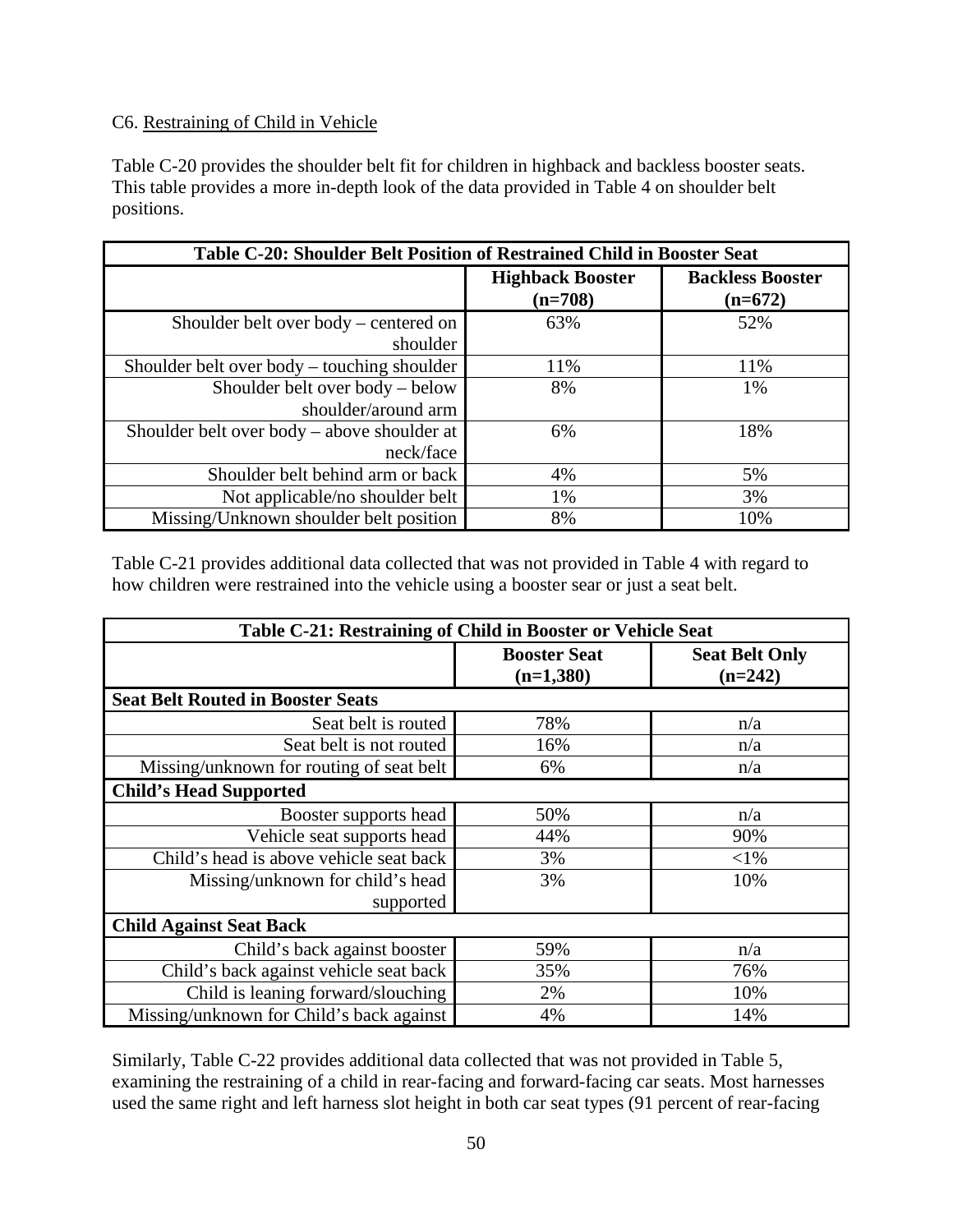and 84 percent of forward-facing car seats). The harness slot height was at or up to 2 inches below the child's shoulder level in 73 percent of rear-facing car seats and it was at or 2 inches above the shoulder level in 56 percent of forward-facing car seats.

| Table C-22: Restraining of Child in Car Seat                      |                                 |                                      |  |  |
|-------------------------------------------------------------------|---------------------------------|--------------------------------------|--|--|
|                                                                   | <b>Rear-Facing</b><br>$(n=442)$ | <b>Forward-Facing</b><br>$(n=1,992)$ |  |  |
| <b>Harness Strap Buckling</b>                                     |                                 |                                      |  |  |
| Harness strap is buckled                                          | 95%                             | 90%                                  |  |  |
| Harness strap is not buckled                                      | 1%                              | 1%                                   |  |  |
| Missing/unknown harness strap buckled                             | $<$ 1%                          | 2%                                   |  |  |
| Harness not used/Missing/unknown harness use                      | 4%                              | 6%                                   |  |  |
| <b>Harness Straps Position</b>                                    |                                 |                                      |  |  |
| Harness straps both over shoulders/body                           | 94%                             | 82%                                  |  |  |
| One or more harness straps behind arm/back/leg                    | 1%                              | 5%                                   |  |  |
| Missing/unknown position of harness straps                        | 2%                              | 7%                                   |  |  |
| Harness not used/Missing/unknown harness use                      | 4%                              | 6%                                   |  |  |
| <b>Harness Slot Use</b>                                           |                                 |                                      |  |  |
| Sliding adjustment harness slots – no slots                       | 21%                             | 31%                                  |  |  |
| Uppermost harness slots used                                      | 37%                             | 38%                                  |  |  |
| Middle harness slots used                                         | 21%                             | 20%                                  |  |  |
| Lowest harness slots used                                         | 14%                             | 4%                                   |  |  |
| Different levels of harness slots used                            | $<$ 1%                          | $<$ l $%$                            |  |  |
| Missing/unknown harness slots used                                | 7%                              | 7%                                   |  |  |
| <b>Harness Slot Position in Relation to Shoulders</b>             |                                 |                                      |  |  |
| Harness slots at both shoulders                                   | 44%                             | 41%                                  |  |  |
| Harness slots above both shoulders                                | 16%                             | 20%                                  |  |  |
| Harness slots below both shoulders                                | 31%                             | 23%                                  |  |  |
| Different harness slot position in relation to                    | 2%                              | 2%                                   |  |  |
| shoulders                                                         |                                 |                                      |  |  |
| Missing/unknown harness slot position in relation to              | 6%                              | 14%                                  |  |  |
| shoulders                                                         |                                 |                                      |  |  |
| <b>Harness Slot Position in Relation to Shoulders Measurement</b> |                                 |                                      |  |  |
| Unknown inches above shoulders                                    | 1%                              | 3%                                   |  |  |
| Less than and equal to 1 inch above shoulder                      | 11%                             | 11%                                  |  |  |
| $1.01 - 2.00$ inches above shoulder                               | 4%                              | 4%                                   |  |  |
| $2.01 - 3.00$ inches above shoulder                               | ${<}1\%$                        | 2%                                   |  |  |
| $3.01 - 4.00$ inches above shoulder                               | $<$ 1%                          | $<$ 1%                               |  |  |
| Greater than 4.00 inches above shoulder                           | ${<}1\%$                        | $<$ 1%                               |  |  |
| Unknown inches below shoulders                                    | 1%                              | 3%                                   |  |  |
| Less than and equal to 1 inch below shoulder                      | 23%                             | 12%                                  |  |  |
| $1.01 - 2.00$ inches below shoulder                               | 6%                              | 6%                                   |  |  |
| $2.01 - 3.00$ inches below shoulder                               | 1%                              | 2%                                   |  |  |
| $3.01 - 4.00$ inches below shoulder                               | ${<}1\%$                        | $<$ 1%                               |  |  |
| Greater than 4.00 inches below shoulder                           | n/a                             | 1%                                   |  |  |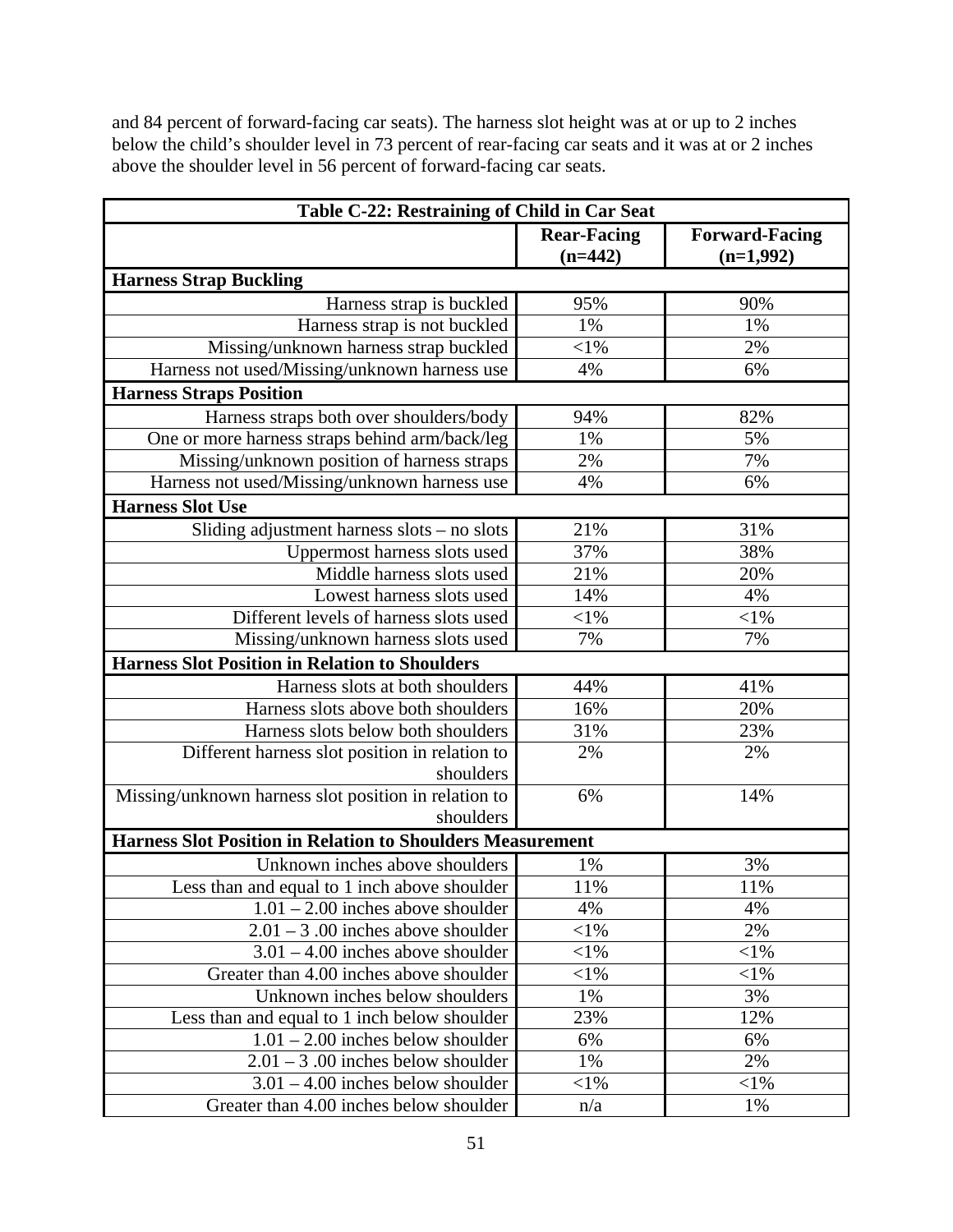| Different harness slot position measurements below<br>shoulder | n/a      | $<$ 1% |
|----------------------------------------------------------------|----------|--------|
| Harness slots at both shoulders                                | 44%      | 41%    |
| Different harness slot position in relation to                 | 2%       | 2%     |
| shoulders                                                      |          |        |
| Missing/unknown harness slot position in relation to           | 6%       | 14%    |
| shoulders                                                      |          |        |
| <b>Height Measurement for Rear-Facing</b>                      |          |        |
| Missing/unknown where's child's head in relation to            | 5%       |        |
| top of car seat                                                |          |        |
| Child's head at the top of the car seat                        | 4%       |        |
| Unknown inches above top of car seat                           | n/a      |        |
| 1 inch above top of car seat                                   | ${<}1\%$ |        |
| Greater than 2 inches above top of car seat                    | n/a      |        |
| Unknown inches below top of car seat                           | 2%       |        |
| 1 inch below top of car seat                                   | 10%      | n/a    |
| 2 inches below top of car seat                                 | 19%      |        |
| 3 inches below top of car seat                                 | 21%      |        |
| 4 inches below top of car seat                                 | 17%      |        |
| 5 inches below top of car seat                                 | 5%       |        |
| 6 inches below top of car seat                                 | 7%       |        |
| Greater than 6 inches below top of car seat                    | 10%      |        |
| <b>Child Height Landmark for Forward-Facing</b>                |          |        |
| Child's ears above the car seat shell                          |          | 2%     |
| Child's ear not above the car seat shell                       | n/a      | 78%    |
| Missing/unknown whether child's ear above shell                |          | 19%    |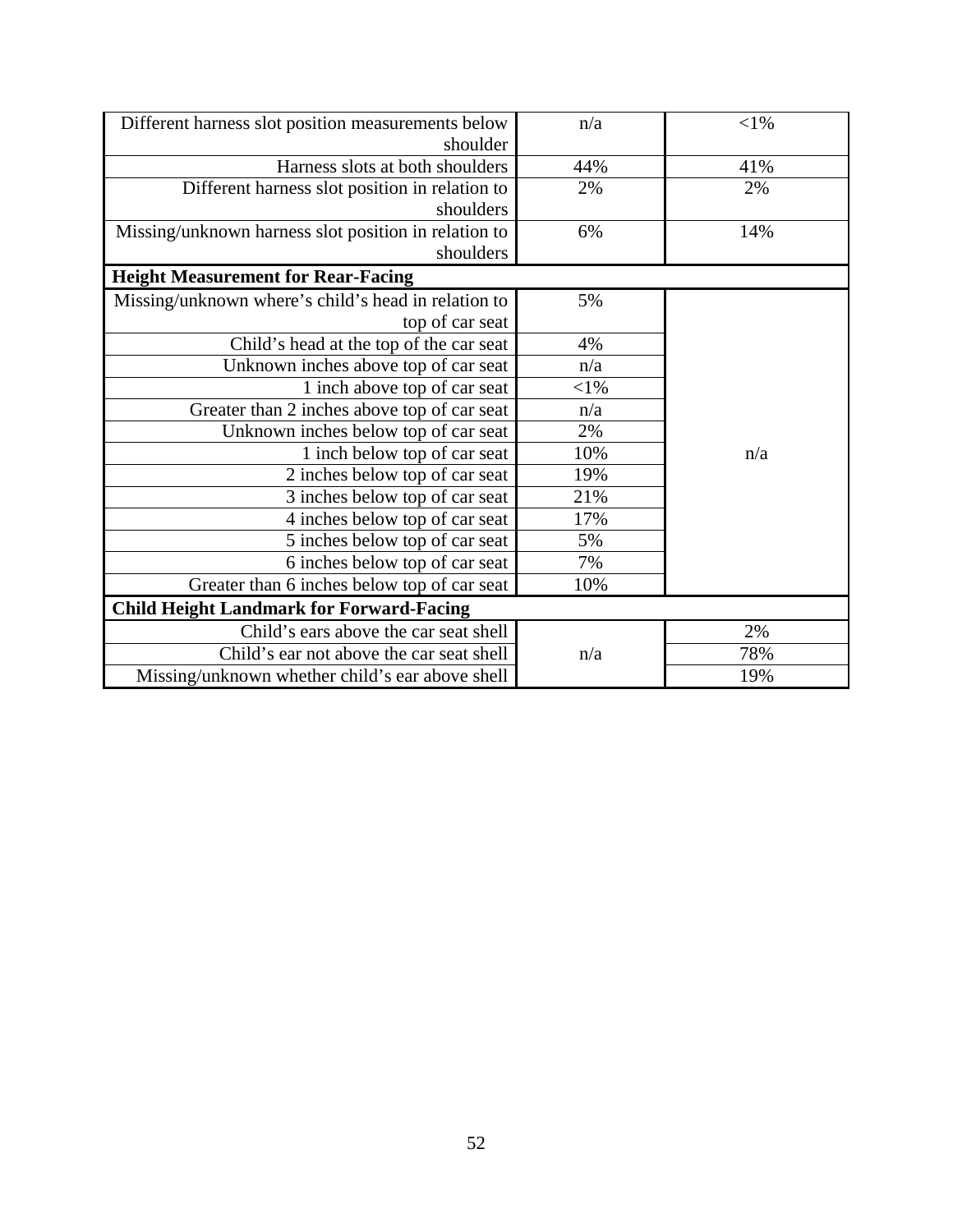# <span id="page-61-0"></span>**Appendix D: List of Defined Misuses**

| <b>Table D-1: List of Defined Misuses</b>                                                          |  |  |  |  |
|----------------------------------------------------------------------------------------------------|--|--|--|--|
| <b>Car Seat to Vehicle Installation</b>                                                            |  |  |  |  |
| Car seat's direction is incorrect                                                                  |  |  |  |  |
| Moves 3 inches laterally                                                                           |  |  |  |  |
| Other method of attachment of car seat to vehicle                                                  |  |  |  |  |
| Car seat not attached to vehicle                                                                   |  |  |  |  |
| Car seat not against vehicle back                                                                  |  |  |  |  |
| Child less than 1 years old and car seat is upright                                                |  |  |  |  |
| Child less than 1 years old and car seat angle is up to 30 degrees                                 |  |  |  |  |
| Recline of more than 45 degrees                                                                    |  |  |  |  |
| <b>Restraining a Child in Car Seat</b>                                                             |  |  |  |  |
| Child seated in front row, with an active air bag                                                  |  |  |  |  |
| Car seat is cracked/broken shell                                                                   |  |  |  |  |
| Car seat has broken/frayed harness                                                                 |  |  |  |  |
| Car seat uses aftermarket product, belt tightener                                                  |  |  |  |  |
| Location of car seat not on vehicle seat                                                           |  |  |  |  |
| Harness not in use                                                                                 |  |  |  |  |
| Given harness in use, harness strap not buckled                                                    |  |  |  |  |
| Given harness in use, one or more harness straps behind arm/back/leg                               |  |  |  |  |
| Given harness in use, harness slack is greater than 2 inches                                       |  |  |  |  |
| Given direction is rear-facing, both harness slot position above the child's shoulder by more than |  |  |  |  |
| 2 inches                                                                                           |  |  |  |  |
| Given direction is forward-facing, both harness slot position below the child's shoulder by more   |  |  |  |  |
| than 2 inches                                                                                      |  |  |  |  |
| Child's head is above the top of car seat                                                          |  |  |  |  |
| <b>Restraining a Child in Booster Seat</b>                                                         |  |  |  |  |
| Child seated in front row, with an active air bag                                                  |  |  |  |  |
| Location of booster seat not on vehicle seat                                                       |  |  |  |  |
| Booster seat is cracked/broken shell                                                               |  |  |  |  |
| Booster seat has broken/frayed harness                                                             |  |  |  |  |
| Booster seat uses aftermarket product, belt tightener                                              |  |  |  |  |
| Seat belt is not buckled                                                                           |  |  |  |  |
| Child's head above vehicle seat back                                                               |  |  |  |  |
| Shoulder belt behind arm or back                                                                   |  |  |  |  |
| Lap belt across abdomen/ribcage                                                                    |  |  |  |  |
| Lap belt not used                                                                                  |  |  |  |  |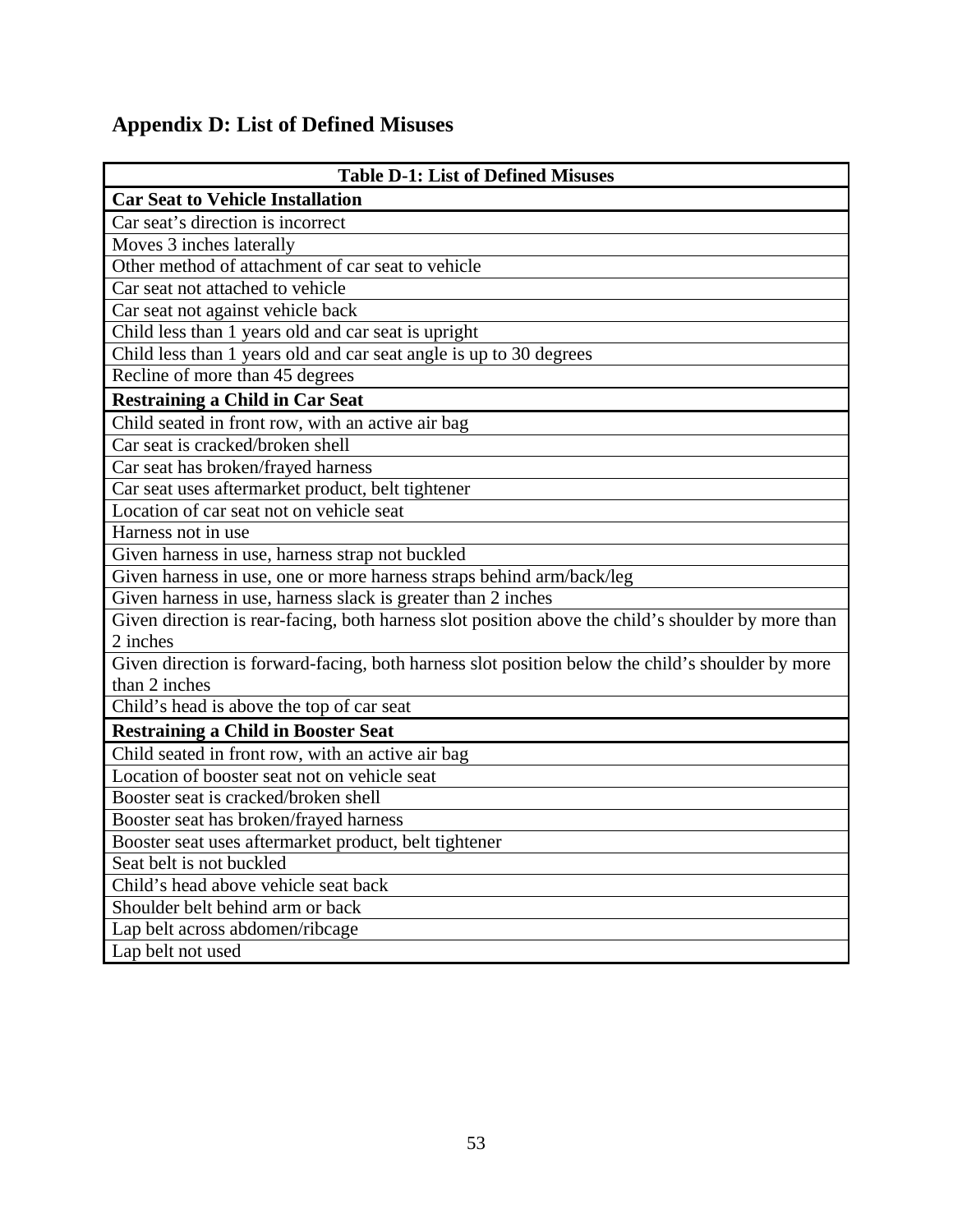# <span id="page-62-0"></span>**Appendix E: Observed Misuse**

This section provides further information on the car seats/booster seats that were clearly identified as misuse before the multiple simple random imputation method was applied.

Misuses are not mutually exclusive, and in some cases, more than one misuse was observed regarding a car seat or booster seat. Still, in cases with any misuse, more than 50 percent of each car seat type had only one observed misuse, and for booster seats, over 80 percent had only one observed misuse. Table E-1 provides the distributions of number of misuses per case that were clearly identified as misuse before the multiple simple random imputation method was applied.

|               | Table E-1: Number of Misuses per Identified Cases With Observed Misuse (n=1,866) |                                                      |                                   |                                                |                                                |  |
|---------------|----------------------------------------------------------------------------------|------------------------------------------------------|-----------------------------------|------------------------------------------------|------------------------------------------------|--|
| <b>Misuse</b> | <b>Rear-Facing</b><br><b>Infant</b><br>$(n=151)$                                 | <b>Rear-Facing</b><br><b>Convertible</b><br>$(n=77)$ | Forward-<br>Facing<br>$(n=1,379)$ | <b>Highback</b><br><b>Booster</b><br>$(n=111)$ | <b>Backless</b><br><b>Booster</b><br>$(n=148)$ |  |
|               | 56%                                                                              | 55%                                                  | 52%                               | 84%                                            | 81%                                            |  |
|               | 27%                                                                              | 35%                                                  | 28%                               | 14%                                            | 18%                                            |  |
| 3             | 15%                                                                              | 5%                                                   | 15%                               | 2%                                             | 1%                                             |  |
| 4             | 2%                                                                               | 5%                                                   | 4%                                | n/a                                            | n/a                                            |  |
| 5             | ${<}1\%$                                                                         | n/a                                                  | 1%                                | n/a                                            | n/a                                            |  |
| 6             | n/a                                                                              | n/a                                                  | $< 1\%$                           | n/a                                            | n/a                                            |  |

Table E-2 takes the data provided by Table 7 and extends it to the percentage of exhibited misuse by driver's confidence on correct installation of car seat/booster seat. The table indicates that as the level of confidence rises, the misuse rate declines. Nevertheless, more than 50 percent of each response except the highest confidence, exhibited a misuse in the car seat/booster seat.

| Table E-2: Observed Misuse by Drivers' Confidence on Correct Installation of Car<br><b>Seat/Booster</b> |                          |  |  |
|---------------------------------------------------------------------------------------------------------|--------------------------|--|--|
| <b>Confidence Level</b>                                                                                 | <b>Misuse Percentage</b> |  |  |
| Not confident $(n=76)$                                                                                  | 62%                      |  |  |
| Slightly confident $(n=85)$                                                                             | 71%                      |  |  |
| Somewhat confident $(n=463)$                                                                            | 64%                      |  |  |
| Confident $(n=1,053)$                                                                                   | 53%                      |  |  |
| Very confident $(n=1,415)$                                                                              | 38%                      |  |  |
| Missing/Refused/Unknown $(n=291)$                                                                       | 55%                      |  |  |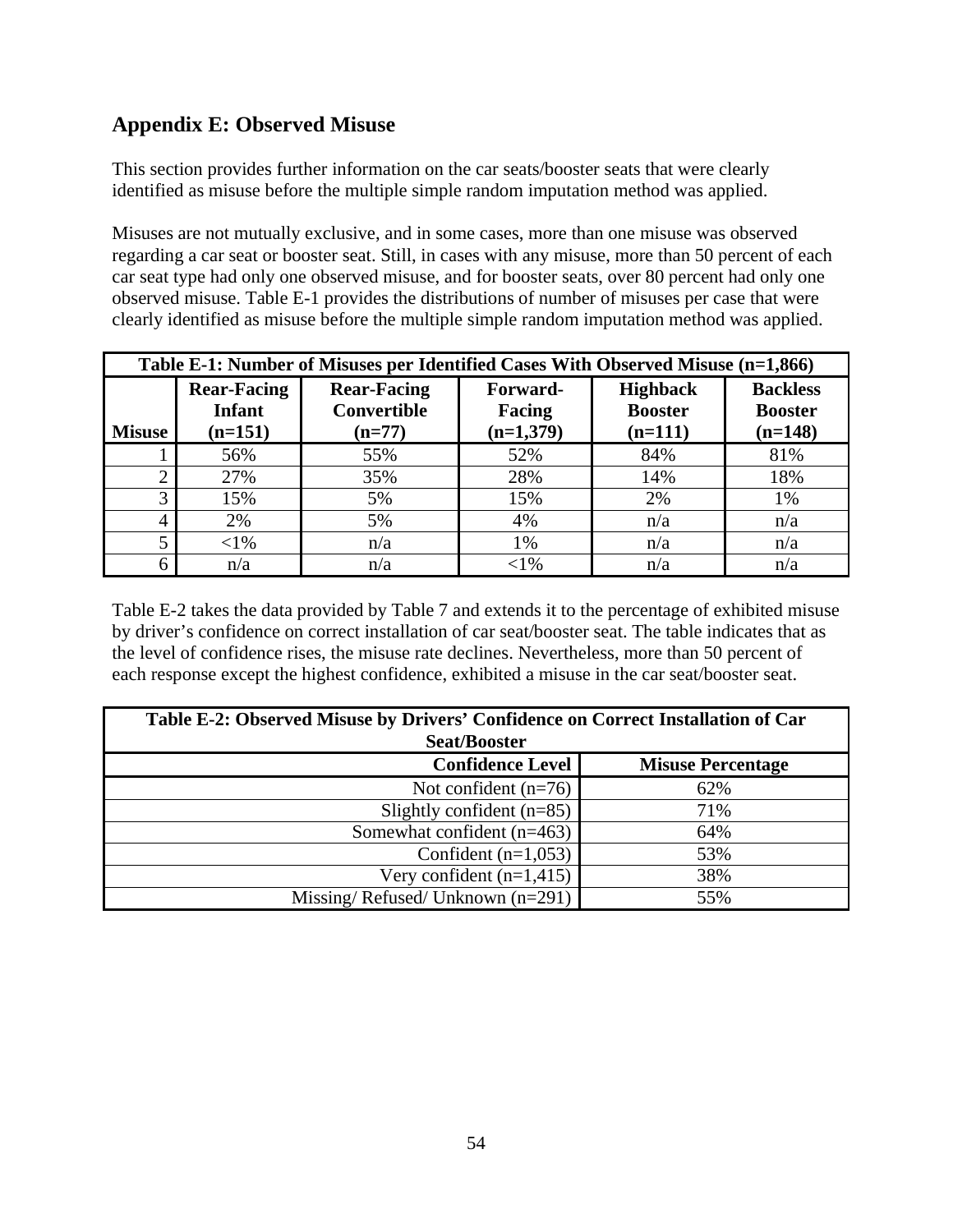# <span id="page-63-0"></span>**Appendix F: Multiple Imputations**

The simple random imputation was conducted for each collected data point, independently, that calculated misuse. Five independent imputation trials were run with each imputation given a random seed. Table F-1 provides the analysis of overall misuse for each of the five trials of imputations.

| Table F-1: Overall Misuse Percentages of Car Seats and Booster Seats by Imputation |               |               |               |               |               |  |
|------------------------------------------------------------------------------------|---------------|---------------|---------------|---------------|---------------|--|
| <b>Trials</b>                                                                      |               |               |               |               |               |  |
|                                                                                    | Imputation    | Imputation    | Imputation    | Imputation    | Imputation    |  |
|                                                                                    |               |               | 3             |               | 5             |  |
|                                                                                    | <b>Misuse</b> | <b>Misuse</b> | <b>Misuse</b> | <b>Misuse</b> | <b>Misuse</b> |  |
| <b>Total</b>                                                                       | 46%           | 45%           | 46%           | 46%           | 46%           |  |
| Rear-facing infant                                                                 | 49%           | 47%           | 56%           | 47%           | 47%           |  |
| car seat                                                                           |               |               |               |               |               |  |
| Rear-facing                                                                        | 42%           | 47%           | 47%           | 43%           | 42%           |  |
| convertible                                                                        |               |               |               |               |               |  |
| Forward-facing car                                                                 | 62%           | 60%           | 61%           | 63%           | 62%           |  |
| seat                                                                               |               |               |               |               |               |  |
| Highback booster                                                                   | 16%           | 16%           | 16%           | 17%           | 16%           |  |
| <b>Backless booster</b>                                                            | 24%           | 25%           | 23%           | 23%           | 24%           |  |

Each imputation provides a set of point and variance estimates for overall misuse. Let  $\hat{Q}_i$  and  $\hat{U}_i$ be the point and variance estimates from the *i*th imputed data set,  $i=1, 2, ..., m$ . Table F-2 provides the point and variance estimates from the five imputed data sets. [21](#page-63-1) 

| Table F-2: Point and Variance Estimates of Overall Misuse by Imputation Trials |            |            |            |            |            |  |
|--------------------------------------------------------------------------------|------------|------------|------------|------------|------------|--|
| <b>Overall Misuse</b>                                                          | Imputation | Imputation | Imputation | Imputation | Imputation |  |
|                                                                                |            |            |            |            |            |  |
| Point Estimate, $\hat{Q}_i$                                                    | 46.1641    | 44.8426    | 46.0555    | 45.9964    | 45.7412    |  |
| Variance                                                                       | 10.0210    | 11.3522    | 13.6937    | 8.9868     | 9.7944     |  |
| Estimate, $\widehat{U}_i$                                                      |            |            |            |            |            |  |

Then the point estimate for overall misuse,  $Q$ , from multiple imputations is the average of the  $m$ complete-data estimates:

$$
\bar{Q} = \frac{1}{m} \sum_{i=1}^{m} \hat{Q}_i = 45.7600
$$

Let  $\overline{U}$  be the within-imputation variance, which is the average of the *m* complete-data estimates:

<span id="page-63-1"></span> $\overline{a}$ 21 Rubin, D. B. (1987). *Multiple imputation for nonresponse in surveys*. New York: J. Wiley & Sons.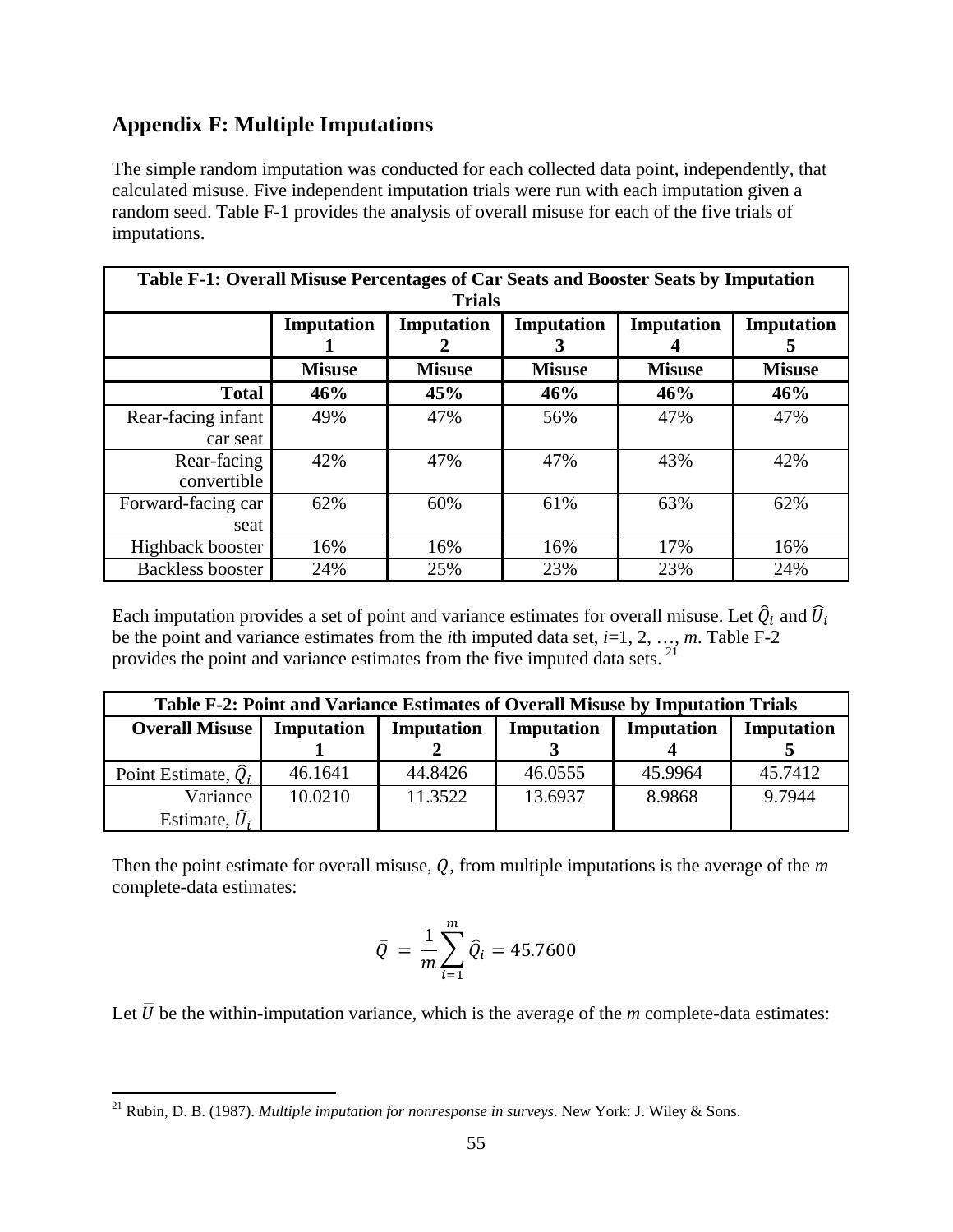$$
\bar{U} = \frac{1}{m} \sum_{i=1}^{m} \bar{U}_i = 10.7696
$$

And  $B$  be the between-imputation variance:

$$
B = \frac{1}{m-1} \sum_{i}^{m} (\hat{Q}_i - \bar{Q})^2 = 0.2871
$$

Then the variance estimate associated with  $\overline{Q}$  is the total variance:

$$
T = \overline{U} + \left(1 + \frac{1}{m}\right)B = 11.1142
$$

The degrees of freedom are given by:

$$
v = (m-1)\left[1 + \frac{\overline{U}}{(1+m^{-1})B}\right]^2 = 4162
$$

Thus a 95 percent interval estimate for overall misuse is:

$$
\overline{Q} \pm t_{\nu,1-\alpha/2} \sqrt{T} = (39.2257, 52.2942)
$$

The following diagnostic measures indicate how strongly the estimated overall misuse is influenced by missing data. The relative increase in variance due to nonresponse is:

$$
r = \frac{(1 + m^{-1})B}{\overline{U}} = 0.0320
$$

The estimated rate of missing information is:

$$
\hat{\lambda} = \frac{r + 2/(v + 3)}{r + 1} = 0.0315
$$